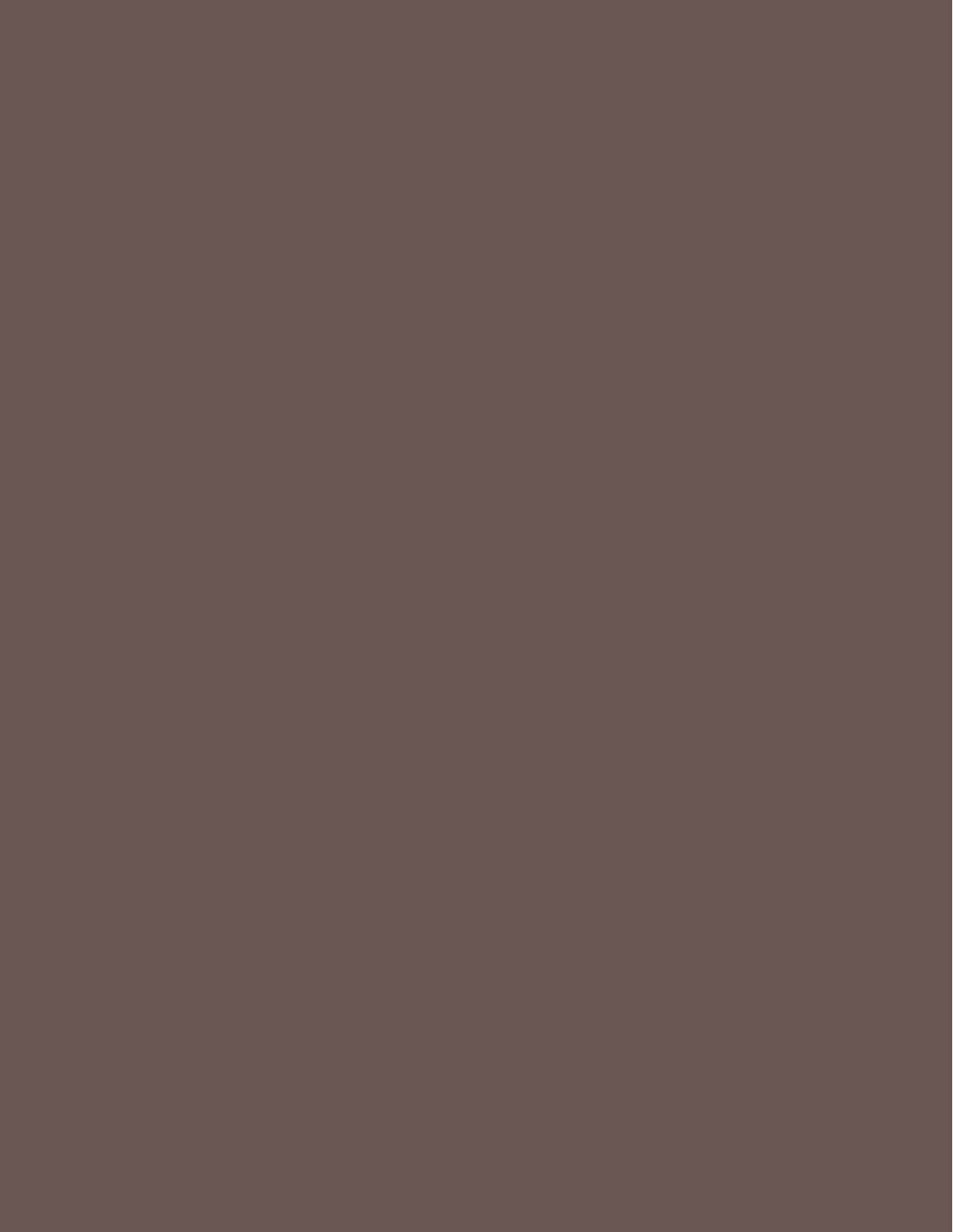# People, Land, ARTS, Culture, and Engagement

*Taking Stock of the PLaCE Initiative*

**TUCSON PIMA ARTS COUNCIL 2013**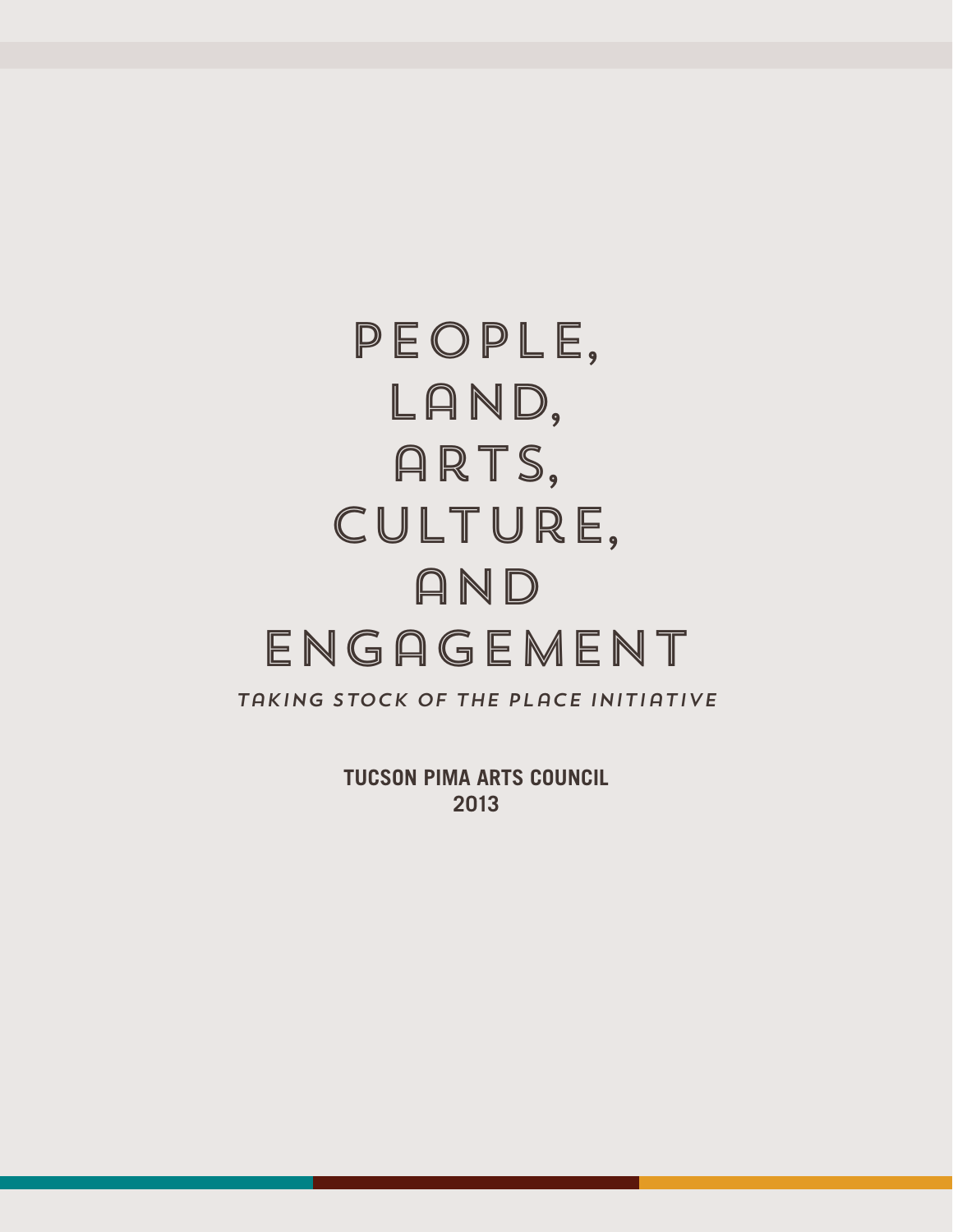# Contributors

Roberto Bedoya

Leia Maahs

James Roebuck

Kimi Eisele

Sharon O'Brien

Jamie A. Lee

Maribel Alvarez

Josh Schachter

Lisa Falk

Maria Rosario Jackson

Kimi Eisele Editor

Leia Maahs Co-Editor & Project Manager

Debra Makay Copy Editor

## **RESEARCH TEAM**

Dr. James Roebuck Co-Director of ERAD, University of Arizona

Leia Maahs Grants and Community Cultural Development Manager, Tucson Pima Arts Council

Miranda Metcalf Administrative Assistant, Tucson Pima Arts Council

Kimi Eisele Artist and Writer

Roberto Bedoya Executive Director, Tucson Pima Arts Council

Maria Rosario Jackson Research Advisor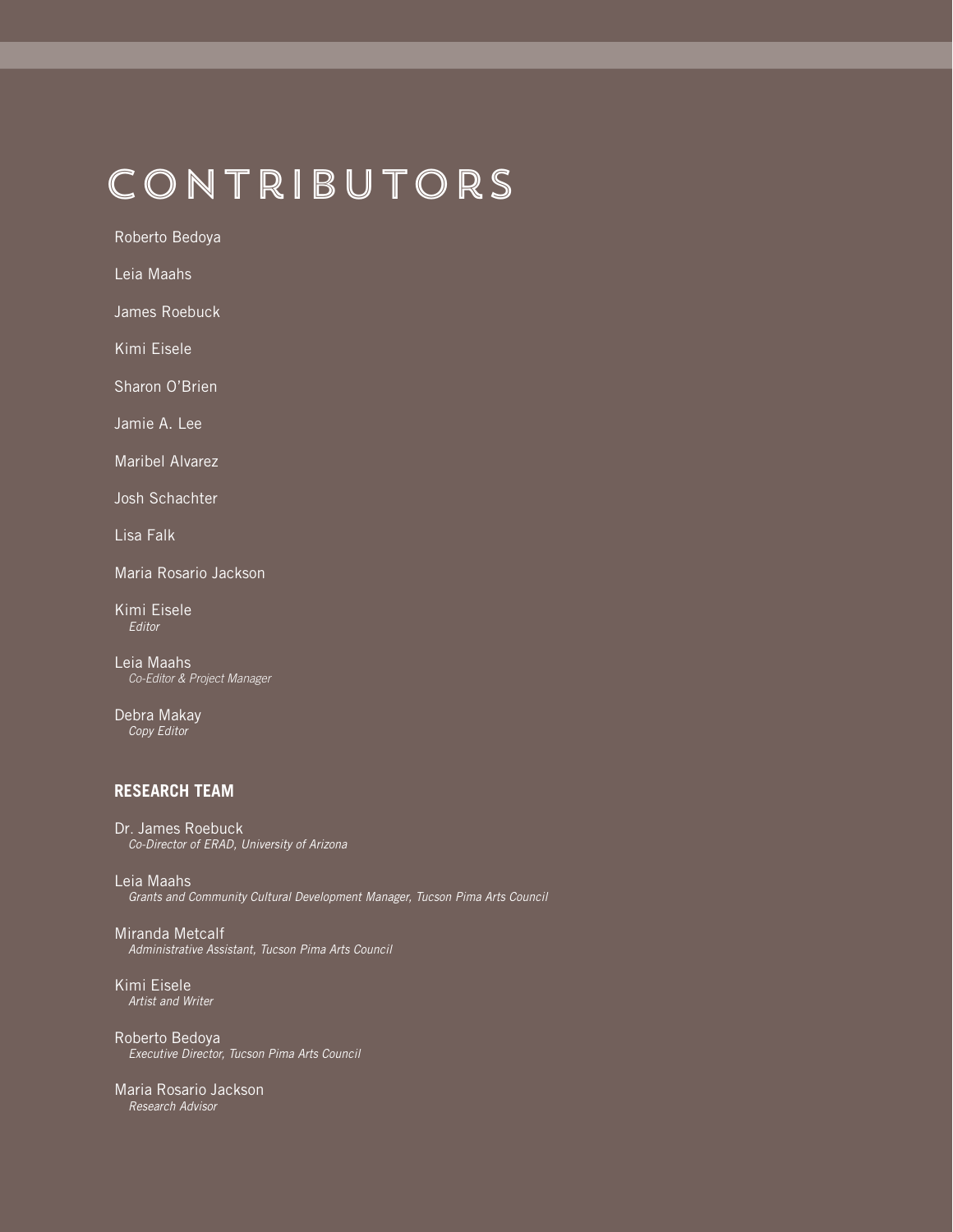# $\subseteq$   $\bigcirc$   $\bigcirc$   $\bigcirc$   $\bigcirc$   $\bigcirc$   $\bigcirc$   $\bigcirc$   $\bigcirc$   $\bigcirc$   $\bigcirc$   $\bigcirc$   $\bigcirc$   $\bigcirc$   $\bigcirc$   $\bigcirc$  arts, culture, and engagement

# 4

**Introduction: Creative Placemaking in Tucson, Arizona**

# 5

**About This Report**

# 6

**Local Context and Historical Antecedents for PLACE**

# 7

**Belonging: A Cornerstone of Placemaking in the Region -** Roberto Bedoya, Executive Director, Tucson Pima Arts Council

# 8-9

## **A Framework for Understanding PLACE and Its Impact**

Maria Rosario Jackson, Research Advisor

Communities: How PLACE Influences Places Institutions: Empowering Artists and Communities The Arts Field: Applying Creative Processes to Community Engagement

# 10-13

## **Impact of PLACE on Community: Engaging Tucson through the Arts**

Individual and/or Collective Empowerment Civic Engagement Stewardship of Place Cultural Self-Determination and Affirmation Bridging Difference Aesthetic Accomplishment Community Health and Well-Being

# 14-15

## **Impact of PLACE on Institutions: Tucson Pima Arts Council as Creative Placemaking Intermediary**

Deliberate Dialogue Emphasis on "Belonging" Defining Success

# 16-27

## **Impact of PLACE on Artists: Creating Opportunities for New Discovery, Growth, and Affirmation**

Assessing Access: How Working with "Disability" Enabled a New Artistic Ability and Approach Sharon O'Brien, Director, Stories that Soar! When the Place Is Already Made: Lessons from a Folklife ProjectMaribel Alvarez, Executive Director, Tucson Meet Yourself

- Connecting with Community, Art as Witness, and the "Theater of Place" An Interview with Barclay Goldsmith, Director, Borderlands Theater
- A Living LGBTQ Archive: Storytelling in the Digital Age
- Jamie A. Lee, Filmmaker and Archivist It's Up to Us: The Power of Community Partnerships in Addressing Health Issues through the ArtsLisa Falk, Director of Education, Arizona State Museum

Finding Voice: Developing Civic Agency among Refugee & Immigrant Youth through Literacy Development & ArtmakingJosh Schachter, Photographer/Community Activist & Co-Director, Finding Voice

# 28-33

**Appendix A**: The Projects: PLACE Initiative Grantees, 2010–2013

# 34-45

**Appendix B**: Researching PLACE: An Exploration in Place-Based Evaluation and Assessment Dr. James Roebuck and Leia Maahs

# 46-47

**Appendix C**: PLACE Initiative Research Participants

# 48 **Bibliography**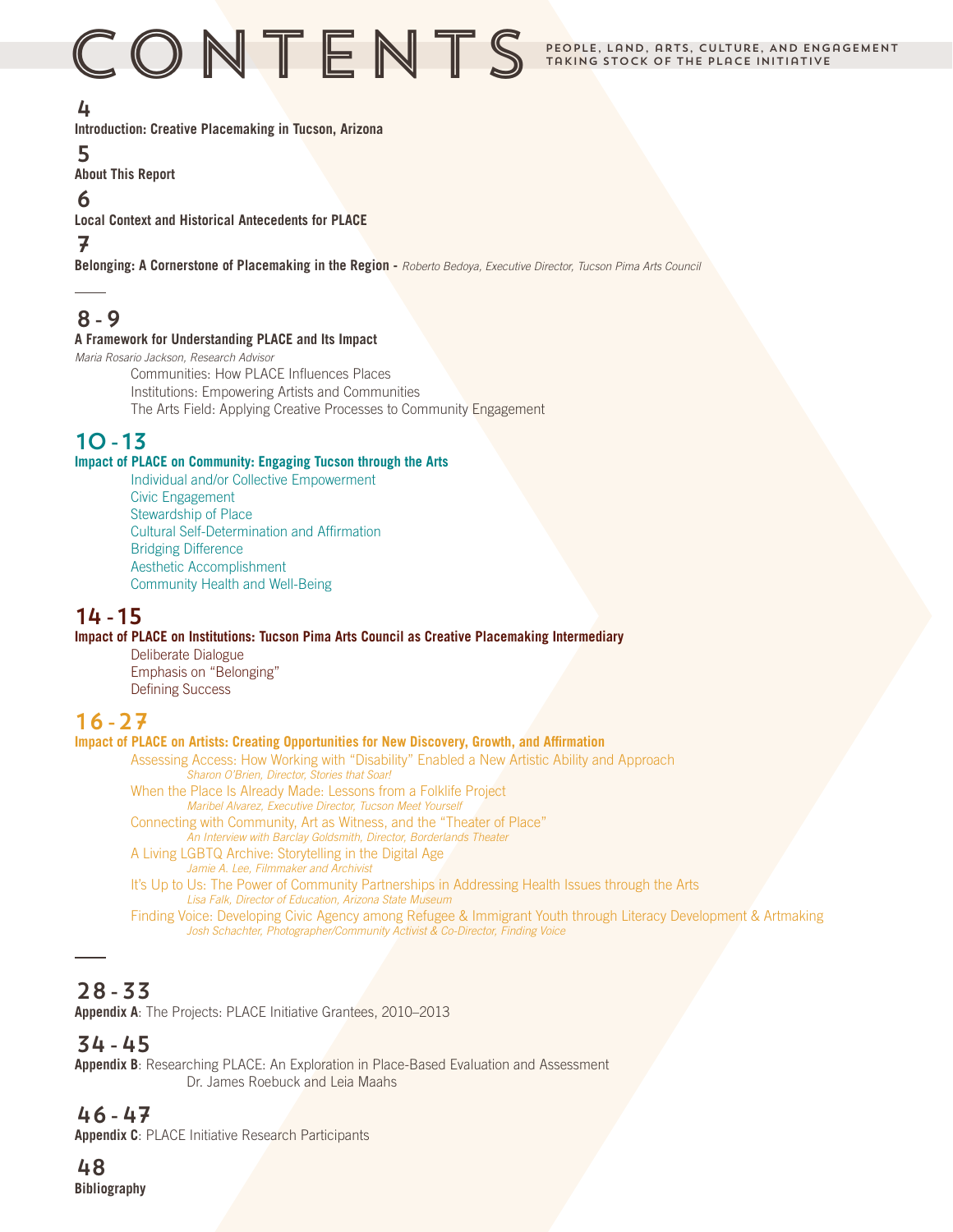# Introduction: PLACE: CREATIVE PLACEMAKING in Tucson, arizona

With a "paint-by-numbers" template, a muralist invites community members to contribute to a large painting depicting immigrant women held in Arizona detention centers as the participants learn key statistics about detainees and corporate detention systems. A neighborhood holds a festival using music, dancing, and education to promote diabetes awareness and healthy lifestyles. Homeless youth learn from filmmakers how to create videos to ignite action against the systemic causes of youth living on the streets.

All based in Tucson, Arizona, these endeavors are three examples of the dynamic ways the arts can help transform and re-imagine communities, a philosophy that lies at the heart of the PLACE Initiative, a community-based arts initiative of the Tucson Pima Arts Council (TPAC). Since its inception in 2010, PLACE—an acronym for People, Land, Arts, Culture, and Engagement—has provided support for these projects and 50 others by helping individuals and organizations implement arts-based civic engagement projects that address critical community issues.

The PLACE Initiative is fueled by the belief that arts and cultural activities are essential to making meaningful places and can help transform shared spaces into vibrant and nurturing communities. Such activities might include public art, cultural celebrations and festivals, community events that include opportunities for engagement, culturally based civic dialogue, programs that engage youth, traditional arts apprenticeships, heritage practices or other manifestations of "informal" arts, or new forms of community-based arts and culture practices. A particular concern of the PLACE Initiative is advancing tolerance, cross-cultural understanding, and civil society through arts projects focused on engagement and collaboration.

TPAC secured initial funding for the PLACE Initiative from the **Kresge Foundation** of Troy, Michigan, which pledged to invest \$200,000 over two years. This initial funding was part of a pilot program supporting intermediary arts and cultural organizations in mid-sized American cities with high rates of poverty. Kresge identified communities that had long-standing histories of strong community cultural development work and demonstrated they were "shovel ready" to support projects using arts and culture to address contested social issues. The foundation also supported the pilot initiative in St. Louis, Baltimore, Birmingham, and Detroit.

Subsequent funding for PLACE in Tucson came from the **Nathan Cummings Foundation** (\$125,000 over two years) and the **Open Society Institute** (\$150,000 over two years), both New York City organizations that pledged support for projects promoting cultural understanding, diversity, tolerance, and civil society.

Through PLACE, TPAC has funded 53 projects in four rounds of funding from 2010 to 2013. Projects have been undertaken by both small and mid-sized organizations and artists dealing with a wide range of social issues. Some of these issues include statewide concerns such as racial profiling by authorities, overt racial and ethnic intolerance, and other concerns specific to low-income, new-immigrant, and Native American communities as well as to other vulnerable populations such as youth or veterans. Projects have also included place-based and site-specific works addressing themes that come from neighborhood histories, urban development, and Sonoran Desert ecology. Grants range from \$1,500 to \$10,000.

Recognizing the power of placed-based work and community participation, the PLACE Initiative has enabled activities and projects that involve community partnerships and collaborative efforts, address systemic problems over an extended period of time, and innovate ways of engaging community constituents as essential project collaborators, not solely as audience members.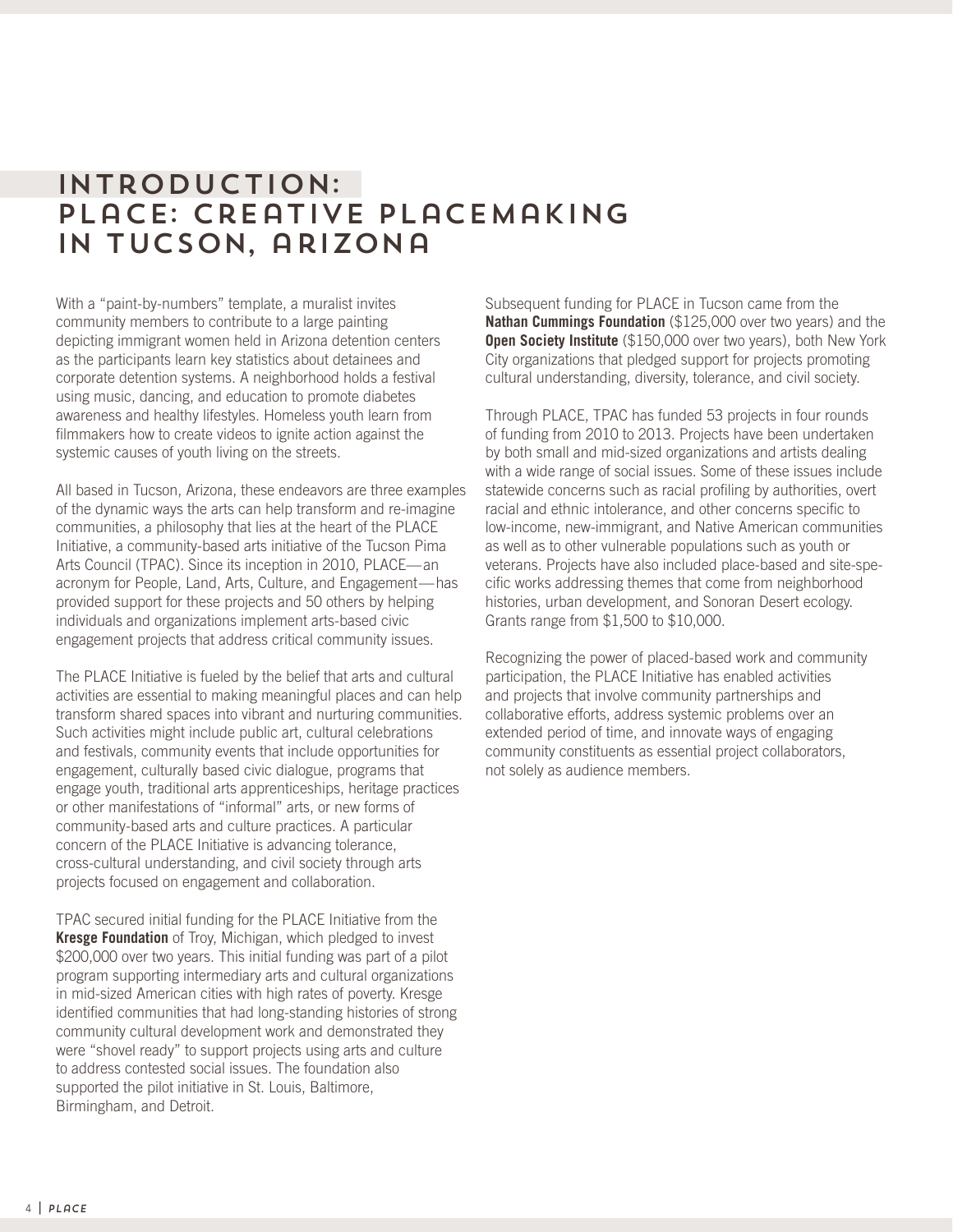# about the Tucson Pima arts Council

The Tucson Pima Arts Council (TPAC) is a nonprofit 501(c)3 organization that serves as the designated arts agency for Tucson and Pima County. The mission of TPAC is to foster artistic expression, civic participation, and the economic growth of our diverse community by supporting, promoting, and advocating for arts and culture.

Among its many efforts, TPAC provides support to arts initiatives and organizations that serve to enrich our lives and communities, oversees the Percent for Art public art program, fosters the intersection of the arts and civic engagement, hosts professional development workshops, and works with government and community partners to advocate for the arts and arts education. Learn more about how TPAC serves to strengthen the arts in Southern Arizona by visiting www.TucsonPimaArtsCouncil.org.

# about This Report

This report serves as a point of entry into creative placemaking as defined and supported by the Tucson Pima Arts Council's PLACE Initiative. To assess how and to what degree the PLACE projects were helping to transform communities, TPAC was asked by the Kresge Foundation to undertake a comprehensive evaluation. This involved discussion with stakeholders about support mechanisms, professional development, investment, and impact of the PLACE Initiative in Tucson, Arizona, and the Southwest regionally and the gathering of qualitative and quantitative data to develop indicators and method for evaluating the social impact of the arts in TPAC's grantmaking.

The report documents one year of observations and research by the PLACE research team, outside researchers and reviewers, local and regional working groups, TPAC staff, and TPAC constituency. It considers data from the first four years of PLACE Initiative funding, including learning exchanges, focus groups, individual interviews, grantmaking, and all reporting. It is also informed by evaluation and assessment that occurred in the development of the PLACE Initiative, in particular, Maribel Alvarez's Two-Way Mirror: Ethnography as a Way to Assess Civic Impact of Arts-Based Engagement in Tucson, Arizona (2009), and Mark Stern and Susan Seifert's Documenting Civic Engagement: A Plan for the Tucson Pima Arts Council (2009). Both of these publications were supported by Animating Democracy, a program of Americans for the Arts, that promotes arts and culture as potent contributors to community, civic, and social change. Both publications describe how TPAC approaches evaluation strategies associated with social impact of the arts in Tucson and Pima County.

This report outlines the local context and historical antecedents of the PLACE Initiative in the region with an emphasis on the concept of "belonging" as a primary characteristic of PLACE projects and policy. It describes PLACE projects as well as the role of TPAC in creating and facilitating the Initiative. Based on the collective understanding of the research team, impacts of the PLACE Initiative are organized into three main realms institutions, artists, and communities. These realms are further addressed in case studies from select grantees, whose narratives offer rich, detailed perspectives about PLACE projects in context, with all their successes, rewards, and challenges for artists, communities, and institutions.

Lastly, the report offers preliminary research findings on PLACE by TPAC in collaboration with Dr. James Roebuck, co-director of the University of Arizona's ERAD (Evaluation Research and Development) Program.

#### **Special Acknowledgements**

We would like to recognize Regina Smith, Senior Program Officer with the Kresge Foundation, TPAC's Board and Staff for all their support of the PLACE Initiative.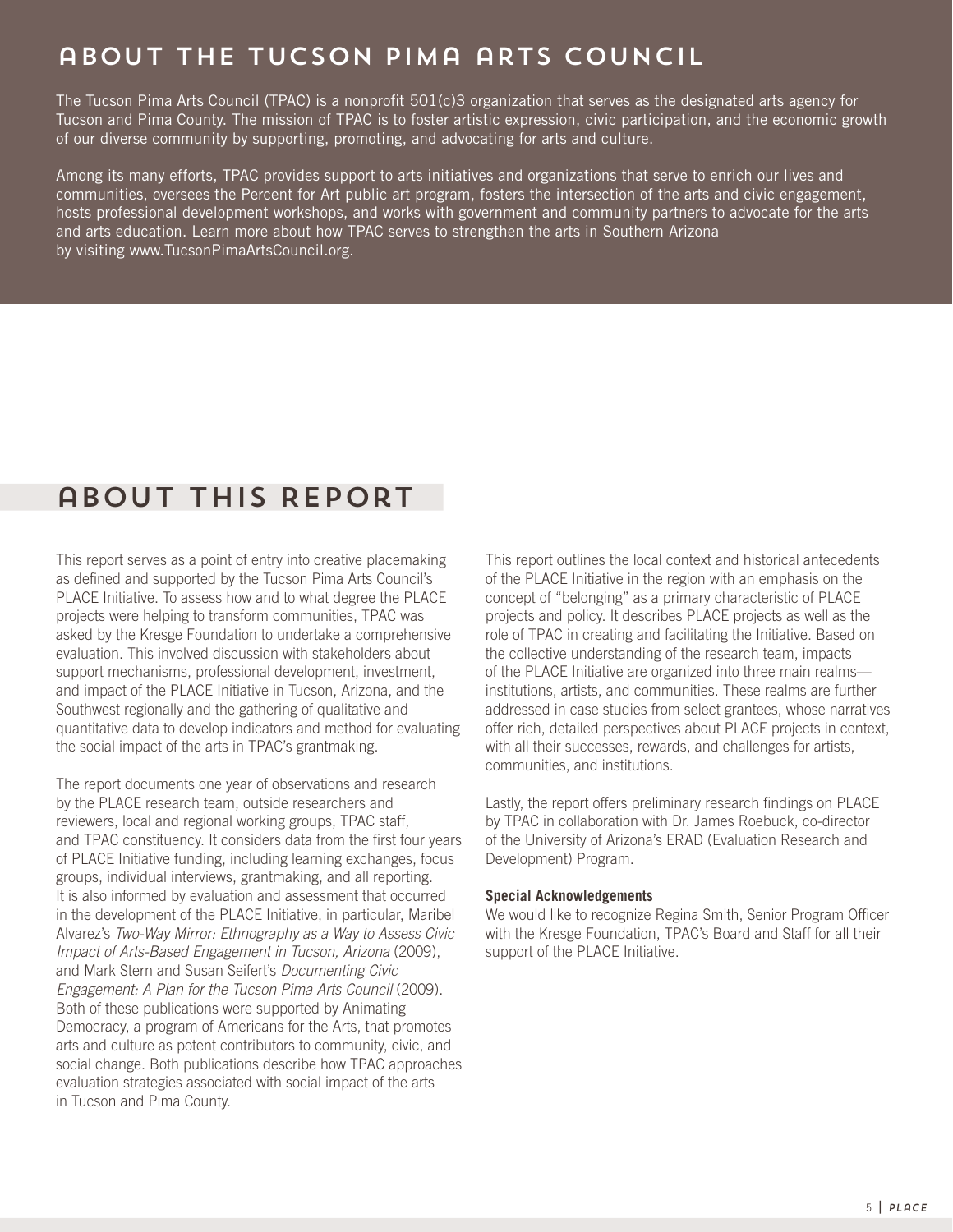# PLaCE Grantmaking

PLACE funds are available to individuals and organizations that submit project proposals during available granting cycles. In addition to artists and arts and cultural organizations, historians, youth development organizations, schools, neighborhood and homeowner organizations, community development agencies, and social service organizations are also eligible and encouraged to seek support.

PLACE grants range from \$1,500 to \$10,000. Since 2010, the Initiative has awarded the following amounts: PLACE I (June 2010-June 2011): \$82,000 PLACE II (June 2011-July 2012): \$93,940 PLACE III (December 2011-December 2012 & January 2012-June 2013): \$116,963 PLACE IV (January 2013): \$60,000 Total: \$352,903

Project proposals are reviewed and discussed through deliberative dialogue by a panel of community members and national experts in the field of civic engagement practices. The most promising and well-articulated projects are given funding priority.

# Local Context and Historical antecedents for PLaCE

Tucson is the second-largest city in Arizona. Often called "The Old Pueblo," Tucson's name comes from the Tohono O'odham word Cuk Son, which means "at the base of the black hill." Currently the population of the Tucson metropolitan area, now 1 million, is 47 percent white, 40 percent Latino, 5 percent African American, 2.9 percent Asian, and 2.7 percent Native American.

Pima County is the largest county in the state (at 9,184 square miles, bigger than the state of Connecticut) and is one of four Arizona counties that border Mexico. It is home to two Native American tribes—the Tohono O'odham and the Pascua Yaqui Nations—and to numerous small Western towns and ranches. While this diversity brings rich cultural heritage practices and artistic expressions, it also, on occasion, gives rise to tension and conflict.

Tucson and Pima County are located within the Sonoran Desert, an arid land with a remarkable biodiversity that is sometimes compromised by the rapid growth of the region. Cultural practices related to survival in the desert have evolved over hundreds of years, enriching and defining the human connection to the landscape.

The PLACE Initiative has served to bolster a dynamic and robust community-based arts movement in the region, one that has helped to shape the physical and social character of Tucson and Southern Arizona and contributed over time to a community sense of belonging.

In 2008, TPAC engaged artists, arts organizations, and civic, political, and business leaders in discussions about how to address barriers and enhance life in the region, as part of a yearlong, community-wide planning process. This process led to the publication of the Pima Cultural Plan. The plan recognized both the practice and the products of this movement as a significant cultural asset to the region. It offered three key recommendations for building upon the movement and expanding its impact even further:

- 1. Advance arts-based civic engagement programs in Tucson.
- 2. Promote economic well-being in our marginalized population.
- 3. Increase the social capital of our community through innovative collaborations with arts organizations and neighborhoods.

These recommendations led to the development of the PLACE Initiative.

# **desert water, desert light**

not the mind's desert the green desert after rain

 out here distinctions blur

 $\sim\sim\sim$ 

~~~

~~~

 $\sim\sim\sim$ 

 $\sim\sim\sim$ 

against blue sky morning moon desert rock against desert rock

all the world here to be seen

water has its own time light has its own

i keep looking for the spaces in between

by Eric Magrane, PLACE grantee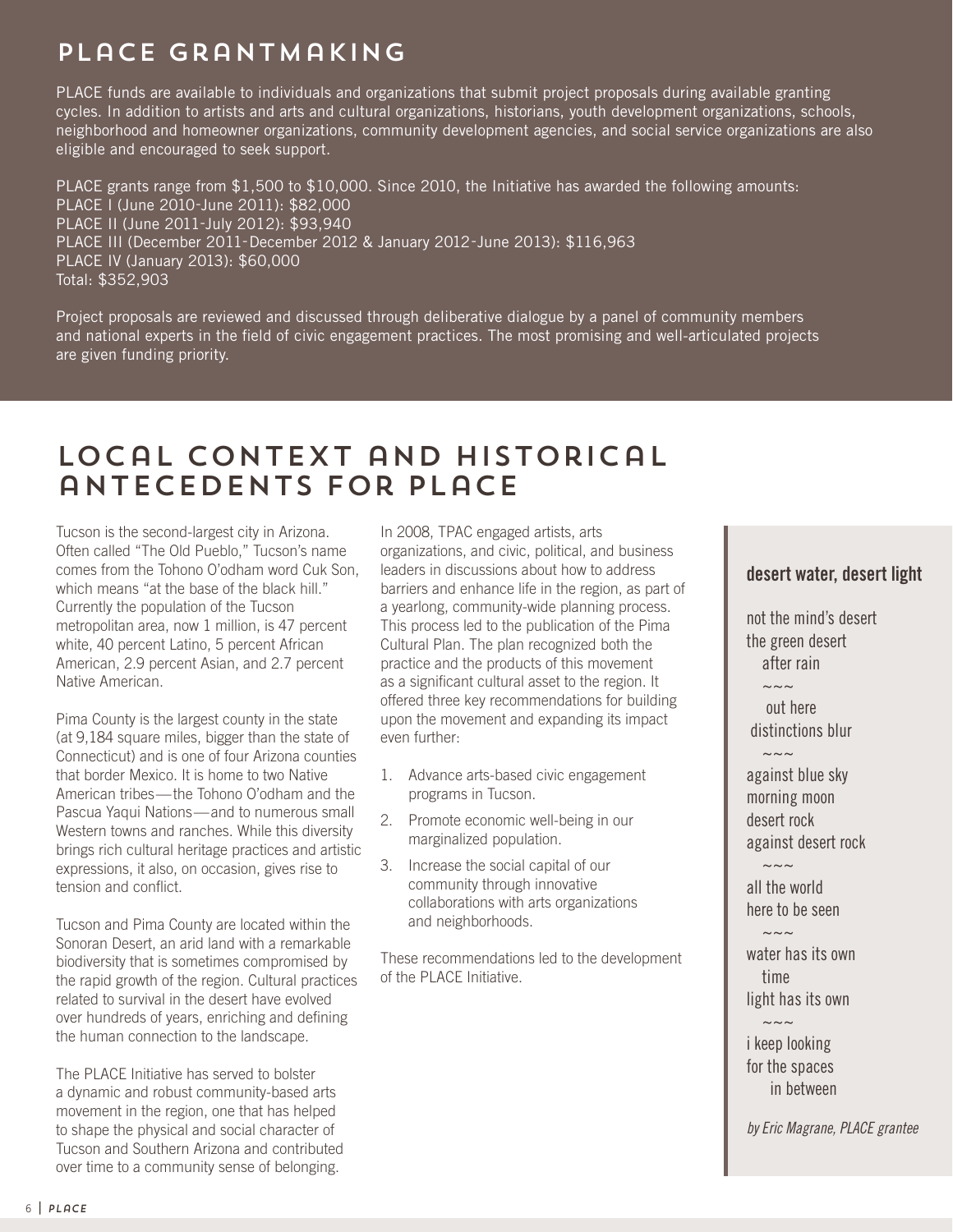**It is precisely because artists recognize the vision that precedes the creation of a work that emerges from a place we cannot locate or name, a place of mystery, that we stand before creation in awe. And this awe is not the province of those we are schooled or learned, it is democratic. It is an experience available to anyone irrespective of race, gender, nationality, class; it can be present to anyone who makes art.** 

— bell hooks (from Belonging: A Culture of Place)

# Belonging: a Cornerstone of Placemaking IN THE REGION by Roberto Bedoya, Executive Director, Tucson Pima Arts Council

Much of the national discourse on creative placemaking is caged in an understanding of "place" as the built environment. Indeed physical places like artists' live-work spaces and cultural districts benefit from creative placemaking. But to understand the term —and the practice—solely in terms of the built landscape is to miss the complete picture. Creative placemaking is much more than what manifests physically within the built environment. Before you have places of belonging you must feel you belong —to a community, a locale, or a place.

This idea of "belonging" is the poetic mark of how creative placemaking occurs in our Sonoran Desert context. Understanding it is paramount to understanding the 53 projects funded by TPAC's PLACE Initiative.

The PLACE Initiative is about building the human capital of people as placemakers. Not only individuals, but also the collective "we." And not simply the collegial "we" of "me and my friends," but the neighborly "we," which includes neighbors, passersby on the street, and fellow citizens of our mid-sized southwestern city in the desert. It is this democratic ideal of "We the people"—we who belong to a just and equal society—that animates the PLACE Initiative.

The PLACE Initiative privileges artists and their community partners undertaking projects as placemakers. Through art practice and activity, they engage with personal memories, cultural histories, imagination, and feeling to enliven a sense of "belonging" within the participants and audiences they reach.

To understand the civic impact of PLACE projects, we must view them through the frame of a social movement, one that weaves ethics and aesthetics into engagement projects. Through these projects, big gestures and little gestures collectively shape the identity of a place and allow us to feel a sense of belonging within it.

Let's take the example of one PLACE Initiative grantee, the Barrio Sustainability Project, a project undertaken by local charter high school Toltecalli Academy, which focused on the issue of groundwater contamination in one predominantly Latino and Native American neighborhood. To address the issue, project leaders first identified the problem of the disposing of toxic waste in their neighborhood. Then they worked to educate school and community members about the principles of land stewardship. Then they created a community garden that reflected this principle with a focus on water harvesting. The garden included a community mural that illuminates the indigenous traditions and heritage of sustainability from a cultural and historical point of view.

This process of naming, examining, and creating artwork that addresses the problem is similar to the process undertaken by a social movement, which also names and examines problems then motivates actions. By exemplifying the active engagement of a civic "we," the Barrio Sustainability Project offers a clear example of how PLACE projects can be seen as a social movement of belonging.

To acknowledge the importance of belonging, of course, is to also acknowledge the discomfort—and even violence—of dis-belonging. Dis-belonging occurs through acts of gentrification, racism, and speculation culture, which often occur under the name of "civic revitalization," but in reality betray the democratic ideals of a just, civil society.

In our region, PLACE projects can also trouble the politics of dis-belonging. They do this by confronting the policies and realities that marginalize people or undervalue particular practices and places—or by offering a counter-frame, an antagonism, a perspective or action that is different than authorized norms and instead more authentically aligned with true democracy.

The way PLACE projects are linked to a sense of belonging is by developing and implementing arts experiences that shape the identity of a place, operate in the social spaces of dialogue and deliberation, present visions and manifestations of social cohesion, and activate democracy so as to build the commons.

Placemaking—and the aesthetics of belonging—happens on city blocks, in schoolyards and classrooms, and at neighborhood centers and is characterized by short- and long-term relationships among individuals. The PLACE Initiative creates opportunities for additional experiences, ones that are deliberate and grounded in arts practices designed to engage the expressive life of the civic "we." Whether accidental or deliberate, this kind of placemaking is critical to creating a sense of belonging.

The expressive life of Southern Arizona is woven together through an interplay of people, land, arts, culture, and engagement. PLACE projects create opportunities to celebrate, explore, define, and redefine the relationships between these dynamic forces. PLACE projects illuminate a social movement of belonging that is alive and active. It is a movement that shapes the ethical and aesthetic experiences of belonging to a community where concern, care, and imagination animate and make more meaningful our lives together.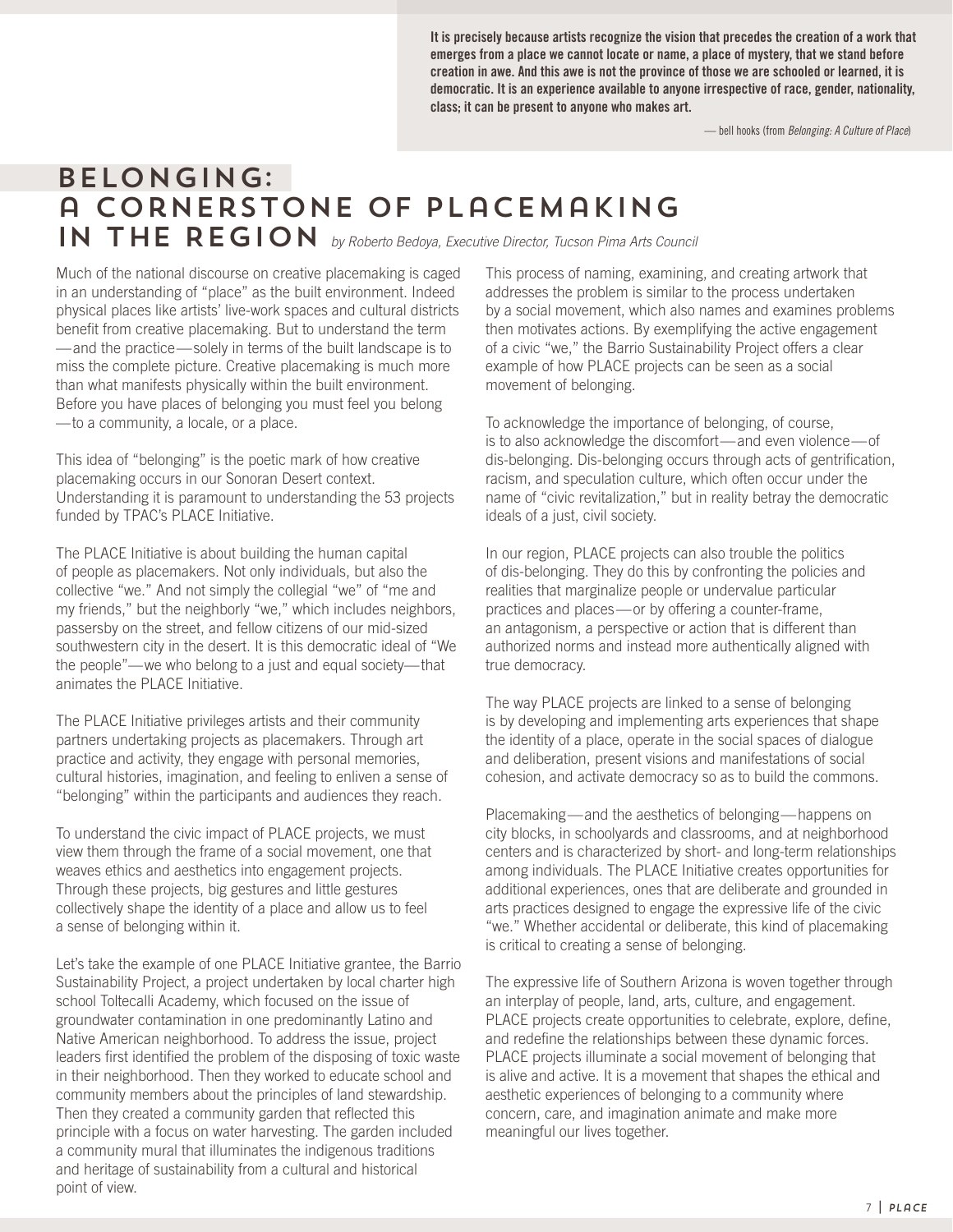# a Framework for Understanding PLACE AND ITS IMPACT by Maria Rosario Jackson, Research Advisor

The experience of PLACE is best understood with a dual focus on TPAC as a creative placemaking intermediary and on the PLACE grantees as on-the-ground agents. The PLACE Initiative offers the opportunity to investigate the role of a public arts agency as a social change agent in the Southern Arizona context, helping to affect both material and intangible conditions as well as influence the narrative of a place. As a whole, one might think of PLACE as having potentially had influence in three realms:

- 1. Community—participants involved in PLACE projects and the places where they live
- 2. Institutions—within TPAC and in the organizations supported with PLACE grants
- 3. Arts field—among arts leaders, arts organizations collectively, and artists

## **COMMUNITIES: HOW PLACE INFLUENCES PLACES**

Initial exploration of the work of PLACE grantees led to the identification of several plausible effects or contributions of individual projects and in some instances plausible collective impacts of multiple projects, especially if co-located in a place or tied to other larger efforts. It is important to note that no one arts project alone can effectively be the antidote to the often long-standing and entrenched issues that marginalized communities experience. That said, arts and cultural activity certainly have much to contribute. The following are plausible interrelated contributions of PLACE to communities, the breadth of which warrants further investigation.

- **• Individual and/or Collective Empowerment**: The recognition of the ability to effect change and/or the acquisition of specific skills required to effect change (e.g., communication, organizing, etc.).
- *Civic Engagement:* Active participation in efforts deliberately intended to impact public life and community. More specifically, civic engagement as it applies to the notion of belonging and acting in the interest of the public, not only in self-interest.
- **• Stewardship of Place**: Sense of responsibility and active engagement to care for physical and/or intangible attributes of a place.
- **• Cultural Self-Determination and Affirmation**: The act of constructing, expressing, and validating group identity (e.g., ethnic/racial, age, sexual orientation, interest-specific, place-based, etc.).
- **• Bridging Difference**: Cross-group understanding, empathy, and engagement.
- **• Aesthetic Accomplishment**: Creation of art itself; improvement of physical and intangible environment.
- **• Community Health and Well-Being**: Art that contributes to a healthy community and/or increases the well-being of a particular group or community.

The extent to which any given project might have impact in these areas depends, of course, upon the project design, the artists involved, and various project goals. These areas offer a starting place for understanding the many ways in which PLACE projects can have both momentary and lasting impacts upon the communities in which they are carried out and in which they are experienced or viewed.

## **INSTITUTIONS: EMPOWERING ARTISTS AND COMMUNITIES**

Often, when people think of intermediaries the default interpretation is that of entities that simply re-grant money on behalf of others. As a creative placemaking intermediary, in addition to re-granting dollars, TPAC has played many other crucial roles:

- **• Catalyzing and Strengthening Connections**. TPAC has helped to catalyze new connections as well as strengthen some existing connections among arts organizations and, in some cases between arts organizations and entities outside of the arts field.
- *Validation*. TPAC has played an important role as a public agency in validating the work it supports—work that, from a national perspective, is often at the edges of the mainstream arts world and too often dismissed. It also has begun to play an important role in validating work outside of the arts with leaders in other fields such as housing and social services.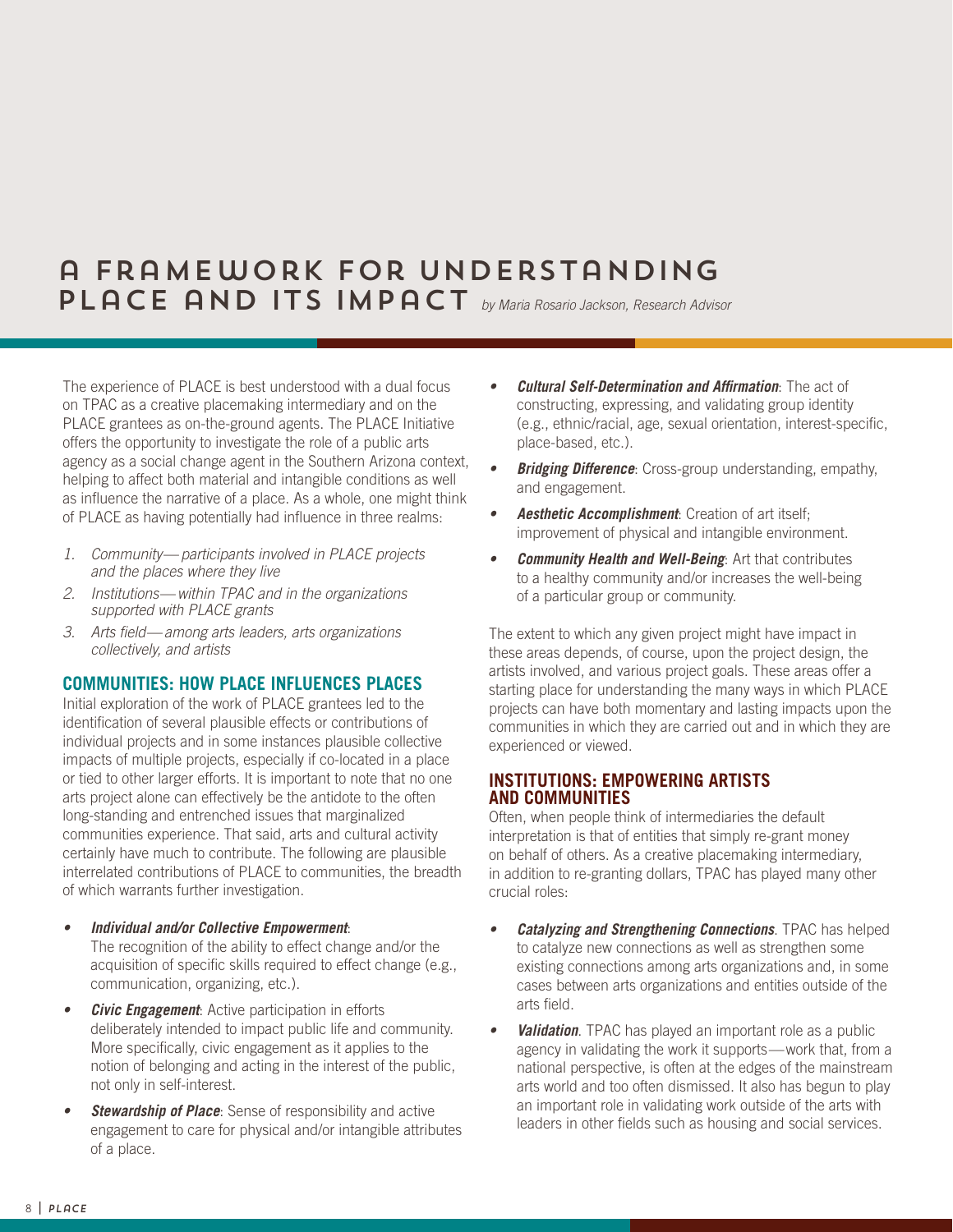- **• Technical Assistance**. TPAC has provided technical assistance to grantees both directly and indirectly, formally and informally, in various stages of their work.
- *Thought Leadership.* Perhaps one of the most important roles TPAC has played locally and nationally involves the interrogation of the creative placemaking concept. The leadership shown in ensuring that the concept, as applied in Southern Arizona, resonates with the physical and historical reality of that place and the people in it.

Maribel Alvarez, scholar, activist, and executive director of Tucson Meet Yourself (a PLACE grantee), noted that the concept of "creative placemaking" was presented with an open definition in PLACE requests for proposals. This is due to the fact that part of TPAC's process in PLACE has been about interrogating what the concept means in the specific Southern Arizona context. TPAC's executive director's role nationally and locally in introducing new ideas, testing them in context, and helping to re-interpret them for the benefit of local and national constituencies has been critical as the concept of creative placemaking continues to develop.

Intermediaries do critical work and often are challenged by politics and turf issues. Intermediaries that are also public agencies carry even more challenges often related to transparency and accountability. Roberto Bedoya, TPAC's executive director, observed that, on one hand, having a public identity can be empowering. For example, validation from an official agency can be very meaningful, especially to small arts organizations. However, that public identity can also be a liability, given bureaucratic processes and politics.

The role of intermediaries, especially when they deliberately and often strategically do more than just re-grant dollars, is notoriously difficult to document and assess and not only in the arts field. I often talk about the functions of intermediaries as "glue" and "gas." Intermediaries are often the glue that gives cohesion to disparate parts of a unified intention. They also provide the fuel or gas, in the form of financial and nonfinancial resources, required to help something take off. By design, what an intermediary does is often behind the scenes or even sometimes invisible.

## **THE ARTS FIELD: APPLYING CREATIVE PROCESSES TO COMMUNITY ENGAGEMENT**

As a result of PLACE, no doubt the arts field as a whole in Southern Arizona has had to make or at least consider some adjustments. The intention of the Initiative, with its focus on long-standing social issues and the contemporary statewide context, has caused prospective applicants to assess the extent to which and how they might play a role as agents of change in support of a social justice agenda. The "majors"—larger arts organizations—have had to struggle with understanding what they can contribute and how they might need to change in order to participate. One leader from a major arts organization candidly noted in a group discussion that the Initiative has caused his

organization to ask just how much do they "have to not be what we have been" historically and how feasible is that. Organizations of all sizes have had to struggle with the question of capacity to take on the important issues of the day—not just financial capacity, but capacity that has to do with community trust and goodwill, cultural competency to deal with the diversity of Southern Arizona, and also capacity to collaborate with different kinds of organizations inside and outside of the arts field.

Through PLACE, artists from various disciplines concerned with communities and social issues have had expanded opportunities to pursue their work. In some instances, artists have been able to execute work with which they have great experience and mastery. In other instances, artists were able to take new risks and experiment with new ways of working.

- To what extent has involvement in PLACE affected artists' practices?
- Is their practice different as a result of this experience and, if so, how?
- Did this experience cause artists to recognize ways in which they would like to strengthen their practice or areas where they would like to gain new skills?
- What kinds of training or other supports might be required to address those needs?

These questions invite arts organizations and artists to reflect on their experiences with PLACE programming. For this report, TPAC asked a number of PLACE grantees to begin addressing these questions and others related to their PLACE projects or work as practitioners in the Southwest via reflective personal essays. They begin on page 16.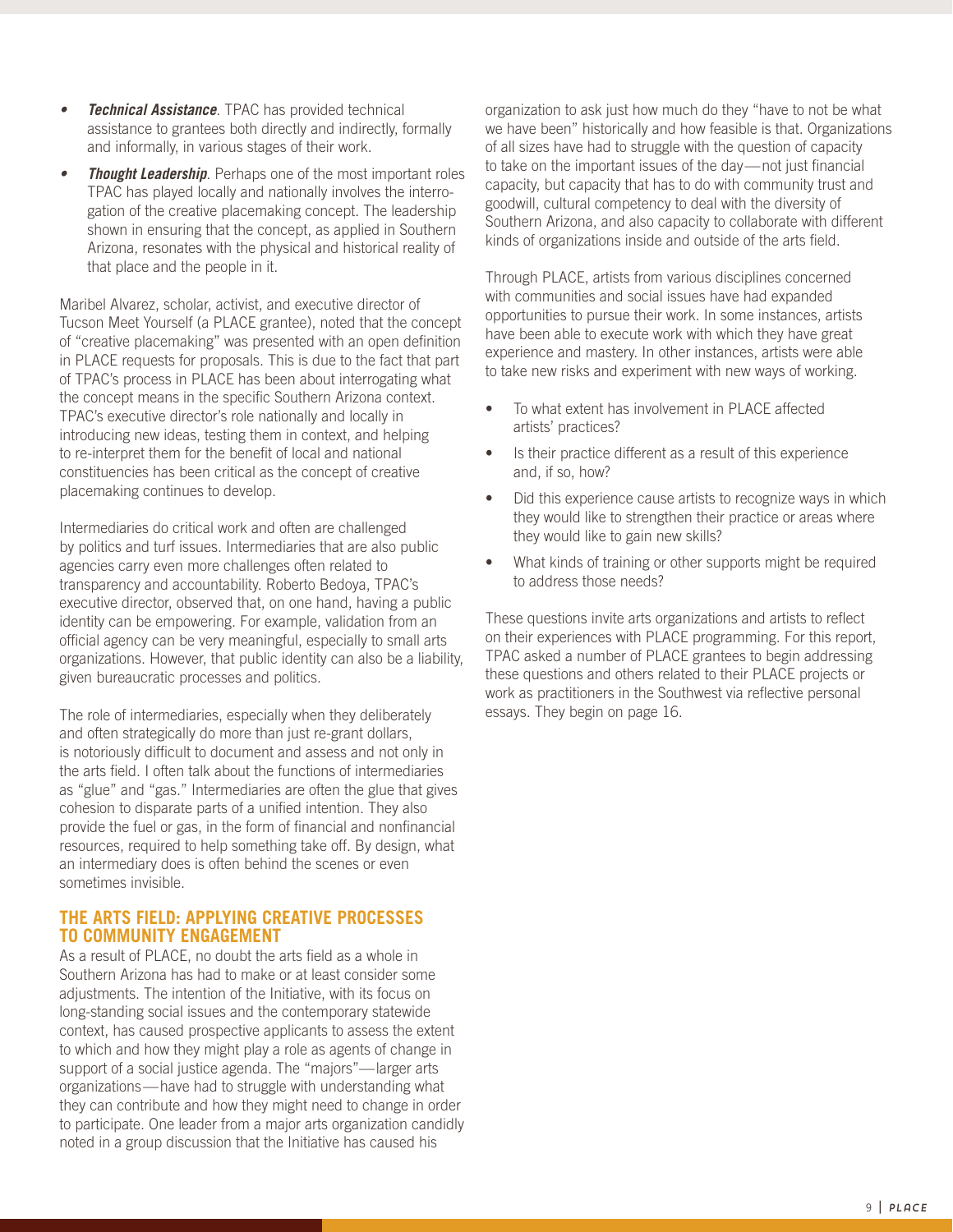# Impact of PLaCE on Community: Engaging Tucson through the arts

PLACE projects had a wide range of impacts on communities, the depth of which can only be understood through a comprehensive evaluation process and longitudinal study of communities. As part of its investigation and evaluation, TPAC surveyed PLACE grantees, asking them to assess the impacts of their projects (see full PLACE research findings in Appendix B). Possible areas of impact investigated were informed by the plausible interrelated contributions outlined on page 8. Specifically, grantees were asked to define for themselves potential impacts of their own project's goals and outcomes. Grantees were also asked how TPAC should define the terms informed by our collaborative research. The survey was administered post project and in some cases several years after a project had ended. When surveyed, many grantees indicated that their projects sought to impact, and succeeded in bringing, change in several areas at once. What follows is a selection of examples, compiled from PLACE grantee surveys, illustrating how some PLACE projects realized these impacts as they inform TPAC's future evaluative indices.

## **INDIVIDUAL AND/OR COLLECTIVE EMPOWERMENT**



# **Mariachis Transform Tucson**

Filmmaker Daniel Buckley's film Mariachis Transform Tucson, about high school mariachi bands, helped show young musicians how their participation had changed their own and others' lives. As Buckley notes, "Just in interviewing young high school graduates for this film they are beginning to see themselves both as something larger, and as even more capable young people than they imagined."

The process of telling the story through film also helped solidify a sense of pride for Tucson's involvement in the art form, Buckley said. "There is a growing awareness that mariachis and folklórico really have changed Tucson and the larger mariachi world."

## **Finding Voice**

The Finding Voice after-school program at Catalina Magnet High School, in which refugee students address community issues through writing, photography, and other art forms, often helps students with limited English-language skills develop a strong sense of self and the confidence they need to succeed once they graduate. As Julie Kasper, one of the program's directors, reports:

An alum recently emailed and visited to tell me that Finding Voice made a huge difference for him during a time he was struggling to find himself as a refugee student in Tucson. …it gave him the skills and confidence to pursue his college education and to become involved in a number of community projects. He is a youth civic leader now—participating in leadership teams and working in our local economy—and he is able to share his culture and his experience while appreciating and relating to the experiences of others.

Kasper added that often the process of participating in the program, which requires students to interact with community members in mature and responsible ways, also helps them understand the power of civil discourse:

During a class visit last week, [one alum] said, "Sometimes it's uncomfortable to talk with someone because you don't agree, but I can still talk to them and we can learn from each other and work together. I don't have to be comfortable always; I just have to participate with respect and an open heart."

# **CIVIC ENGAGEMENT**



## **Liberation Lyrics**

In Liberation Lyrics, the Tucson Youth Poetry Slam (TYPS) used poetry as the entry point for high school students into studies and analyses of the "school-to-prison pipeline," a term that refers to a national trend wherein children are funneled out of public schools and into the juvenile and criminal justice systems. In an after-school program, students learned about the issue and created a chapbook of works, which was disseminated to the community. "The community at large is witnessing the power of youth voice to address major social justice issues that impact both local and national communities," said Sarah Gonzales, a project director at TYPS.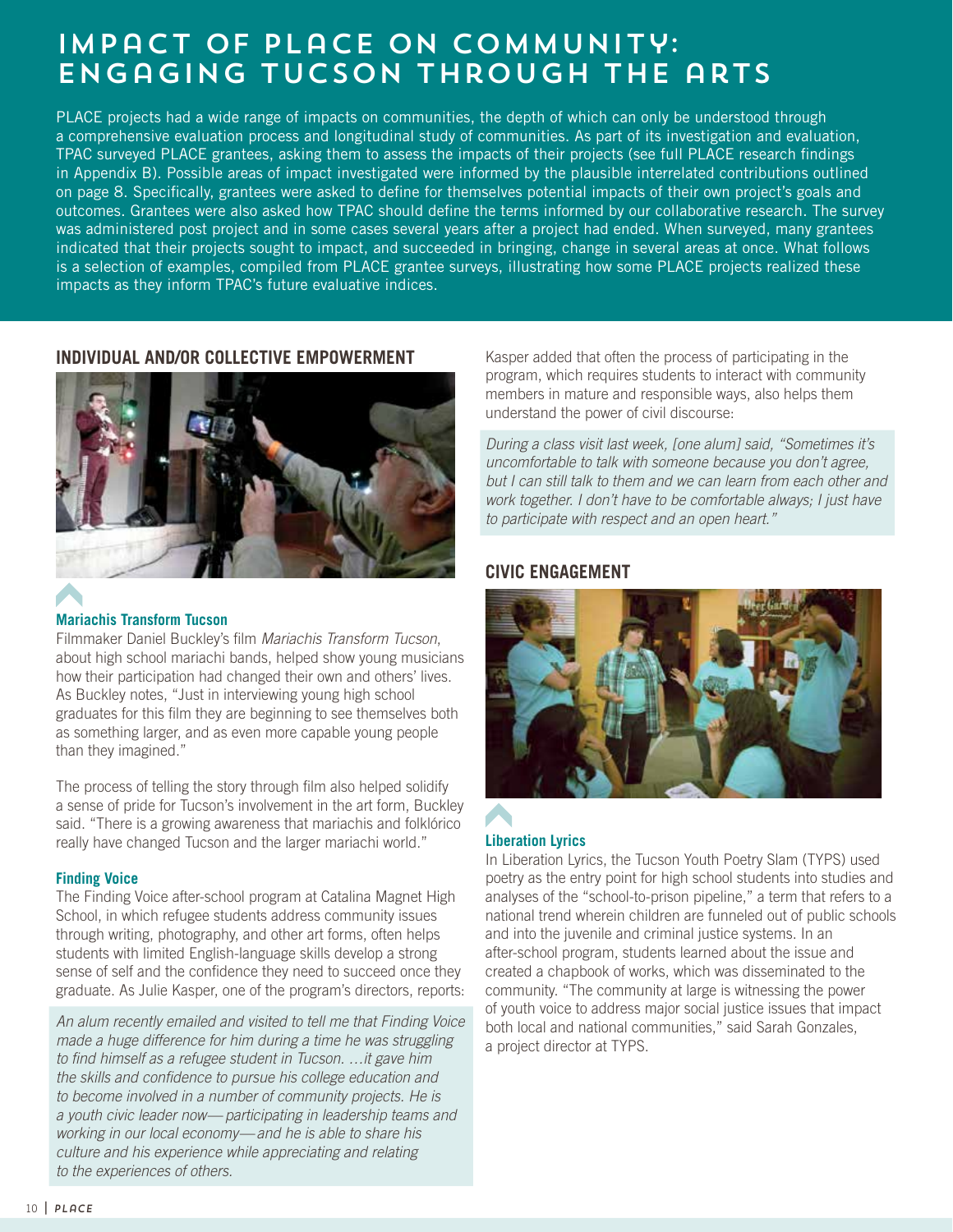#### **Human Rights Watch Film Festival**

The Loft Cinema produced a Human Rights Watch Film Festival bringing films to non-typical film venues to expose new audiences to films about human rights issues. "Audiences felt better informed and able to participate in civic discussion and debate as a result of viewing certain issue-based films," said Debi Mabie, director of education for the Loft Cinema.

One of the festival films was Kirby Dick's The Invisible War about rape in the military. Mabie reported the screening not only offered viewers ways to see the real and immediate ways rape in the military affects everyone, but also gave them strategies for protecting citizens from future abuses. She said,

"[Viewers] commented that they had no idea how pervasive the issue was and what recourse could be taken to advocate for changes in the military, and were thankful the end of the film listed several ways to contact local and national legislators to advocate for policy change."

# **STEWARDSHIP OF PLACE**

## **A Child's Sense of Place**

A Child's Sense of Place was a collaborative project between Ironwood Tree Experience (ITE), an experiential environmental education organization under the auspices of Prescott College's Center for Children and Nature, and Coronado Heights, a midtown urban neighborhood. The project sought to increase children's physical activity through artmaking in and with nature. Rather than taking children "out to the desert," as ITE's projects often do, the project used neighborhood tours and nature-based artwork to inspire wonder in "everyday nature" within urban places that may be perceived as sterile or uninspiring.

Project director Suzanne Dhruv said the project drew an unexpected number of children "out of their homes to be actively engaged in our workshops…with even the smallest of them lending a hand." When the project ended, many youth expressed interest in future projects, Dhruv said, and for that reason, Ironwood Tree Experience and other organizations have continued to serve the neighborhood.

The project also yielded an expanded definition of "sense of place," as a diverse group of refugee families and immigrants, including Iranians, Mexicans, and Sudanese—all residents of the neighborhood and surrounding areas—participated. Dhruv commented:

This positively affected our intention to cultivate a "sense of place" for these families who are new to the Sonoran Desert and who may have learned, for the first time, something more about the nature, art, and culture of this place. In a twist, we learned more about people from other areas of the world! How wonderful! Through experiences in nature and through artistic expression, we were able to come together, share with one another, communicate through real work, and enjoy each other's company.

#### **FLOW**

In FLOW, a two-year project using dance to explore the local watershed, water conservation strategies, and the history of the Santa Cruz River, which once flowed through Tucson, NEW ARTiculations Dance Theatre found unique ways to engage the public in the difficult conversation about water and scarcity. After struggling to entice adults to participate in movement workshops during the project's first year, the company hired a local naturalist and created "Walk the Watershed" tours within urban waterways and washes. The walks invited participants into a conversation about the watershed and inspired them to explore the issues using simple movement to reinforce and express what they observed and learned. One participant commented that the Watershed Walks "were a fun way to learn about local watersheds, observing nature up-close, 'being' a plant, a rock, and part of a choreographed-on-the-spot watershed dance. It encouraged a more personal, more connected interaction with issues of watersheds, water, nature, and their vital importance."

## **CULTURAL SELF-DETERMINATION AND AFFIRMATION**



## **Beyond Groceries**

In Beyond Groceries, the Tucson Chinese Association (TCA) explored the relationships between historic Chinese grocers and their neighbors in Tucson's multi-ethnic communities through oral histories and a museum of artifacts and photographs. Culminating with a "Rolling History" party bus that presented the video interviews and live youth performances to the neighborhoods, the project helped connect participants and audiences with neighborhood cultural and economic history and Chinese heritage in Tucson. As one project director commented:

Participants and people riding the bus in many cases had not been to those neighborhoods at all. The neighbors who turned out for the event were inspired to share stories in the Storytelling Corner and told organizers of the pleasure they felt that history was coming to them in the neighborhood.

The project also created potentially beneficial economic impact. After the project, TCA organizers began exploring with partners the possibility of "micro-tourism" endeavors in the neighborhood, including a Rolling History app, which would allow visitors to go on self-guided mini-tours and access oral history videos on their smart phones or personal computers.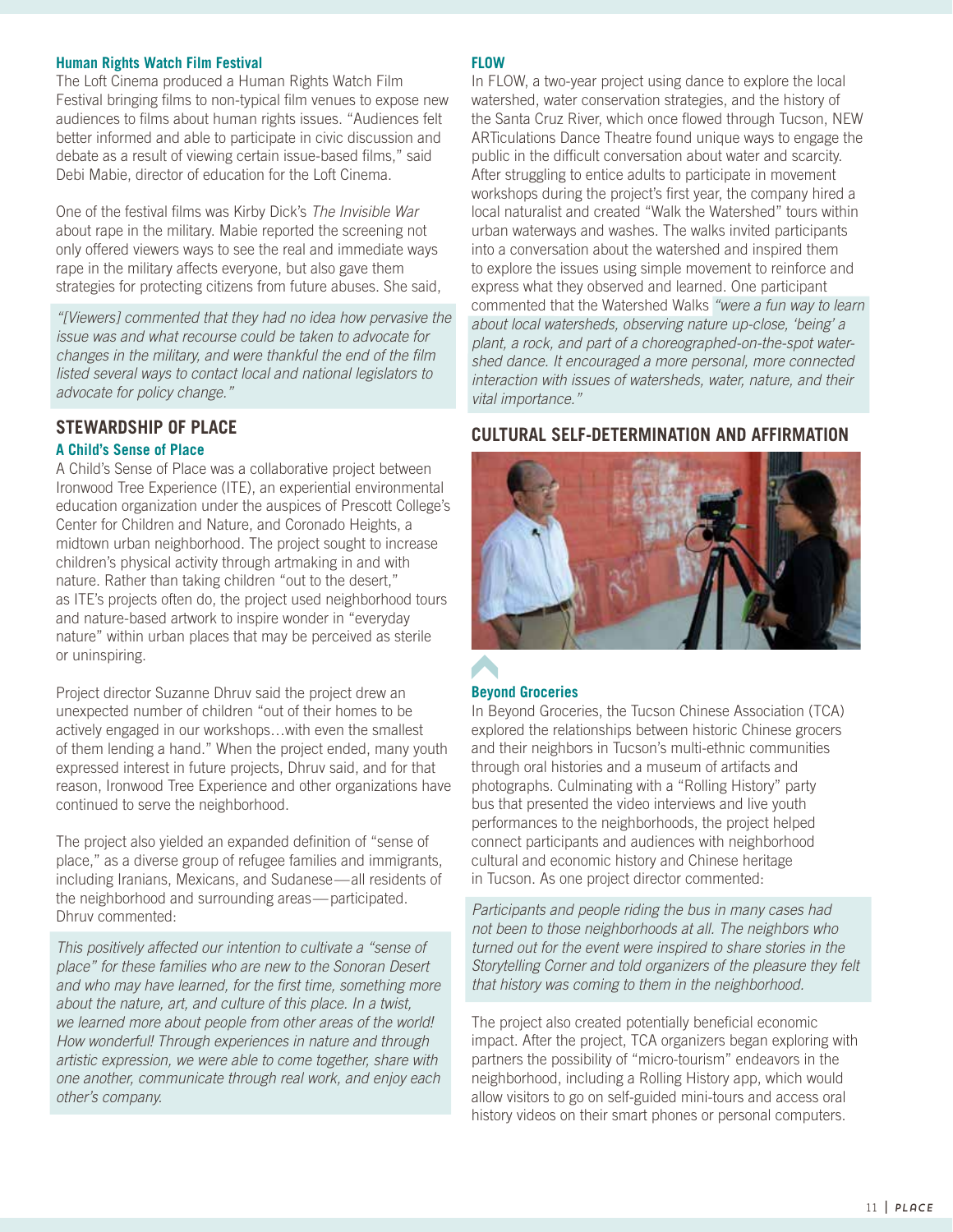

# **Troubling the Line**

The writing center Casa Libre en la Solana hosted Troubling the Line, the first known symposium of transgender and genderqueer poets. Based on a new anthology of works published in 2013, the symposium brought participants from across the country to share and discuss poetry, poetics, and issues of gender. It also created a sense of community for people who often face discrimination on a regular basis, said Kristen Nelson, executive director of Casa Libre. Nelson said:

The community that we created was one of acceptance, celebration, safety, and collaboration. Poets and poetry lovers who attended the program have continued to stay in touch, correspond, collaborate, and interact on a daily basis via social media. We created a new community that continues to evolve and grow.



## **Tucson's Heart and Soul: El Casino Ballroom**

Sometimes projects that aimed to affirm the cultural identity of one group had the unintended consequence of inviting other groups to feel pride and affirmation as well. Daniel Buckley's project Tucson's Heart and Soul: El Casino Ballroom, a series of events and a documentary film of the same title about one of Tucson's original community entertainment centers, engaged both Latino and other cultural communities in celebrating the ballroom. As Buckley observed:

I could never have known that a group of Islamic stand-up comics would choose El Casino Ballroom for their show, in part because they heard about this film and El Casino's place historically as being inviting to multicultural groups. Seeing a packed house for that, garbed in traditional Islamic wear, affirmed everything I was trying to say about the place. The fact as well that it became the place where the Mexican American Studies program launched its Tucson Freedom Summer movement was another lucky accident that showed El Casino's place of stature and history in Latino politics.

## **BRIDGING DIFFERENCE CAST Encore!**

In CAST Encore!, Clean and Sober Theatre (CAST) gave homeless youth the opportunity to work closely with mentors and others, sharing stories and perspectives and changing perceptions. "The youth involved in the project developed more trust in others, adults included, because people seemed willing to take them seriously," said project director Susan Arnold.

Additionally, Arnold reported that public performances of the show helped audiences gain new understandings about an often-misunderstood population:

The perception of homeless youth overall is often that they choose to be on the streets, that they are rebellious free agents. What the public audiences came to understand…was that more often than not, they are forced from their living situation due to… abuse or threat thereof, dysfunction, and poverty.



# **Painting by Numbers**

Often PLACE artists found ways to expand their individual capacity to address issues by building connections with others artists. Wesley Creigh, for example, who created a public mural about women in detention centers in Painting by Numbers, reached out to other artists to mount a public art exhibit addressing themes of detention and incarceration. "I realized I could use [the project] as a way to build bridges within a larger artist community," Creigh said. "Having eleven artists tackling the same issue in the exhibition forged working relationships that will lead to future collaboration. Strength in numbers."

#### **Performance Poetry en Vivo**

Performance Poetry en Vivo, a dance project by Safos Dance Theatre, connected Mexican American and Yaqui youth through storytelling. When asked what they liked best about the residency, one youth participants said, "I like how we had to get to know each other even more" and "that we got to learn more about our friends and the way they think." Yvonne Montoya, project director, said post-project surveys affirmed this. "Ninety-one percent of students reported feeling more comfortable interacting with people from different cultures and races at the end of the residency," Montoya reported.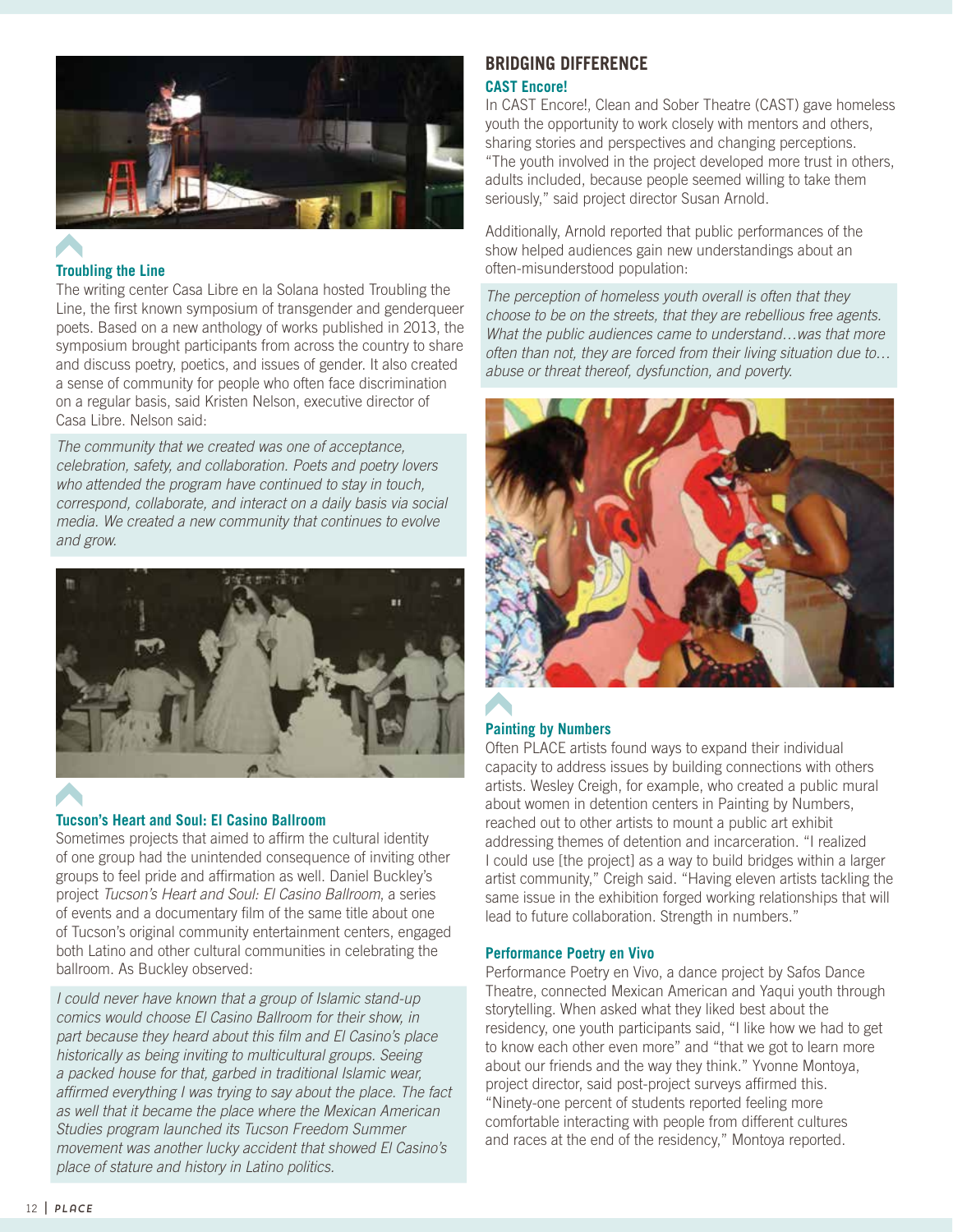# **AESTHETIC ACCOMPLISHMENT**

#### **Barrio Sustainability Project**

The Barrio Sustainability Project helped young people at Toltecalli Academy High School share their knowledge of Mexican American history and sustainable urban agricultural practices through the creation of murals surrounding the school garden. The murals represent a lasting gift to future students, as "youth will continue to plant and harvest in the school's organic fruit and vegetable garden for many years to come," said project director and muralist Cristina Cardenas. "With the PLACE grant we created a sustainable space in our school and neighborhood that reflects…pride in who and what we are," Cardenas said.

#### **29th Street Green Arts: Creating PLACE Project**

Through the 29th Street Green Arts: Creating PLACE Project, the Tucson Arts Brigade engaged youth, elders, and adults in a multidisciplinary community art process. Youth created posters reflecting on community issues and positive public messaging that were mounted in public SunTran buses. "Many people reported seeing the SunTran posters, and how it brightened up their day with a positive message," said project director Michael Schwartz. "So often the ads on SunTran are depressing, and make assumptions about who is reading the posters. The posters created by youth were uplifting."



# **Commit to Kindness**

In Commit to Kindness, Ben's Bells worked with community volunteers to create a tile mural about kindness on the side of a run-down building near the center of downtown Tucson. Project director Jeannette Mare said even the process of creating the mural seemed to change the mood of the corner. "During installation, a man was driving by with his windows down. He was cursing loudly about the slow-moving traffic due to construction. He turned his head and saw our mural and exclaimed loudly, 'I really needed that message! I'm not being very kind! I really needed that reminder!'"



# **MAIZ**

While colorful tile murals can brighten the spirits of passersby, they can also inspire entire communities to address existing challenges or hardships in their midst. In MAIZ, an arts-based community development project of the Tierra y Libertad Organization, a mosaic tile mural created by Cristina Cardenas and Alex Garza was unveiled at a community block party and sparked ideas among residents for additional projects. "The resulting conversation was a springboard to other art and barrio beautification projects in the community that successfully engaged local residents, business owners, local government, and the university," said project director Luis Perales.

## **COMMUNITY HEALTH AND WELL-BEING It's Up 2 You!**

The Arizona State Museum's creation of It's Up 2 You!, a comic book for teens about diabetes prevention, helped augment a traveling exhibit about health and wellness. Lisa Falk, museum education director, said, "The majority of people expressed that the exhibits and programs made them think about [their health] and inspired them to focus more on being active, eating healthy, and making others aware of how to live a more healthy lifestyle."



## **Tucson's Heart and Soul: El Casino Ballroom**

Daniel Buckley's film Tucson's Heart and Soul: E Casino Ballroom, about the history of El Casino Ballroom, an iconic Tucson venue, had the unanticipated outcome of drawing "community groups of all ethnicities who are now booking at El Casino Ballroom for their main functions and celebrations," Buckley said. "They have heard what the film was saying and are embracing it as the community center it has always been."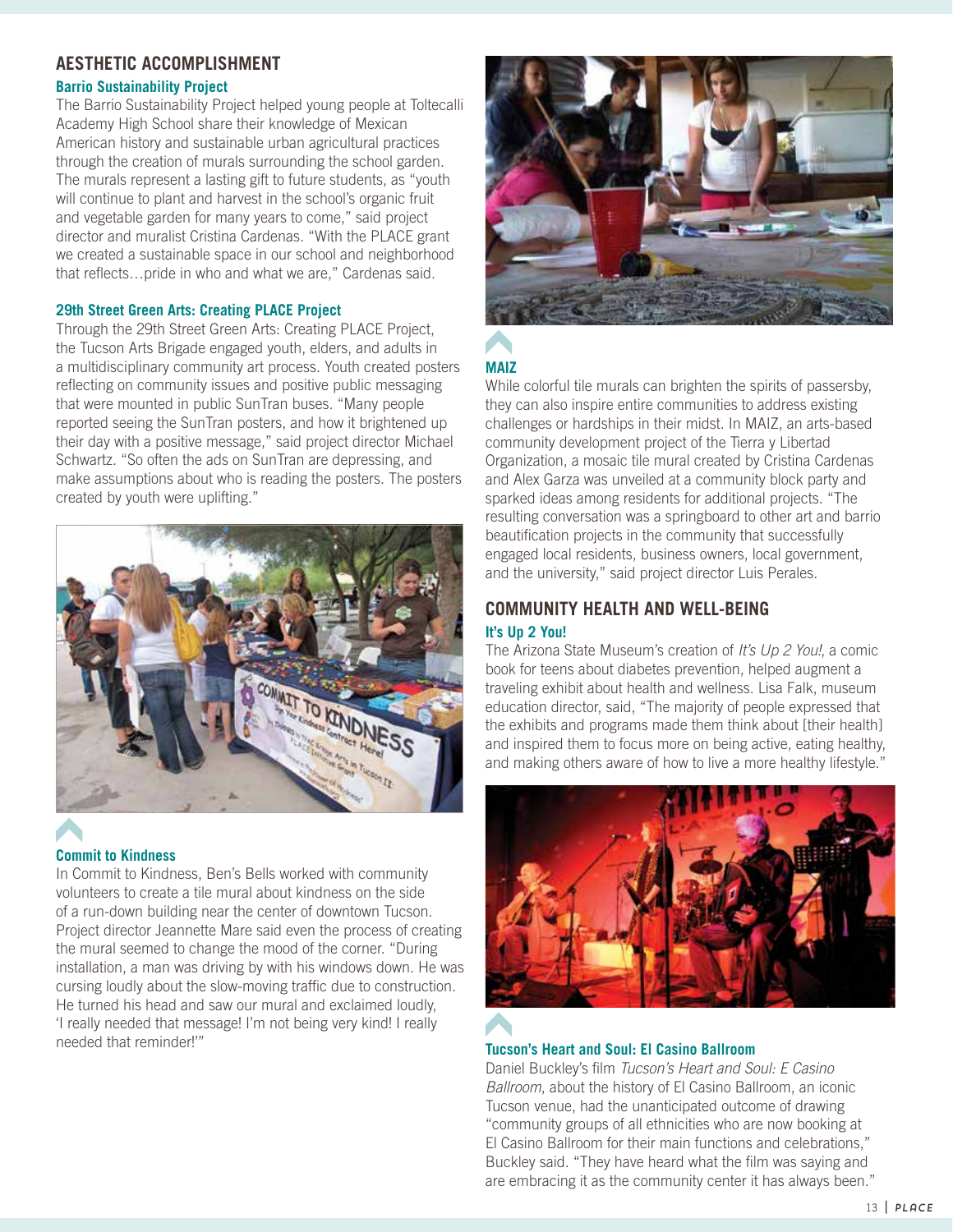# Impact of PLaCE on Institutions: Tucson Pima arts Council as Creative Placemaking Intermediary

Since developing the PLACE Initiative, TPAC has served as more than simply a granting agency and has worked to bridge administrative and creative systems to facilitate and support PLACE projects. Through its role as the primary intermediary, TPAC has connected artists, audiences, participating community organizations, and various stakeholder communities working to build social capital and foster social cohesion.

TPAC has also offered professional development workshops in collaboration with the organizations Animating Democracy and Creative Capital and supported peer learning exchange workshops among the PLACE grantees. It is currently in active dialogue with colleagues in Phoenix, Santa Fe, Albuquerque, and El Paso who support arts engagement projects that illuminate the aesthetic of the border and the many forms of belonging and dis-belonging that manifest in this terrain.

## **DELIBERATE DIALOGUE**

TPAC's primary role as an intermediary has been to serve as a deliberative practitioner, working to facilitate policy-making that acknowledges and celebrates the utility of artistic imagination. TPAC has done this by engaging in critical dialogue with PLACE grantees, scholars, community stakeholders, the philanthropic community, and civic leaders about the Initiative and its broader impact in the community it serves.

As part of this research, TPAC convened local and regional working groups of over 50 individuals who engaged in five learning exchanges over the course of the 2012–2013 calendar year. The thought leadership of community members is directly impacting TPAC's framing language for forthcoming evaluation tools and processes. The PLACE Initiative research participants and community stakeholders have prompted TPAC to consider community aspirations and strategic plans for how it supports the arts and cultural vitality of our region through creative placemaking projects. The dialogue TPAC engages in is deliberative, democratic, and iterative, delving into real community issues and searching for solutions in an effort to impact policy locally.

# **EMPHASIS ON "BELONGING"**

The PLACE Initiative grew out of a series of local conversations about the role of arts and culture in Tucson and Pima County. Informed by these conversations, TPAC took care to address local factors in administering PLACE grants, supporting grantees, shaping grant policies, and evaluating the success of PLACE projects. In particular, it put special emphasis on the notion of cultural stewardship and "belonging."

Distinctions made in the national discourse on creative placemaking prompted the arts council to consider what "good" community cultural development work looks like. Success looks very different from one community to the next, depending on local values and systems, which are influenced by the history, social capital, culture, politics, and economic conditions of a region.

The national discourse on creative placemaking often privileges economic development as a value and measurement of success, emphasizing how creative placemaking contributes to economic growth. However, this framework might overlook cultural considerations, including notions of "belonging," which can be key to how we experience the "success" of a place.

The following hypothetical example illustrates this. A new corporate grocery store is built in an abandoned industrial complex within a marginalized ethnic community. This might be viewed as a successful outcome of creative placemaking at work. But if we consider the existence of small family-owned corner markets within the neighborhood, each of which offers something unique—including foods linked to cultural identity—then that "success" may be viewed very differently. This is why the dynamics of belonging and dis-belonging are critical to consider.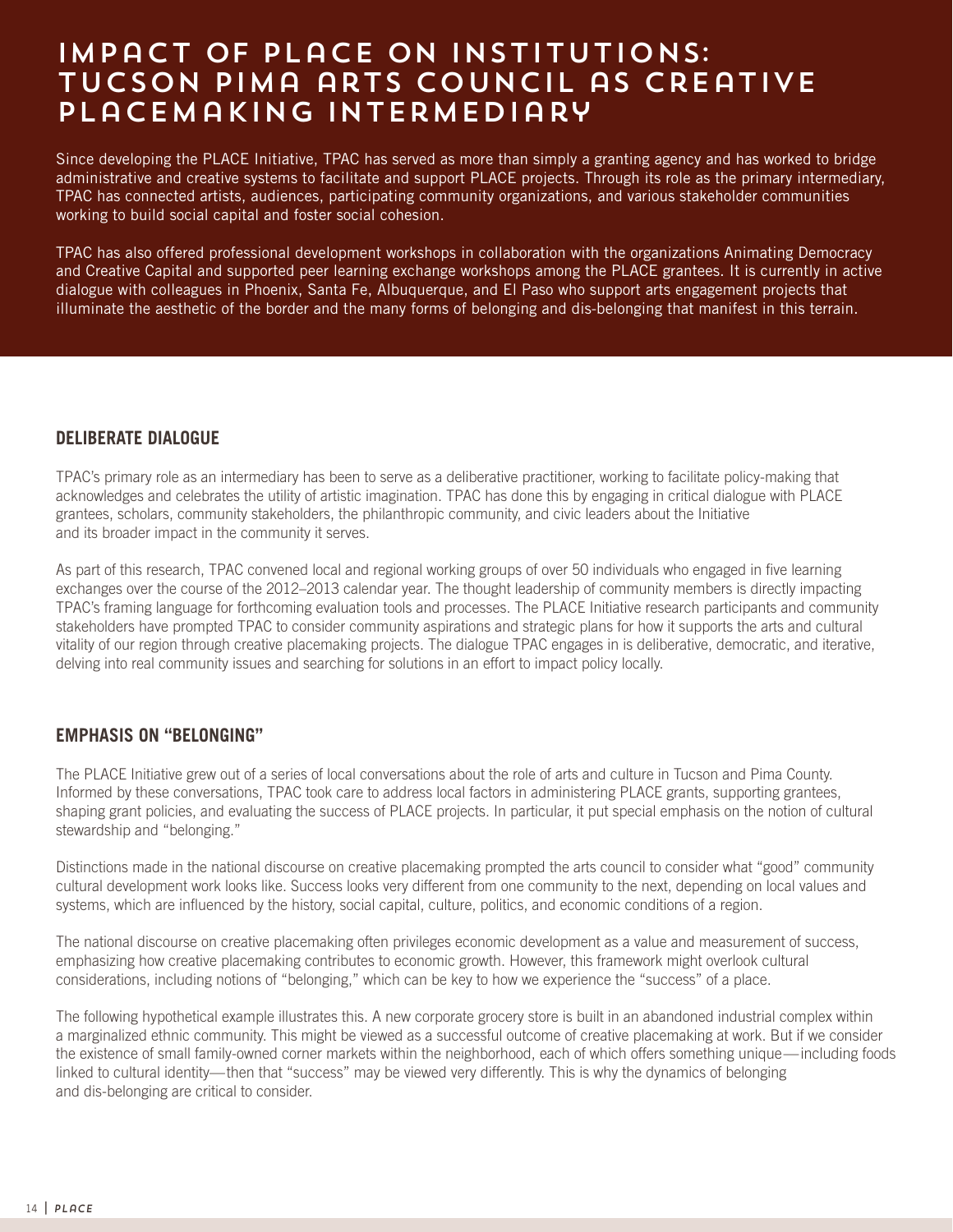# **DEFINING SUCCESS**

In its work in Tucson, TPAC has made a distinct effort not to bring economic impact to the foreground in its assessment and analysis of PLACE projects and their success. It has done so not to demonize economic development, but to highlight the necessary role of community cultural development in improving economic conditions and supporting the cultural vitality of a community.

The distinction lies in the context. TPAC seeks to prompt deliberative discourse about what is intrinsic to our region, including the values associated with cultural practices, histories, and human relationships to the natural landscape.

The PLACE Initiative defines successful placemaking as practices that either celebrate and foster a sense of belonging or address and counter a sense of dis-belonging. It is through these actions that we make "good" community development and stewardship possible. In the example of the abandoned industrial complex above, a project that seeks to foster a sense of belonging might be a series of oral history tours visiting existing family-owned businesses that have existed within the marginalized ethnic community for decades. Such a project builds social capital and recognizes the value already inherent in the community.

In remaining sensitive to the local variables that influence place and culture, TPAC has helped facilitate key connections between artists, arts organizations, and community partners for the successful development of placemaking projects. In this way TPAC has functioned more as "a 'node' within a network of animated social relationship" rather than "a 'hub' that processes cultural grants…and ensures the healthy development of the arts sector" (Alvarez 2009).

The relationships TPAC has helped steward among various entities and stakeholders have helped foster deeper engagement for artists working on specific community projects and helped build essential trust necessary for successful outcomes of both ongoing and future collaborations.

Some examples of that kind of trust are illustrated in the next section, in which artists and project directors share personal accounts of the ways PLACE projects opened up new avenues of collaborating, challenged assumptions, redefined creative processes, and opened up new pathways of engaging with communities.



**Southwest communities hold immense knowledge and considerable resources, necessitated and nurtured by hundreds of years of interaction and exchange—sometimes violent, sometimes compassionate, always complex. It is only in listening and cultivating listening that we begin to make space for community knowledge that is the wellspring of social change—that is, we allow communities to begin drawing their own collective maps.**

— Valerie Martínez, *Executive Director and Core Artist*, Littleglobe (Santa Fe, NM)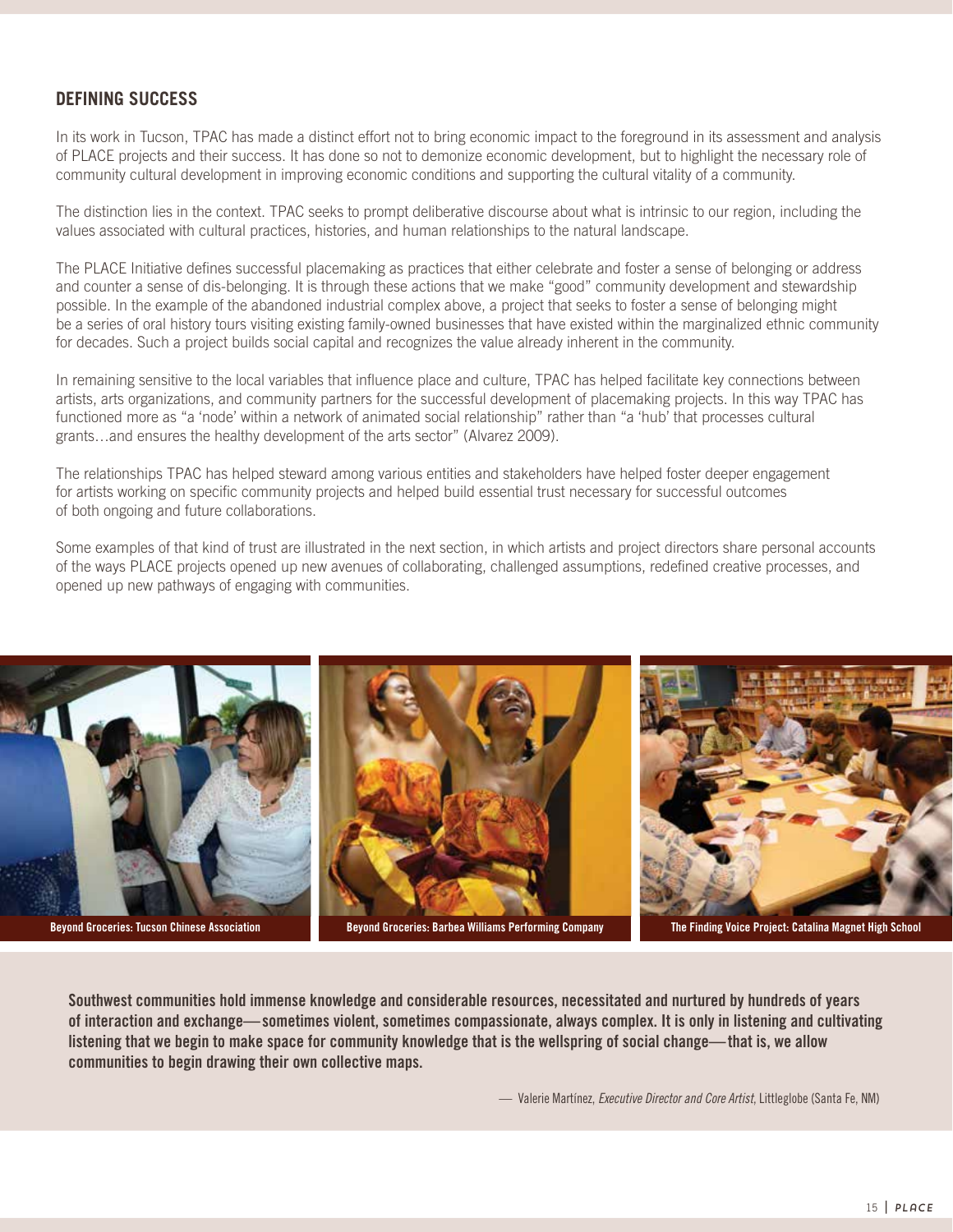# Impact of PLaCE on artists: Creating Opportunities for New Discovery, Growth, and affirmation

# assessing access: How Working with "Disability" Enabled a New artistic ability and approach

by Sharon O'Brien, Director, Stories that Soar! — PLACE III Grantee

The deep engagement that happens in some PLACE projects can be equally as transformative for artists as for participants. In some cases, a single project can redefine an artistic practice, inviting artists to seek out new skills and resources, and forever shift methods of both producing and sharing work. In this essay, Sharon O'Brien, director of Stories that Soar!, shares her experience with Hear Me, See Me, a film project that invited O'Brien and her company to deepen their commitment to accessibility.

Stories that Soar! is a theater company, composed of multi-talented adult performers who invite young people to write stories about whatever their imaginative minds can come up with. The troupe then selects stories to bring to the stage through live theater productions, each time witnessing the transformative power of imagination and collaboration.

As with any theatrical adaptation, bringing children's original stories to the stage requires us—as actors and directors—to respond to various details, events, emotions, and tension in our surroundings and scripts. Children's stories are wonderfully imaginative and colorful, but we often have to bring the hidden meanings behind a child's expression to light to reveal larger universal themes. Through a child's retelling of a family fight, for example, we can create a framework for presenting a young person's attempt to break the cycle of domestic violence. A descriptive account of a visit to an incarcerated father provides a starting point for a larger, multifaceted story of unconditional love. Through this process, we have learned to read between the lines and listen for what is asking to be shared.

This adaptability has served us well. In 2011–2012, we set out to create a documentary film about a live production based on stories written by students at the Arizona State Schools for the Deaf and Blind (ASDB). By creating a show accessible to people of all abilities, our intention was to increase cross-cultural awareness between people with sensory limitations and the general population. The process led to unexpected collaborations and new priorities and responsibilities for us as artists, actors, and producers.

The process of including multisensory and multicultural perspectives stretched us as artists, expanding our notions of possibility. As a character study exercise, we visited a classroom for blind students and consulted with experts about deaf ethos and etiquette. We learned to reconsider the issues of pacing on stage, shifting the focus of action to creatively incorporate American Sign Language for the deaf, while still keeping the blind engaged through sound. We augmented physical comedy with sounds, created dance moves that could be heard, and clarified movements to communicate the emotionality of music. We experimented with tactile elements and offered olfactory associations to support characters, concepts, and props. While these new strategies helped create a show that deaf and blind audiences could easily access, we soon realized they would also enhance our range as performing artists in all future productions.

As the film documented our process, we realized we also needed to make the film accessible to deaf and blind communities. Closed captions, audio description services, and Braille marketing materials would be essential, despite the fact that adding them would considerably increase the project's budget and timeline. We also needed to find a theater to screen the film that could properly accommodate our diverse audience.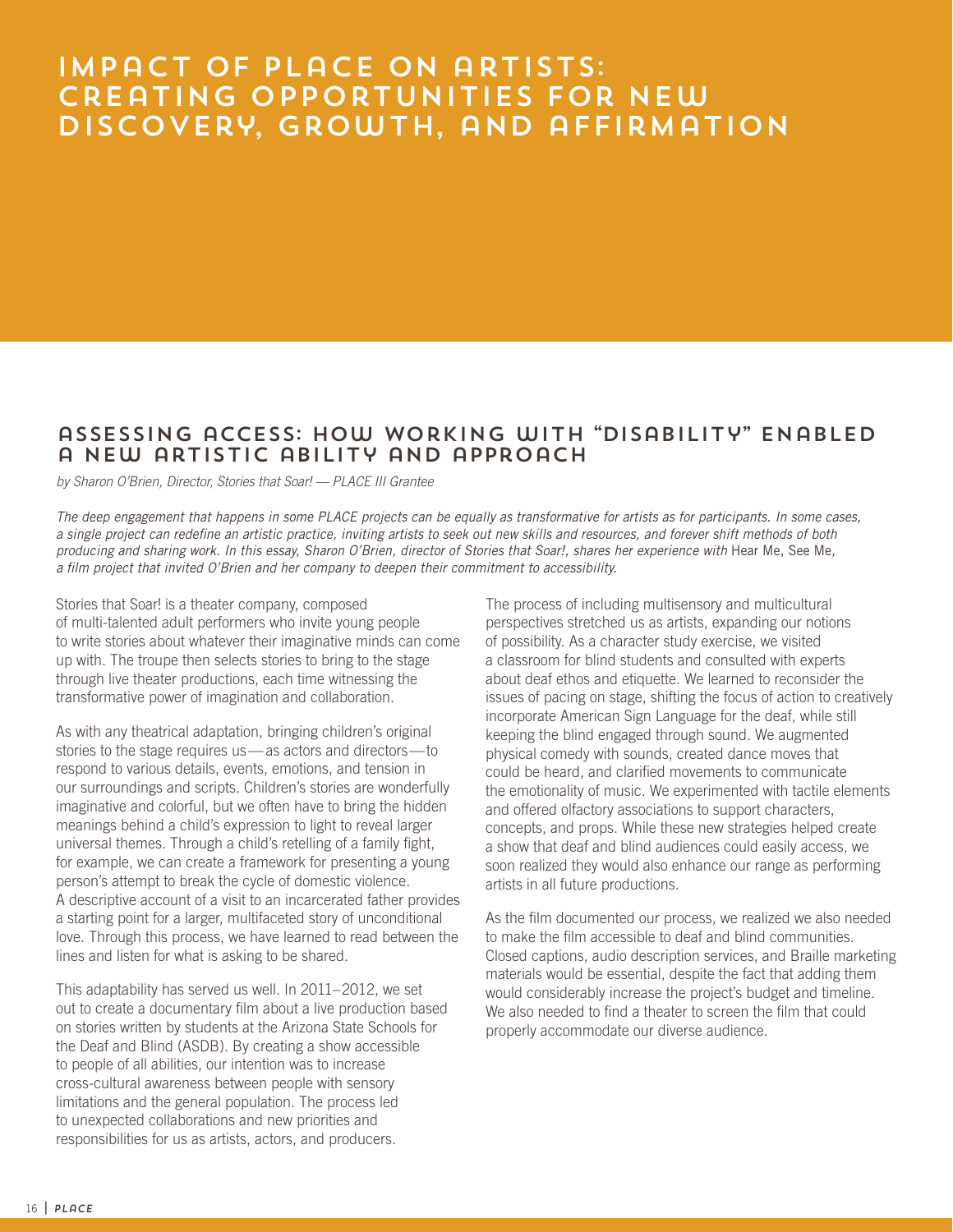

To do this, we sought help from organizations and experts in the field of disability justice. We learned to shift our language in order to acknowledge particular needs without identifying people based on those needs. We became aware that standard physical spaces are unintentionally designed to magnify people's limitations, ultimately creating "disability" for people with physical and/or sensory limitations. Most importantly, we learned that creating more equitable experiences in the arts and in society requires collaboration from elected officials, academics, community activists, architects, and artists—no one can do it alone.

These lessons in disability justice helped contextualize our work. We soon realized that our project had transformed from one addressing the basic human desire to share stories to one addressing the basic civil right of having access to the stories we wish to see and hear. Our film, Hear Me, See Me, reveals this transformation.

The Americans with Disabilities Act (ADA) of 1990 prohibits discrimination based on disability, which it defines as "a physical or mental impairment that substantially limits a major life activity." Despite the ADA, we still do not live in a fully accessible America. A common form of "discrimination" recognized by the ADA, for example, is a "failure to remove architectural barriers in existing facilities."

This project invited me to reflect deeply on the idea of "barriers"— architectural, artistic, perceptual, habitual — and on the many ways we fail to remove them. As an artist making work that seeks to reflect and define our culture, I have learned to ask, "How accessible is our work to people of different abilities?" And, "What are the ways we can adapt our art, keeping in mind the multitude of ways information is taken in and processed?"

More personally, as a storyteller to whom thousands of children a year entrust stories, I have emerged transformed, with a broader view of culture, committed to making accessibility an integral part of my work. I have discovered that by considering the more obvious barriers, such as sensory and physical barriers, I can be more successful at reaching people whose limitations may not be as apparent but who are still cut off from an equitable experience. I have learned that by slowing down the pace and enriching our performances with multiple artistic messaging, our work becomes more inclusive. Through the trust we have built with our collaborators—from the children to the partnering organizations and stakeholders—we are better equipped to take on more cultural and artistic challenges, prizing a new sensitivity to the many ways people express and experience art.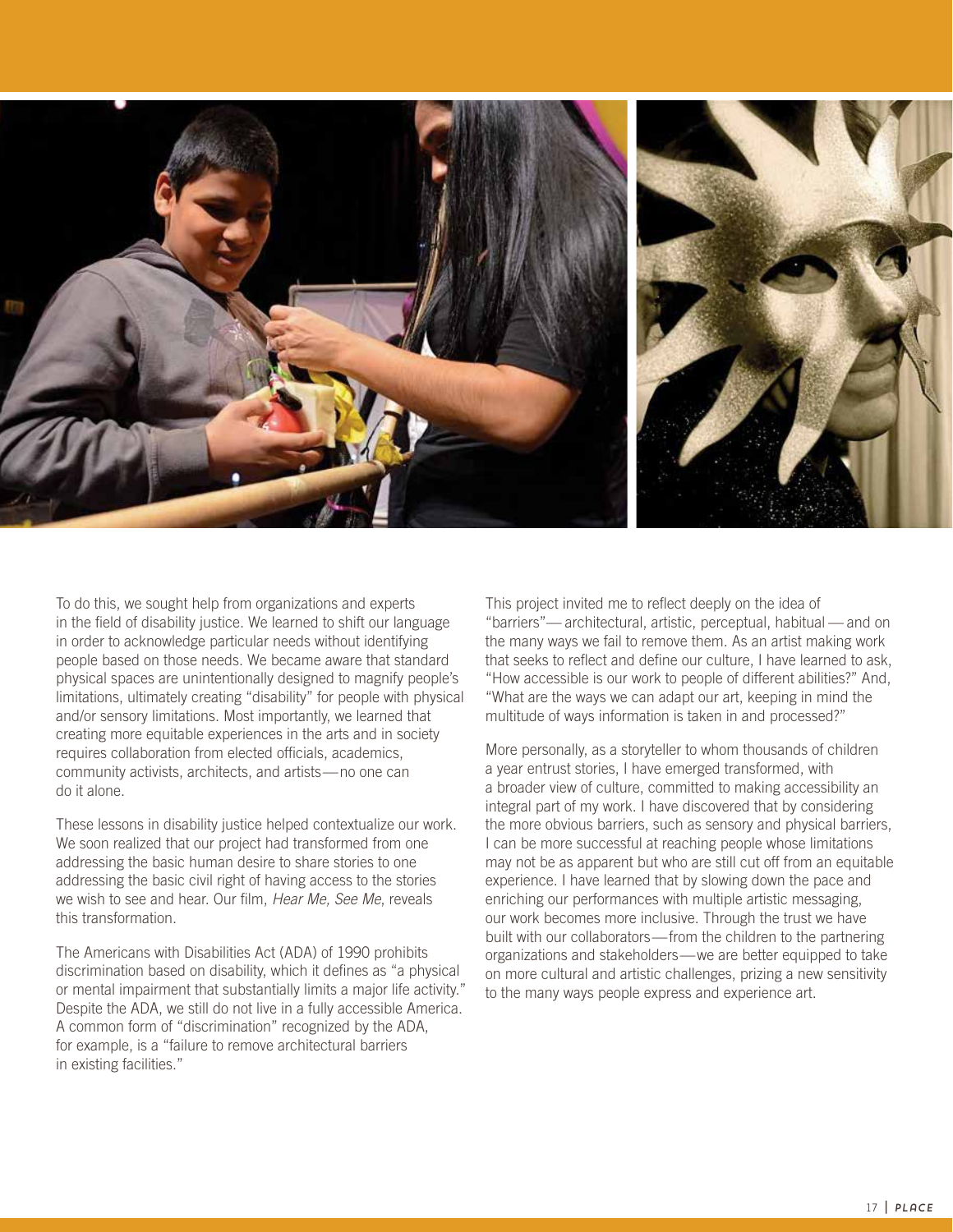# When the Place Is already Made: Lessons from a Folklife Project

by Maribel Alvarez, Executive Director, Tucson Meet Yourself — PLACE II Grantee

Much like economic development projects and anthropological research, community art projects sometimes become problematic when artists enter communities that are not their own, having made assumptions about the reach or limits of local knowledge. Particularly when there is a history of mistrust, such collaborations can be at best ineffective, at worst adversarial or hostile. Maribel Alvarez explores this issue through her experience with placemaking in a community where strong values and a clear sense of place already existed.

#### Field Note, June 13, 2012:

This morning the students chuckle, get distracted, make faces at one another, taunt, complain, and drag their feet. Yet, somehow…to my surprise, work is getting done. I pass out index cards and ask that they answer a few questions. The idea is to generate lists of words and phrases that can be integrated into cartographic drawings later. The first question asks: "Who is a 'stranger' in your neighborhood?" One student writes: "tourists." Another scribbles: "the police." A feisty girl wearing a turned-back baseball cap hands me her card with a gesture of defiance and playfulness: she has written my name as the answer. However, she has spelled my name wrong and the letters actually sound out something like "Madball" instead of "Maribel." The class erupts in laughter. I play along.

I jotted down these reflections while teaching a three-week workshop on behalf of Tucson Meet Yourself (TMY), a folklife organization I direct that hosts an annual three-day festival showcasing folk traditions in Tucson. The workshop gathered middle and high school students in the summer of 2012 at Old Pascua, a Native American Yaqui pueblo ensconced within the Tucson city limits. It was hosted by the San Ignacio Yaqui Youth Council, an organization that shares a long, fruitful relationship with TMY. I led the workshop along with Tucson photographer Steven Meckler.

The project at Old Pascua emerged in response to TPAC's call for PLACE Initiative proposals to explore and develop a "sense of place" among neighborhood groups. I knew that the tools of folklore, cultural asset research in particular, could provide ways for youth and human service organizations to work together to learn about and build community. Cultural asset research uses interviews, conversation circles, surveys, or visits with community members to help uncover "assets" in the form of manual skills, artistic talents, storytelling, and other activities that help communities come together and improve the quality of life.

The youth leader at San Ignacio welcomed the idea of a project at Old Pascua, but warned us that recruiting participants might be difficult during summer vacation because of the heat and because recent unfortunate neighborhood events (a school

closing, a death) had dampened people's spirits. But we moved forward with the program with the joint goals of (1) helping youth acquire new skills for their enjoyment and possibly empowerment and (2) testing the potential of a partnership between San Ignacio and TMY for future programs.

As our program began, the leader's concerns proved accurate. Not many youth showed up for the classes and their mix of ages challenged us to radically modify the curriculum we had planned. Attendance was sporadic and getting students to focus was nearly impossible. While Steven created photography assignments, I had students draw maps of Old Pascua on bright pink sheets of paper.

Over the course of the workshop, we did our best to handle the dwindling participation or the sudden new arrivals or the frequent distractions. Somehow we managed to produce enough material in the form of student photography, maps, and index cards to fulfill our obligation to our project grant. When all was said and done, Steven and I felt we had touched upon something special, something raw, something meaningful, even if we didn't know how to make sense of it. The kids participated but were reluctant; they listened but were restless; they welcomed us but also sent signals that we were not that important; they expressed enthusiasm for the project but they withdrew when least expected. Though frustrating in the field, I believe these paradoxes have much to teach us about working in community.

The first humbling reality we had to face at Old Pascua, even with the approval and guidance of San Ignacio Yaqui Council, was that we were one of many outside visitors and helpers who, for better or for worse, had entered the community to lead arts projects. Before our arrival, a resident arts development project had served youth in the community for more than two decades, and a shorter-term writing and photography program had been offered by the youth arts organization VOICES, Inc. In addition, at least two recent city planning processes had engaged residents in asset-identification exercises, none of which, from what I was told, had fulfilled the community's expectations.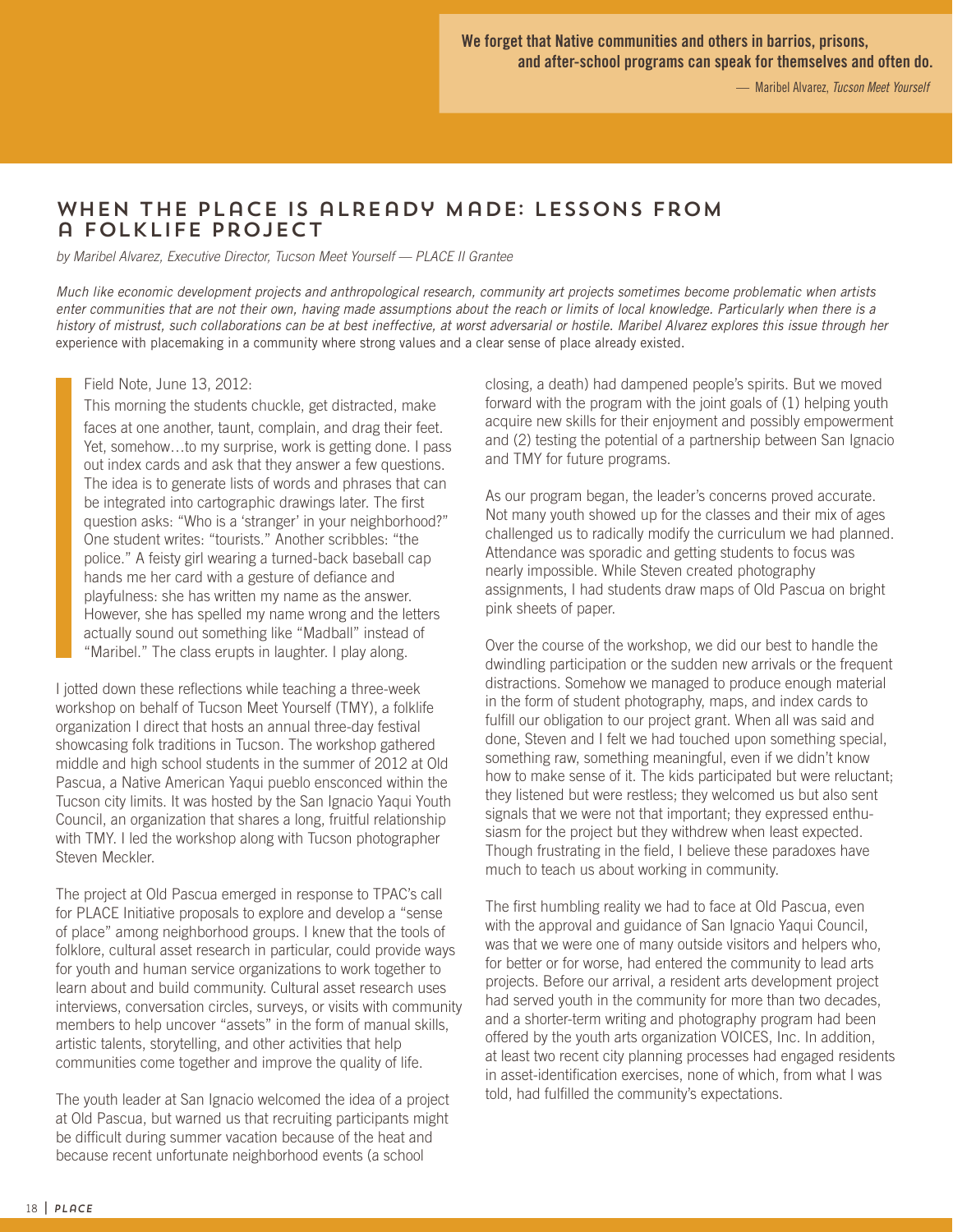From the start, I knew the terrain was already saturated with gestures of goodwill. Why was Old Pascua so attractive for this kind of enterprise? I feared the answer pointed to a tacit, subconscious deficit model about who has "art" to give and who lacks it. What remnant colonial impulse compelled us, the non-Native artists and anthropologists, to perpetually see Old Pascua as an "other" who needed "assistance"?

But I also acknowledged the bonds of affection and trust the San Ignacio Yaqui Council and the TMY festival had built together over many years. As such, we were not truly "strangers" to the community. In addition, we had sat down several times with the youth program leader at the San Ignacio Council office and spelled out precisely how problematic our project, or any arts program from the outside, could be if not done with the proper planning and joint buy-in. This kind of relationship building and ethic of respect is something the founders and organizers of Tucson Meet Yourself have upheld in our work with Yaquis for more than forty years.

And yet, this awareness and connection alone couldn't prevent the outsider status that came inherently with being the arts agency that receives the art grant from an arts funder under the mandate to utilize the arts as a vehicle towards some greater goal of civic engagement, which apparently had not spontaneously taken shape in the neighborhood by other means.

In our planning meetings with San Ignacio leaders, we heard about the need for sound, sustainable, effective youth arts engagement at Old Pascua. Our project, however, was much more modest than that. We simply hoped to get the youth and ourselves excited about future possibilities. Sadly, the San Ignacio leader told us at the first meeting, when the long-term resident arts project ended, it left very little institutionalized programming behind. After twenty years, the program still depended solely on the individual who had founded it. No funding, staff, or curriculum ever achieved a level of stability to survive her.

I didn't have to search very deep inside myself to grasp the deeper lesson here. Our TMY project, like so many before it— and undoubtedly like others that will follow—had only a short shelf life. The expectations for social change we carry with us when we work in communities under the rubric of "art and social impact" grants have to be carefully calibrated against the practices that have preceded us and didn't last. Most importantly, the objectives we write in our grant applications have to be open and flexible enough to be able to withstand the scrutiny of those whom we aim to serve. And, as the 12-year-old girl who called me "Madball" so clearly demonstrated, Native communities, even kids, will vet whoever comes into their lives to "impact" them.

Volumes are filled with examples of when educators, specialists, folklorists, anthropologists, and other "civic engagers" entered into less than coeval and collaborative relationships with Native (and other "underserved") communities. Yet we often fail to acknowledge that in the process of wishing to "protect" communities from these kinds of practices, many projects and experts perpetuate what they allegedly wish to prevent. That is, we forget that Native communities and others in barrios, prisons, and after-school programs can speak for themselves and often do. If the project at Old Pascua taught me anything, it was that in their own foot-dragging, indirect, and shy-smile ways, even the youngest kids in a Native community will take measure of the "helpers" from outside and negotiate in their own terms what and how much they wish to do, share, create, and celebrate.

Amidst the ongoing lessons I continue to cull from the project, one particular day stands out. It was a hot June afternoon several days into the workshop. Attendance that day was low, but a teenager I'll call Yolanda and two 11-year-old girls showed up and agreed to walk with me through the neighborhood. Passing landmarks, they began to share memories and stories. Imprinted on the brick and mortar of the homes, in the debris left on empty lots, in the graffiti scribbled on burned and condemned houses, and on the decorations carefully laid out in front yards, their tales zigzagged between the dramatic and the trivial. They pointed out places neighbors had been married, been shot at, had died, had moved away from, or left for college. As they told it, life in Old Pascua was not very private—everybody knew everything about everyone, either through direct contact or hearsay.

Yolanda told me she kept a journal filled with the stories she heard growing up on Calle Progresso, and I envisioned a future published book - The People of Calle Progresso, it could be called, a Yaqui version of Sandra Cisneros's The House on Mango Street.

When I sit in my office now and look at the maps the youth drew in that summer class, I recognize anew what generosity their fidgety participation entailed, after all. One map shows the location of "grandma's bedroom" in the family home. Another notes the location of a house that caught fire. Another illustrates a nine-year-old's memory of the playground in the school recently slated for closure. At the time, flustered by the noise and banter, I didn't recognize these bits and pieces as gifts of knowledge. Now I see clearly the irony I missed during the time of instruction: I got a grant to teach about placemaking, but those Yaqui kids knew a lot more about land, home, community, memory, and cultural vitality than I gave them credit for. In fact, a sense of place was the one solid thing you could count among their possessions.

Amidst their understanding of place, they also shared with me something entirely different from the agenda I came with: a yearning for "their place" to connect them with something larger than what they know so well.

Yolanda, the writer, told me she wanted to go to the university someday. She was curious about the Tucson Meet Yourself folklife festival and how one gets involved in "things like that." My sense was that she wanted a taste of the world beyond the one she called "home."

I suppose that is the lasting lesson of this PLACE project: when art projects end at Old Pascua, what survives is what was already there. Our responsibility is not to teach kids what they already know, where they know it, but to build the bridges—in the worlds of civic engagement that we control—that make that local knowledge relevant for them and for us all.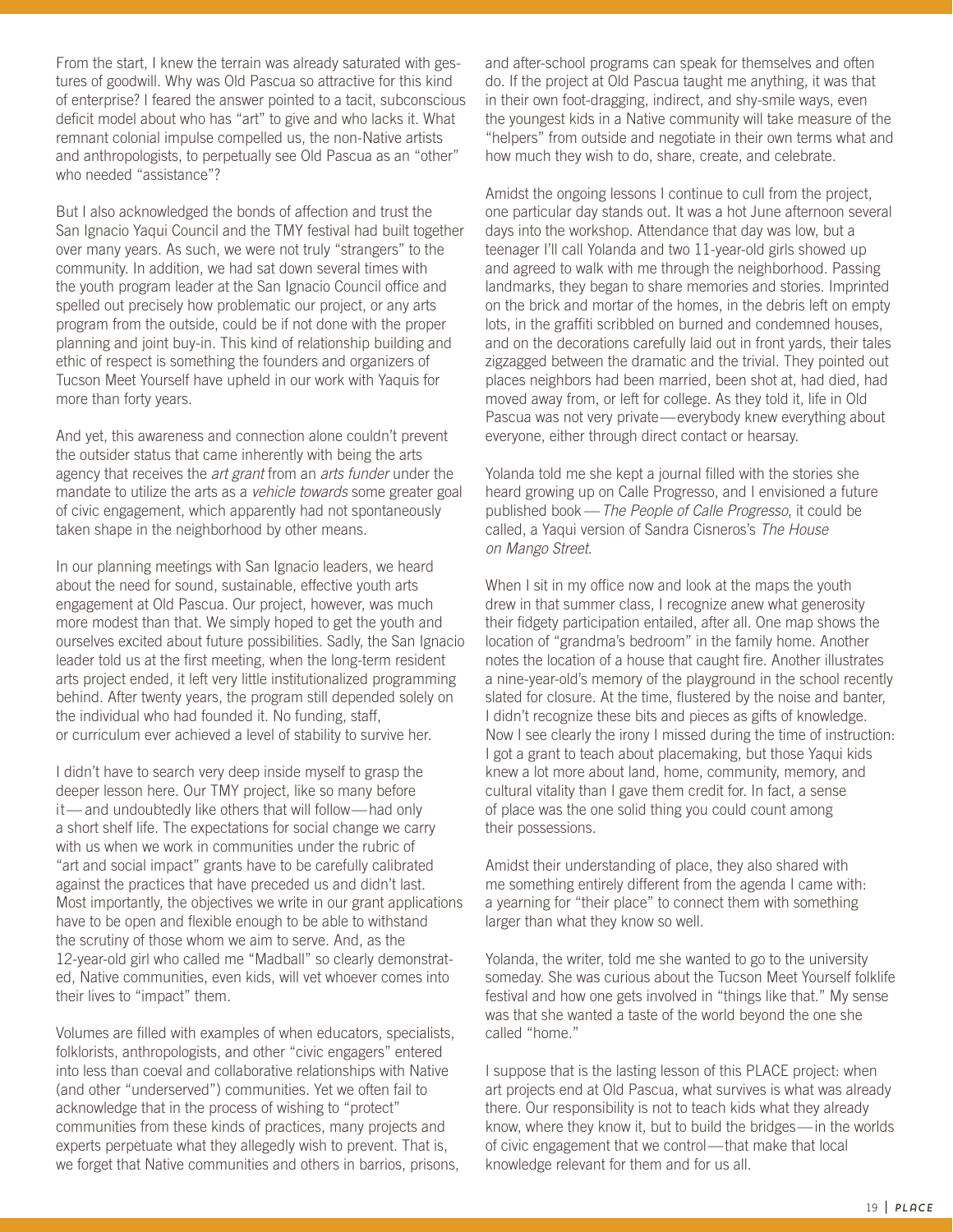# Connecting with Community, art as Witness, and the "Theater of Place"

An Interview with Barclay Goldsmith, Director, Borderlands Theater — PLACE I, II, & III Grantee by Kimi Eisele

Barclay Goldsmith founded Borderlands Theater in 1987 to reflect the dynamic border culture in Southern Arizona. Borderlands has become known for its productions by both established and new playwrights that address difficult political subject matter and reflect the diverse voices of the U.S.-Mexico border region as well as for its community partnerships and inclusive youth programming. In recent years the theater received PLACE Initiative funding for Arizona: No Roosters in the Desert, A Tucson Pastorela, and Welcome Refugees and Immigrants. In this interview, Goldsmith talks about the early origins of issue-based theater in Tucson, the role of theater in helping audiences understand politicized themes, and the new local landscape of arts practitioners who care about community.

#### **Can you tell me about the vision of Borderlands Theater?**

It was a vision of landscape. I grew up in Tucson and was away [for] about 15 years and always missed it. [The vision] was to present stories, diverse voices of the border. There was a huge Latino/Chicano population here, and there was no theater to reflect that part of border culture.

#### **What do you call this field that you're in? Community-based theater?**

I don't have a name for it. [TPAC] calls it "theater of place". I'll call it theater of place. One term I stay away from is "social justice theater." I find it's a little arrogant. And it tends to box you in as a company. I don't like to be boxed in as just a "social justice theater." I kind of agree with Brecht. Theater is not a mirror to look at reality, but a hammer to shape it. I love that quote, but I'm not that heavy-handed with a hammer.

#### **How does place, social geography, the Southwest, influence your work?**

In the last 15 years the Theater has been drawn into this landscape that has a lot of scars on it. So if you're going to be a theater of place right now along the border—probably anywhere along the border— you can choose or not choose to get embroiled in those issues. I've chosen to pick writers that reflect on those. But I don't want to be boxed in by just [following] a narrow concept of the border. Our mission statement says, "Border people are citizens of the world." So I'm beginning to look at those connections of place that resonate here and elsewhere.

We did a play two years ago, Agnes Under the Big Top, which is about a Bulgarian circus trainer who moved here and now has run a subway, and a Nigerian woman who comes here to send money home to her son, so suddenly the whole issue of immigration became much bigger than what we [normally] deal with.

#### **Before you founded Borderlands Theater in 1987 you worked with a theater collective in the early 1970s in Tucson called Teatro Libertad. Tell me about that.**

Teatro Libertad was a collective of working class people who really had some social issues to deal with. They weren't professional actors, but some of them were really good. It was [the seed of Borderlands Theater]. In Teatro Libertad we would take on issues that the community had already taken on. We did a play about striking garbage workers, Los Pelados, for example. There was a hunger for our work that probably went deeper than the hunger for the work right now. The one exception that I can think of right now was Borderlands' production of Arizona: No Roosters in the Desert, which deals with border crossings and deaths in the desert. So many organizations right now work on that issue. But with Libertad, when we would travel around the state, all you had to do was hand out a hundred mimeographed sheets in a neighborhood, and you'd have a full house in three days. Now you have to use Facebook, you have to use web pages, you need all this media, you have so much competition. It's entirely different.

## **What happened to Teatro Libertad?**

There was a movement of about 80 teatros in the West and Southwest, and in the 1980s all but a handful had closed, including Libertad. I think one reason was that most of the collectives were started by young people in their 20s and early 30s, and after you've done that for ten years and can't support a family and pay the rent, you turn it over to the next group that can do it, and the next group simply wasn't that political.

When I did Teatro in the '70s, a lot of my students at Pima Community College, both Chicano and non-Chicano, wanted to get involved in the protest theater movement. By the '80s there was much more interest in learning the craft of acting. I had to do a lot of shifting in my thinking, because the style that's used when you do activist theater in labor halls and church basements is a very broad, epic style of acting. But that's not the style that's most predominant in this country. So I had to do a lot of retraining, getting into realism.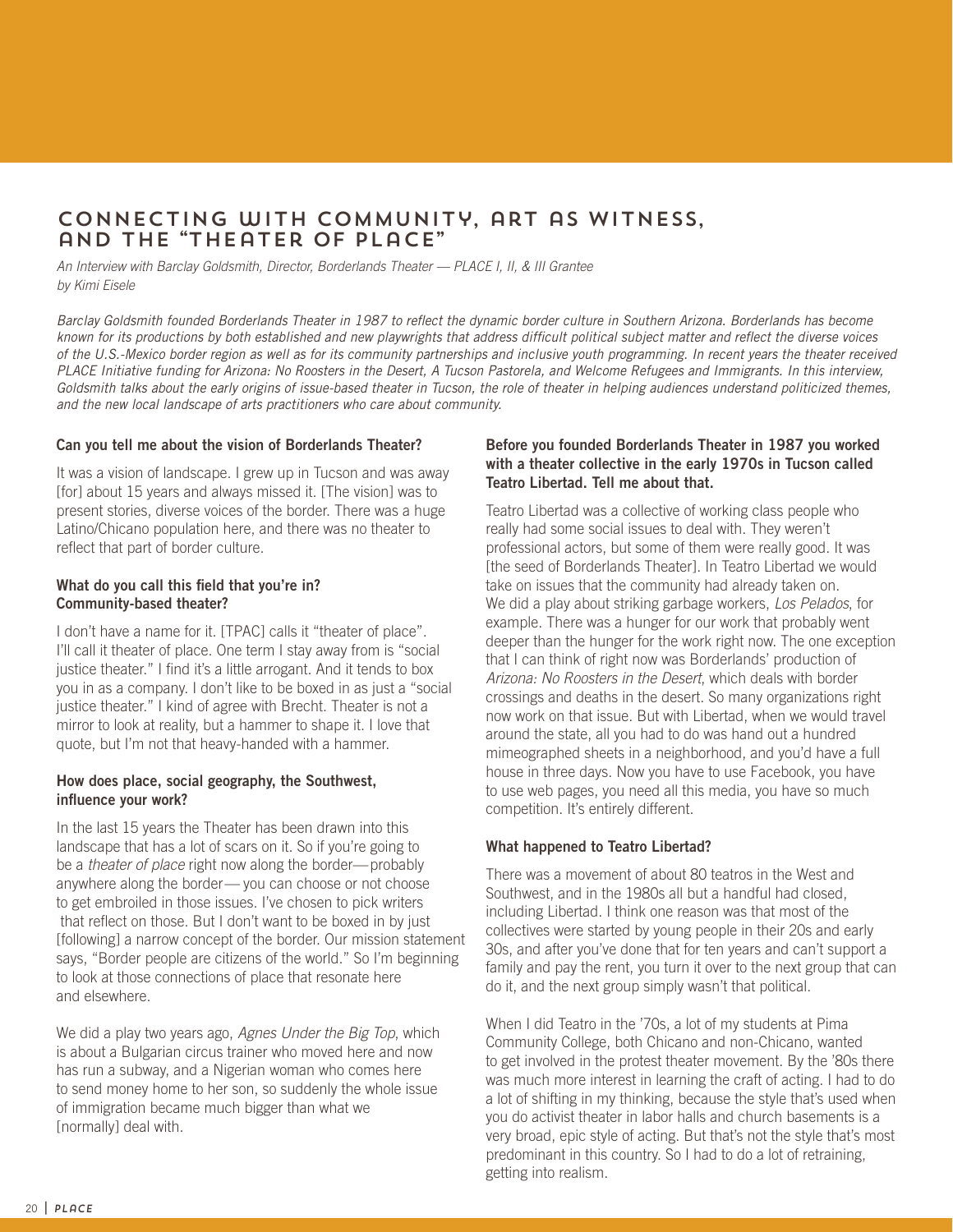#### **Why is there a difference in how you'd train actors in a church basement versus at a community college or university?**

It's not a sharp difference. When you perform outdoors or in a labor hall or in a church basement for a crowd that's multigenerational, then gesture has to be very specific and often storylines are psychologically not as complex. If you're going into American theater, in well-equipped theaters where patrons pay to see your work, they're usually experienced theatergoers, and there is a certain expectation of a deeper kind of research into the psyche of the actor and the role. I know this sounds awfully simplistic. There is also a certain level of sophistication in being able to understand immediately what an actor is getting at in terms of a social issue that a more "educated" audience might not see so easily.

#### **What role has theater played in helping artists and audiences understand highly politicized issues?**

There are tons of studies done on border deaths, on incarceration, on deportation, the number of families that have been broken up — which is one way to understand the social issues. A simple narrative story can show that in another light. I think theater reaches you on an emotional level. Reading about statistics can get to your emotions, too, but maybe narratives get to your emotions in other ways. The other thing that I think happens is when you do a play like No Roosters or Visitors' Guide to Arivaca is witness. Just the fact of witnessing historical moments is something in and of itself. You're witnessing the disappearance of something. You're witnessing someone's death.

## **What kind of research do you ask of artists?**

There are all these schools of thought. Does your experience and the development of your psyche as a person bring all the information you need in order to do the role? The actor can bring that experience to the stage, but maybe they don't know anything about the social issue, so they don't know what's at stake for the character. For example, if you're doing a play around someone bringing drugs across the border, being held at gunpoint in order to be a "mule," what's at stake there? Are they doing it to meet their kids up North or are they doing it to send money home? You need to have people come in and talk to the actors or have the actors read up on [the issue]. Sometimes we have a really good dramaturge who does the research on the world of the play. For Arizona: No Roosters in the Desert, one of the people in the cast was active with an organization in Bisbee that goes into Mexico and makes contact with those on the other side attempting to come across. We also had a nurse who was very aware of issues of heat stroke and dehydration and other issues that occur when you walk a long time in the heat. Blisters. The cast members had absolutely no knowledge of this issue of blisters, which actually can kill you if you don't take care of them.





**There seems to be this groundswell in Tucson of community-based or social-issue art. What does it mean that we are becoming a community of practitioners that is concerned with how art intersects with social issues or the desire for some kind of change?**

It's really wonderful. It's true; we are all trying to be connected to place. But why now? Maybe that thread has always been there but it's becoming more self-conscious, more articulate. With music and *corridos* it's always been there: the need to tell a story, a legend.

#### **Is it about bringing community back into the process?**

It should be. I think developing a play with community feedback is important, and then the general public learns more about what it is to put a play together, they become more aware of the art form and how difficult and painstaking and complicated or joyous.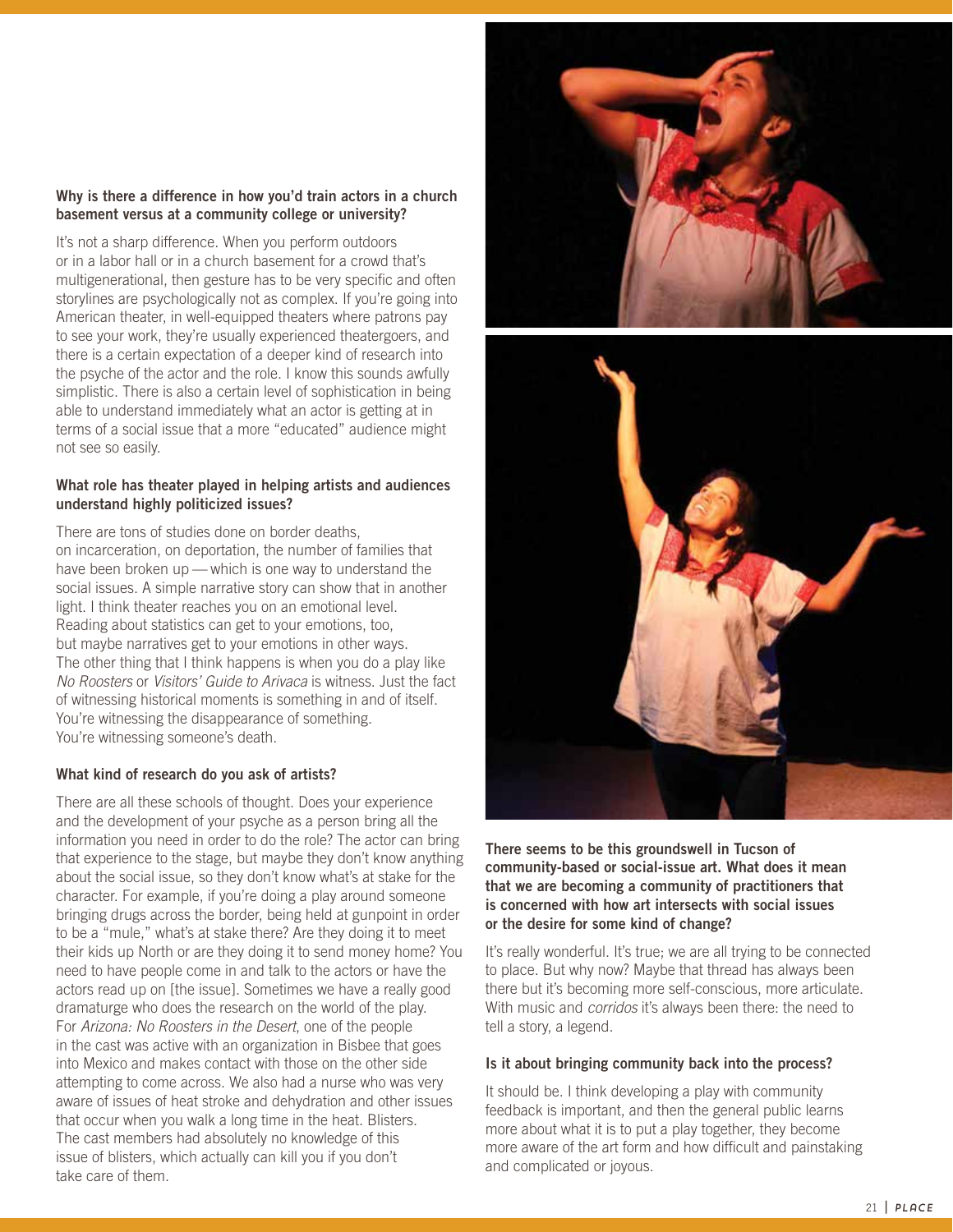# a Living LGBTQ archive: Storytelling in the Digital age

by Jamie A. Lee, Filmmaker and Archivist — PLACE I Grantee

The process of engaging and connecting with community members often invites artists to rethink and retool their methodologies and their initial visions for outcomes. Nowhere might this be truer than in the field of the documentary arts. As a documentary filmmaker, Jamie A. Lee knows well that gathering and presenting people's lived histories is often a political act. For the Arizona LGBTQ Storytelling Project, Lee uncovered new ways to collect and share stories for an online digital archive, turning what has often been thought of as static repository into a dynamic system capable of presenting an ever-shifting and complex story.

As a social justice documentary filmmaker, I am aware that personal stories have the power to build coalitions and enact social change. My previous work on films with and for rural lesbian, gay, bisexual, transgender, queer (LGBTQ) communities, lesbian and gay clergy within the Evangelical Lutheran Church of America (ELCA), and the Cree Nations of northern Manitoba who have become displaced for "green" energy can attest to this power.

Increasingly, a variety of emerging forms of media can hold and preserve these stories. With today's shifting technological landscapes, these stories can be retrieved and shared in physical and virtual spaces—providing a longer reach and longer shelf life than the traditional film shared on VHS tape or DVD. In 2008, when I started the Arizona LGBTQ Storytelling Project, the first LGBTQ oral history archive in the state, I wondered what stories people from Arizona would tell and what would come of such a collection.

The timing of my project to archive stories of LGBTQ people was particularly significant given the series of statewide regressive legislation characterized by a certain hateful quality in Arizona. I have seen bumper stickers proclaiming "It's a Dry Hate!" All Arizonans are suspect, and we live, work, and love under surveillance of some sort. If you're brown, you had better have your "papers." If you're transgender, you had better use the "proper" bathroom. If you're a high school student, you had better only study history from the dominant perspective. And if you're none of the above or even all of the above, you had better keep an eye on your neighbors to keep them in line. Against this backdrop, I set out to investigate how we might come to know one another and connect in Tucson, our state's second-largest and most progressive city.

When I received the PLACE grant in 2010, I was in the midst of changing hats from filmmaker to oral historian to archivist. With this project, I shifted my strategy for storytelling, as it seemed clear to me early on that the more linear model of a feature-length documentary—meant to be seen in its entirety— might be limiting. Instead, I used a nonlinear collection of individual oral histories to capture the many normative and non-normative perspectives within the LGBTQ community. I could present these stories (and lives) via the Internet not as one monolithic narrative of rights-based progress but of diverse lived perspectives and knowledges that often intervene in these distinct notions of "progress." This seemed especially important given the pending same-sex marriage civil rights legislation in numerous courts across the U.S. I wanted to be able to reflect that constantly shifting narrative in the archives themselves. Storytelling is a shared experience between the narrator, the interviewer, and—in a collapsible time frame—the audience. I realized that an archive— long thought of as a static form— could offer the same experience.

Receiving the PLACE grant helped to move this one-of-a-kind oral history project from a tin of videotapes sitting on my desk to the shared experiences with select intimate audiences throughout Tucson. This kind of sharing helped me connect with communities who had previously thought of themselves as not worthy of participating in such a storytelling project because of past bigotry and ongoing discrimination. The PLACE grant helped me think more deeply about the power of archives to tell many stories in many unique ways. It helped me see how my filmmaking expertise could be shared in community to promote a participatory ethic I am committed to cultivating as I continue developing the archives.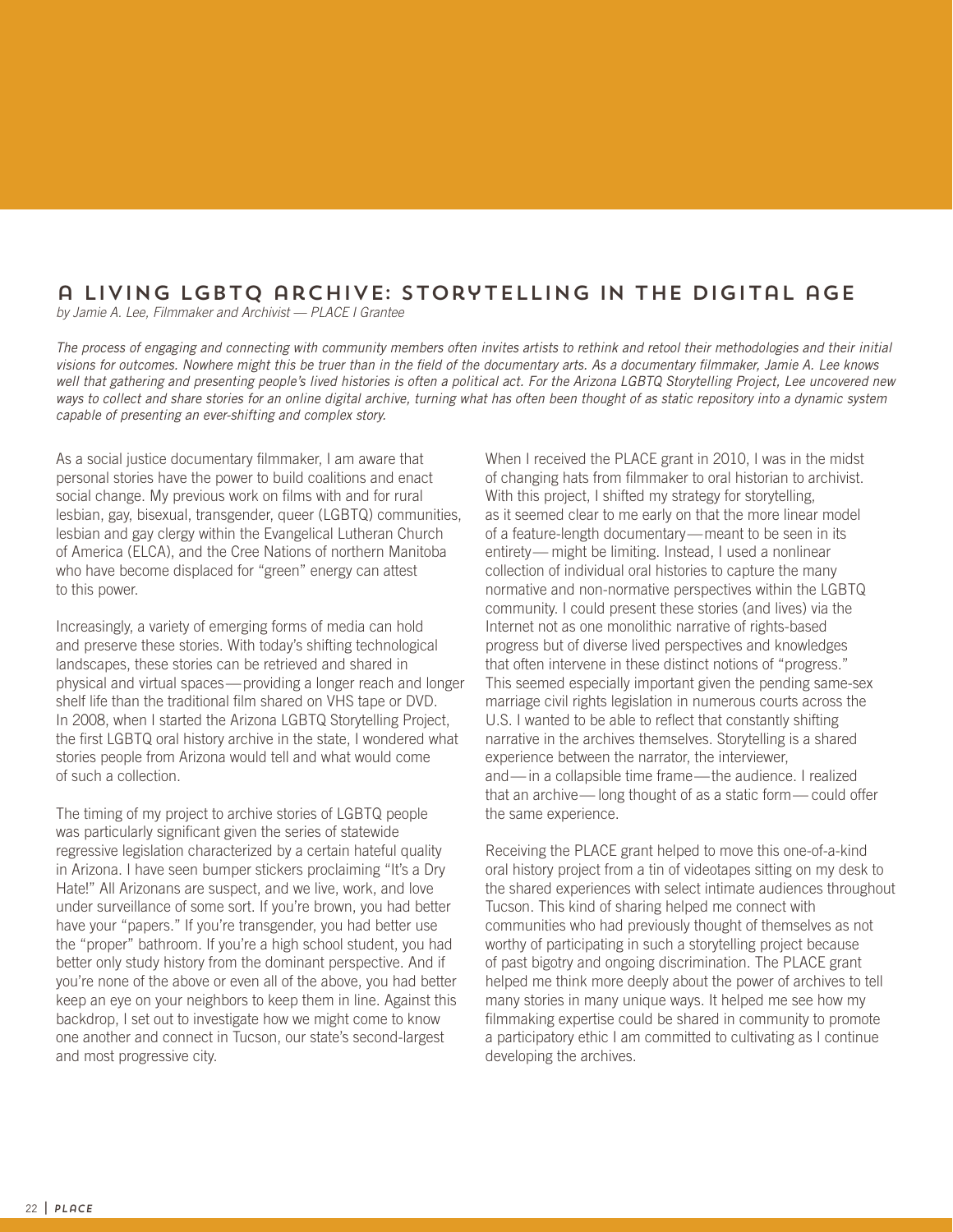**The PLACE grant helped me think more deeply about the power of archives to tell many stories in many unique ways. It helped me see how my filmmaking expertise could be shared in community to promote a participatory ethic...**

While I was grateful for the funding I received, I will say that an extended funding cycle would have benefitted the project greatly. Working with and for communities on sensitive and intimate issues takes time and energies that are not easily quantified in the initial budget numbers at the start of a project. It is always during the emotional work that the deep entanglements to memory, identity, and our personal stories call me to a graceful understanding of the power of listening— slowly and intently.

The project is ongoing and now expanding in its participatory reach. I am currently migrating the interviews into the Arizona Queer Archives, which I will be developing as part of my doctoral dissertation project and which will become the cornerstone collection of the Institute for LGBT Studies at the University of Arizona. I am also now teaching LGBTQ communities the technical and interviewing skills to collect oral histories on their own.

By bringing more participation to the project, I aim to address past notions of archives and archivists as "keepers of truth," not only a troubling notion, but also a false one. Just as a documentary filmmaker can never be truly objective— for the ways we hold and direct our camera are clear choices embedded with subjective points of view— so the archivist and the archives are similarly held by vantage points. Allowing the "subjects" of the project to capture their own stories will help the archives better reflect the community they seek to represent.

In this way, the stories told by the Arizona Queer Archives and its collections will continue to play with notions of authenticity and truth as they collect, organize, preserve, and share our lived histories and knowledges and our individual and collective memories.

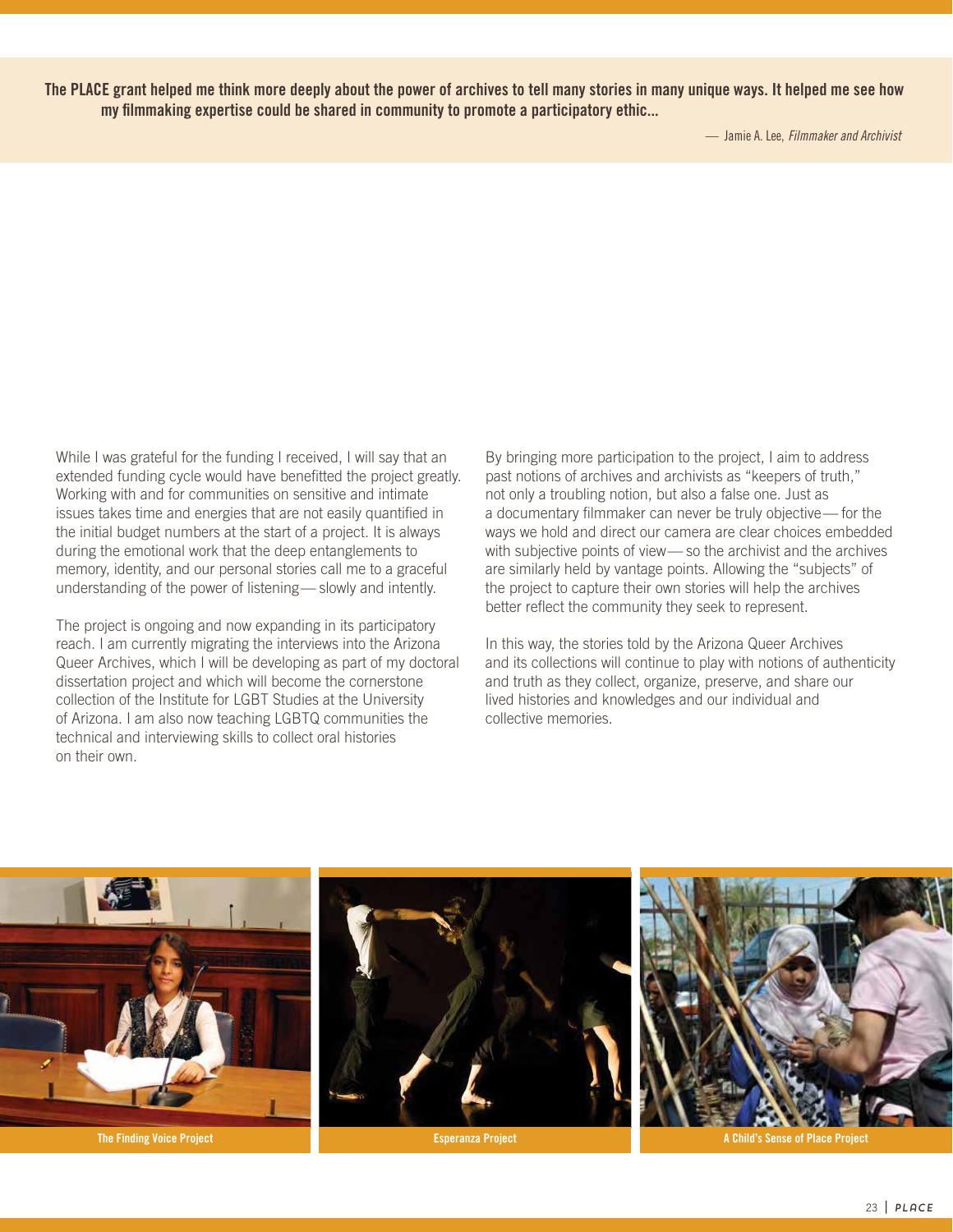**They made things possible that were beyond my own expertise or schedule...**

— Lisa Falk, Arizona State Museum

# IT'S UP TO US: THE POWER OF COMMUNITY PARTNERSHIPS in addressing Health Issues through the arts

by Lisa Falk, Director of Education, Arizona State Museum — PLACE I Grantee

While they may recognize the power of the arts to incite change, inspire new forms of participation, and expand audiences, non-arts organizations and institutions sometimes resist engaging in arts projects because of limited time and resources. Often an energetic leader, however, can forge the necessary partnerships and connect with the right people to make such projects possible. In this essay, Lisa Falk of the Arizona State Museum shares her experience with a creative comic book project that not only addressed healthy living for Native American youth, but also expanded the museum's reach and deepened its community partnerships.

Limited access to resources, knowledge, and healthy foods has led to the epidemic of diabetes across the nation. Native Americans and Latinos are particularly susceptible. In Arizona, the Tohono O'odham people, for instance, have the highest rate of diabetes in the world. At Arizona State Museum, we expanded on a national traveling exhibit called Through the Eyes of the Eagle, based on a children's book of the same name, to raise awareness about diabetes prevention and healthy living in Native communities. With funding from the PLACE Initiative and other funders we were able to add components to the exhibit that engaged diverse audiences, including teens, in a creative and relevant way. We also solidified meaningful community partnerships to help spread the exhibit's message.

We laid critical groundwork and community support for the project. As a museum educator who strives to make museum programs relevant and engaging, I invited everyone I could think of from our community with an interest in health, Native American culture, art, literacy, nutrition, and exercise to discuss how best to make this exhibit meaningful and provoke discussion about health and culture. Thirty people came to the first meeting, and as the word spread about the project, smaller meetings with others followed.

This resulted in the museum expanding the existing exhibit to include more local Native voices and stories, objects, and hands-on activities. Through group discussion we developed the idea of creating a comic book to reach teen audiences, and with PLACE funding I worked with educator and artist Ryan Huna Smith (Chemehuevi/Navajo) to develop it. The focused goal of the comic book was to raise awareness about diabetes among teenaged youth and make them realize they have a choice regarding their health.

The 25 Native and Latino teens we talked with from local schools, libraries, and the Tucson Indian Center didn't know much about diabetes, but had strong opinions about style and honesty in regard to the comic book. Smith's Amerimanga/Japanimation style appealed to them. For the storyline, they wanted nothing glossed over: they wanted to present reality and to see themselves in the characters. As part of our discussion, the youth created their own comic strips addressing the topic. These works led us to the book's title— It's  $Up 2$  You!; the storyline— including a Scrooge-like dream sequence showing the horrors of diabetes and the joys of healthy living based in Native American traditions; and the characters— Samantha the skateboarding heroine and video gamers Brandon and Tomas.

We sought expert advice from specialists at the University of Arizona College of Public Health and the American Diabetes Association of Southern Arizona, who also assisted with the digital version. With help from the Ha:san Preparatory and Leadership School (a school for Tohono O'odham youth), we translated the book into Tohono O'odham and recorded audio in O'odham, Spanish, and English for the digital version.

Our project partners proved critical in organizing, mounting, and publicizing the exhibit and related programming. During the three years of project development, key partners emerged from both the University of Arizona and the broader Tucson community, including colleagues at the museum; the University of Arizona's College of Public Health, College of Agriculture, and Worlds of Words Library at the College of Education; Pima County Health Department; Tucson Indian Center; Native Education Alliance; Tohono O'odham Community Action; American Diabetes Association; Pima County Public Library; and Ha:san Preparatory and Leadership School.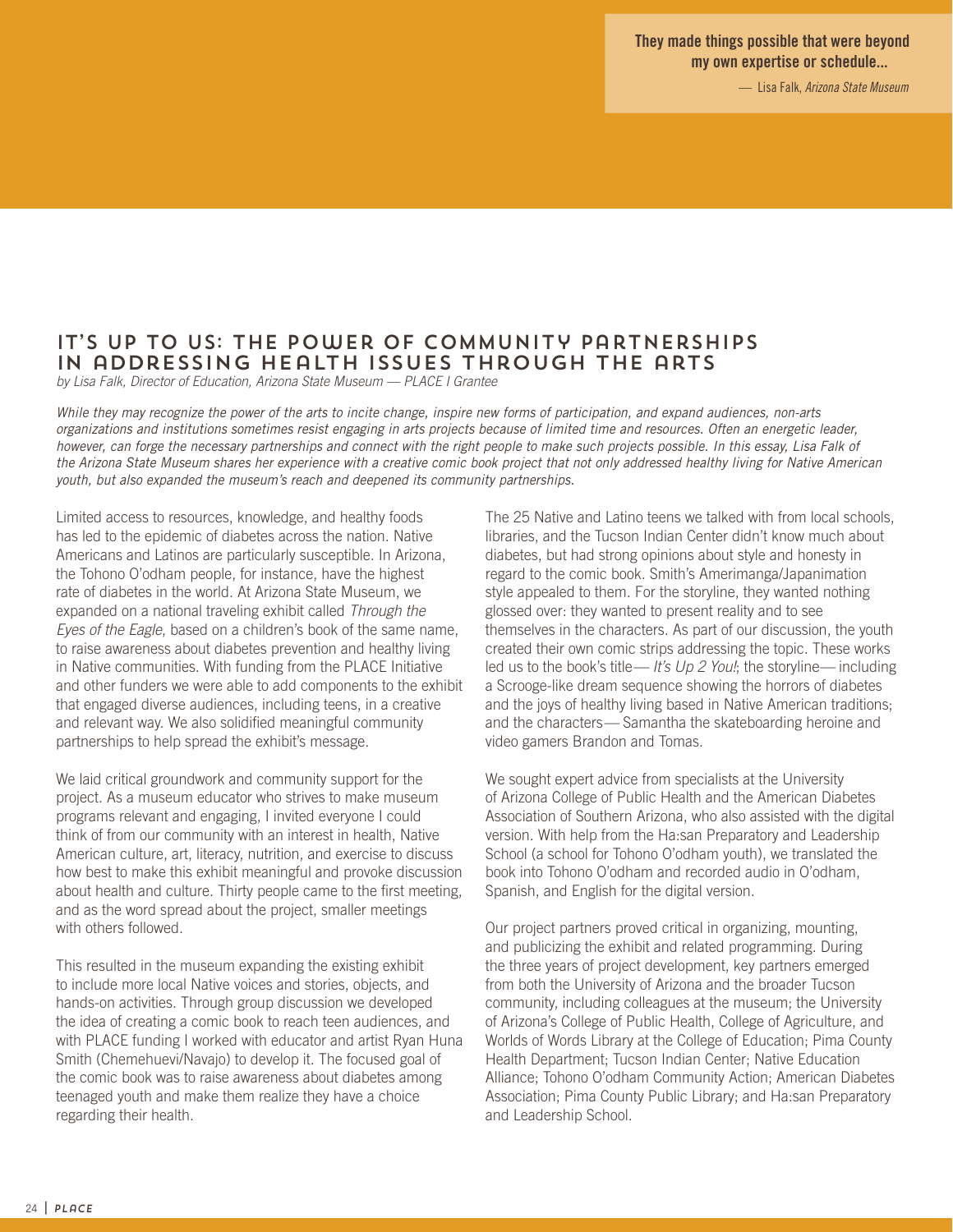

In addition to bringing diverse expertise and resources to the project, each partner also helped the museum connect broadly with the community, reaching out to their own audiences. These partners served as collaborators, digging in deeper than they would have as mere consultants. They made things possible that were beyond my own expertise or schedule: co-curating sections of the exhibit, presenting activities, providing content expertise, making spaces available for programming, and providing resources or funds.

The comic book catalyzed additions to the overall exhibit and helped us leverage additional funding. The artwork informed the design and color scheme of the exhibit as well as some of the objects displayed, including Native-designed skateboards such as the one in the story. Funders were attracted to the unique, culturally appropriate approach to reaching teens and drawn to the expanded exhibit, which now included the comic book, objects, hands-on activities, videos, and a local story about Tohono O'odham Community Action's efforts to "use wisdom from the past to create solutions for the future."

Thanks to community discussion, youth involvement, and key partnerships, the comic book continues to inspire awareness, healthy living, and community involvement in discussions and activities expanding on its message. A traveling exhibit version of the comic book has been displayed on the Tohono O'odham reservation, at the main branch of the public library, and at the Tucson Job Corps site, among other places. The Pima County Health Department helped distribute 5,000 copies of a print version of the comic book and hosted a web version at healthypima.org. The comic book also helped attract substantial funding from the John and Sophie Ottens Foundation, which made possible an expanded exhibit, more public programming, and IT support for both an online version of It's Up 2 You! and a mobile app downloadable from iTunes.

More about this project can be found at http://futureofmuseums. blogspot.com/2012/01/its-up-2-you.html and http://westmuse. wordpress.com/2012/07/05/recipe-for-success-arizona-state-museum/. The Through the Eyes of the Eagle book, as well as three subsequent books in the Eagle Series, and the exhibit were produced by the Centers for Disease Control and Prevention.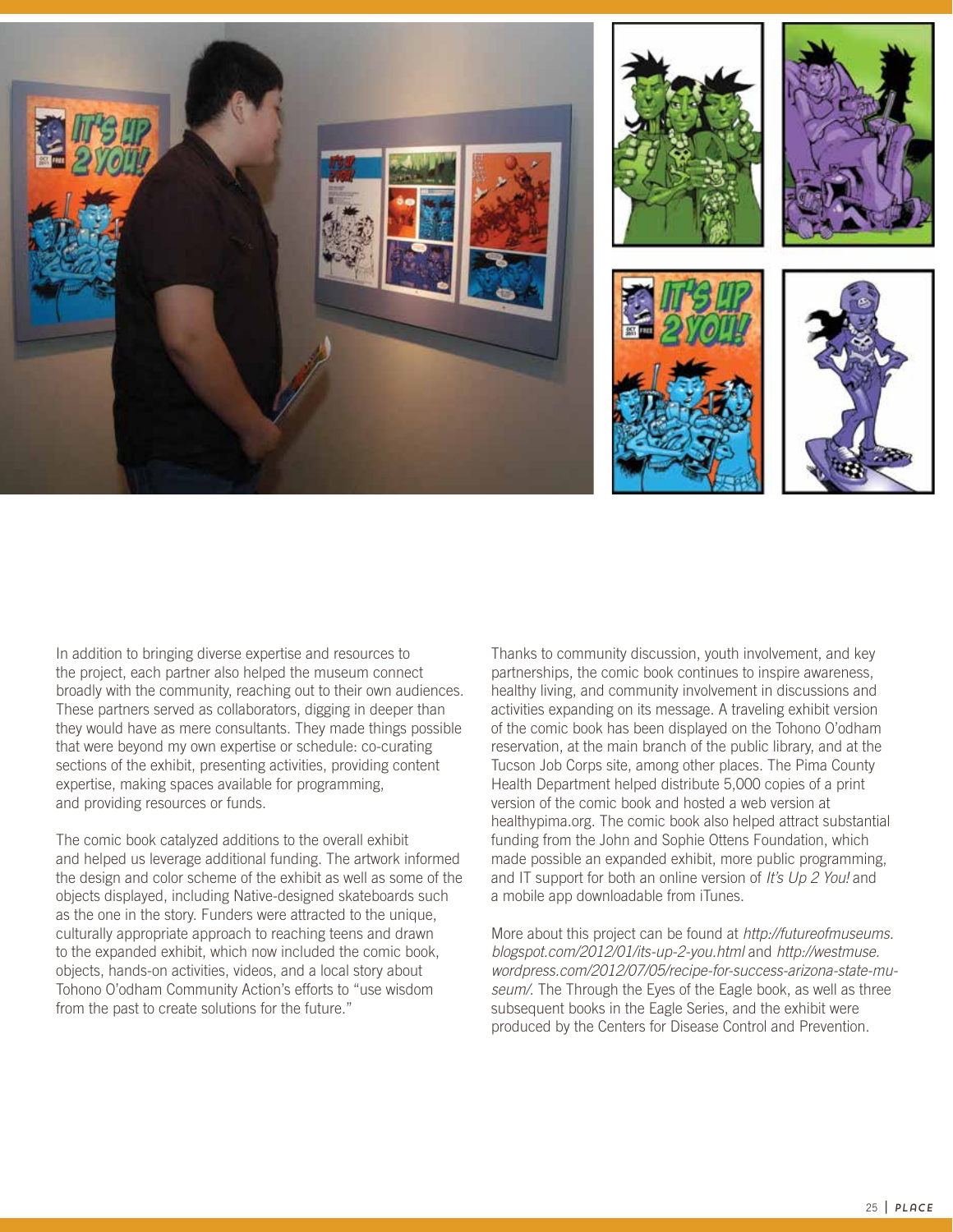# Finding Voice: Developing Civic agency among Refugee & Immigrant Youth through Literacy Development & artmaking

By Josh Schachter, Photographer/Community Activist & Co-Director, Finding Voice — PLACE I, II, & IV Grantee

English Language Development (ELD) educator Julie Kasper partnered with photographer, educator, and activist Josh Schachter to break the perceived barriers to language acquisition at Catalina Magnet High School in 2006 by developing an educational pedagogy rooted in civic engagement, youth leadership, and community-led social change. A three-time PLACE project grant recipient, the Finding Voice Project has grown from an integrated arts education project to an institutionalized course within the school district, producing books, panel discussions, coalitions, neighborhood revitalization, ephemeral placemaking, theater plays, digital stories, and most importantly a community platform for civic engagement developed with and by new and current immigrant youth annually. Here artist-in-resident and Finding Voice co-founder Josh Schachter reflects on the project's commitment to civic engagement.

The literacy and multimedia arts program Finding Voice has worked with over 500 refugee and immigrant youth from over 35 countries, all students in ELD classes at Tucson's Catalina Magnet High School. In the program, students develop their literacy and second-language skills by researching, photographing, writing, and speaking out about critical social issues in their lives and communities. Julie Kasper, an ELD/English teacher, and I founded Finding Voice. Since the program's beginning in 2006, students have used writing and multimedia projects to explore their own lives, communities, and heritage. In this way, Finding Voice simultaneously helps students better understand Tucson and U.S. society and maintain a strong connection to their own culture and family.

Each year students select a different civic issue (mental health, discrimination, deforestation, etc.) to examine and address creatively. Specific outcomes and audiences for the work vary depending on the issue addressed and the students' particular project goals. In the program's first year, for example, students explored the theme of "Home" through photographs and essays, which were exhibited in the office gallery of a Tucson City Council member. Overwhelming support for this work by the public and media led Julie and me to explore how we could more intentionally connect our students' voices and work with broader audiences. In 2008, with support from the offices of Senator John McCain (R-AZ) and Congressman Raul Grijalva (D-AZ), we shared the students' work through an exhibition in the U.S. Senate. Six students traveled to Washington, D.C., to share their artwork and present policy recommendations regarding refugees and immigrants at a congressional briefing in the U.S. House of Representatives.

In subsequent years, our students have tackled issues of health, war, immigration, gun violence, and others through photography, poetry, personal essay, theater, and digital storytelling. Their work has been shared in a variety of formats, from issue-based community dialogues to bus stop art installations to printed publications. We have seen year after year that through the integration of the literacy development, artmaking, and community research and action projects, students become poised, confident, and able to speak with others about their lives. As Nepalese student Dawazam Magar said, "I found my voice, my feeling, my true self."

As mentors, Julie and I see a direct connection between language development and civic engagement. Immigrants or refugees who learn to use the dominant language in the place they live have greater potential to become social change agents. This is the main reason why we do this work— to support the development of a critically thinking, articulate, engaged citizenry. And it is especially why we work with student populations who are generally disenfranchised because of language barriers, immigration status, poverty, racism, and related factors.

Photography, writing, and digital storytelling offer different ways for students to access and develop their voice. For many students, taking photographs helps them prioritize what matters and then motivates them to develop their writing. Often students with limited language skills are drawn to photography and other visual arts with which they can express themselves without feeling confined by and self-conscious of their English abilities. As Somali student Hamida Abdi articulated, "I feel comfortable taking pictures so people can visualize my thoughts." Different creative processes and art forms resonate with and inspire students differently.

The process of seeing, composing, and visual storytelling requires students to "dig in" to their own experience to note specific details, but also to "step back" in order to capture how an experience fits within a larger context. Documentary photography cannot be done solely in a classroom, so the process of walking through one's neighborhood with a camera literally provides them with a new lens through which to view both the familiar and the unfamiliar. This exploratory process and the resulting images not only provide an opportunity for introspection but also a vehicle to educate others about community issues that matter most to them.

These experiences make classroom learning feel "real" and relevant, which is often absent from our educational system. Students develop a deeper understanding of their own identity and heritage as well as confidence in their own voice—all of which creates a foundation from which they can participate in other forms of civic engagement.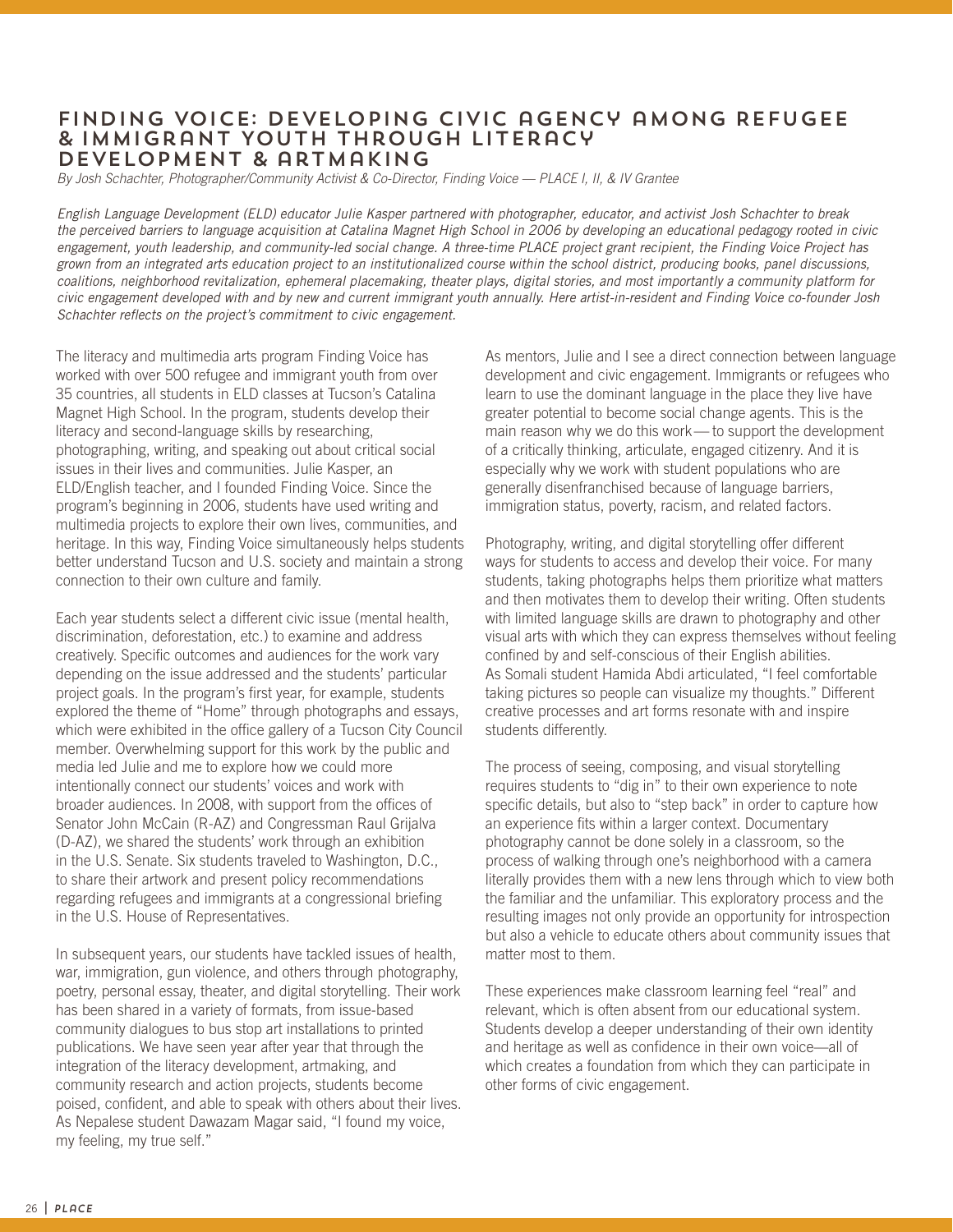## **Once you taste the proud feeling of showing what you feel in a very creative way, it is impossible to not get another bite.**

— Martin Macias, Finding Voice Student

With three years (2010–2013) of PLACE funding, Finding Voice has been able to build on its early successes to connect students with several concrete civic experiences:

- Students collaborated with the International Rescue Committee to document challenges facing refugee youth and their families. To address these challenges, the team created a citywide Refugee Youth Coalition (RYC), which is still operating three years later.
- Students collaborated with the University of Arizona's Drachman Institute to create and implement a landscape architecture plan to make their Catalina Magnet High School's outdoor spaces more livable and "green."
- Students worked with a regional visioning process called Imagine Greater Tucson to ensure refugee and immigrant voices were not forgotten. As part of this effort, students shared their impressions of Tucson through photography and writing on large-scale posters that were exhibited in the main hall of the Park Place shopping mall. Displaying their work so publicly helped the students feel seen and heard. As student Lizbeth Sanchez from Mexico said, "I used to think that because I'm really young no one was going to listen to my ideas."
- We produced the 170-page book The Cover Is Not the Book, featuring extensive personal essays, family photographs, and portraits of identity produced by the students. It is now being circulated through Tucson's public library system.
- Students created digital stories about their lives and cultural heritage, which were screened at a community-wide event.
- Students produced lino-cut social justice posters based on extensive research and writing on select social and environmental issues. Their research included conversations with over 30 community experts on such topics as gun violence, immigration, the economics of drug dealing, sexual assault, pollution, and many others.

Through the process of writing, photographing, researching community issues, speaking with others, and experimenting with art forms such as theater, printmaking, and digital storytelling, students uncover the connections between their own identities and experiences and those of others. They gain confidence and learn that engaging with civic issues is not an impossible task, but one that benefits from their presence and participation. They begin to see that by lending their voices, their ideas, and their creations to important community discussions, they uplift not only themselves but also those around them. While the challenges of our work and our education system often overwhelm us, our students constantly remind us that there is light even in the shadows, and we are grateful that our projects allow that light to emerge.

# Conclusion

In the years prior to TPAC's launching of the PLACE Initiative, Bill Bulick, a cultural planner from Portland, Oregon, led Tucson through a cultural planning process that helped initiate a series of community conversations about the value of arts and culture in the region. Upon his arrival Bulick characterized the city as an "island of place." He was referring to the landscape of generic boulevards, strip malls, and Circle K gas stations that frame and bisect unique and lively neighborhoods, libraries, pocket parks, schools, community gardens, kitchens, art studios, and communities. Within these places, rich cultural practices and expressions happen every day, but they are often hidden, uncelebrated, and disconnected.

It was in part the goal of the PLACE Initiative to provide resources and opportunities to artists, organizations, and communities in order to make these vibrant "pockets" more visible, celebrated, and connected—in short, to celebrate the people, land, arts, culture, and engagement within Tucson and Pima County. That goal was made possible with the resources of committed national foundations now investing in creative placemaking endeavors in small to mid-sized American cities.

The 53 projects supported by the PLACE Initiative have collectively worked to address some of the most pressing issues in our region, including immigration, poverty, education, conservation, marginalization, and civic fragmentation. Through PLACE projects, artists, arts organizations, and many others are creating new methods of collaboration and creative problem-solving by actively engaging communities in artistic processes. Together they are recasting, reimagining, or re-contextualizing local places. In so doing, they are creating a deeper and lasting sense of belonging for the residents of Tucson and Pima County.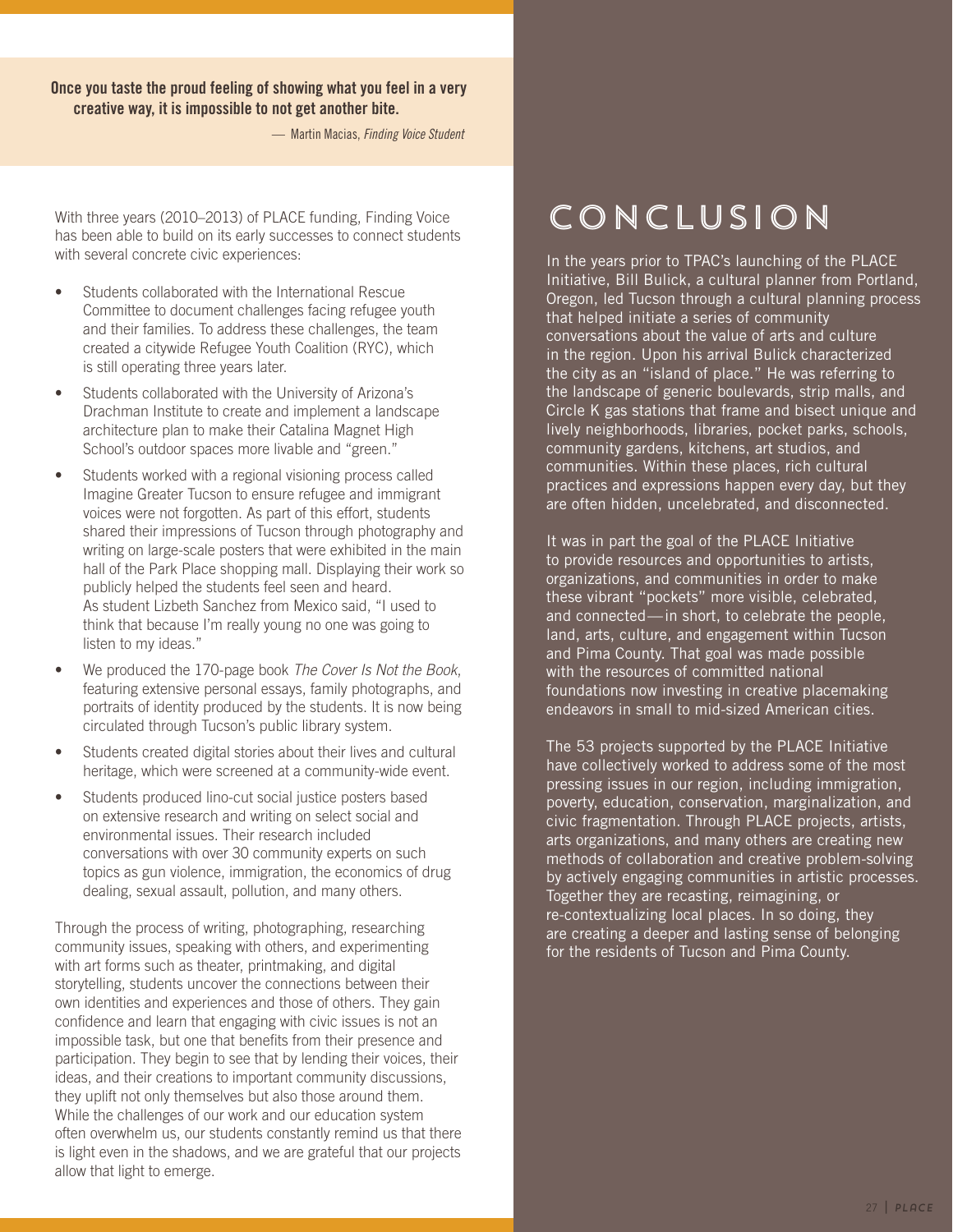# appendix a The Projects: PLaCE Initiative Grantees, 2010–2013

Fifty-three artists and organizations were awarded funds during four rounds of PLACE Initiative grantmaking from 2010 to 2013. PLACE Initiative V was offered in fall 2013 and is not represented in this report.



**ALL SOULS PROCESSION (24th Annual)**, an independently produced, hyper-inclusive, non-motorized, participant-based procession and ceremony to honor those who have passed. Presented by the nonprofit organization Many Mouths One Stomach, the series of All Souls Procession Weekend events culminates in the Procession and Grand Finale on the first Sunday in November, following two months of community arts workshops, gallery displays, and ancillary performances inspired by the All Souls Procession.

**ARIZONA STATE MUSEUM** for **It's Up 2 You!**, a trilingual (English, Spanish, Tohono O'odham) digital comic book designed to create awareness about diabetes among teenaged youth. A connection with the exhibit Through the Eyes of the Eagle, the comic book was created in consultation with Hispanic and Native American teens by artist/educator Ryan Huna Smith and museum staff. Project partners included the University of Arizona College of Public Health and the American Diabetes Association.

## **BARRIO CENTRO NEIGHBORHOOD** for the **Baile de Salud**

**Neighborhood Festival**, using an established neighborhood festival to promote diabetes awareness and healthy lifestyles to the neighborhood's predominantly Mexican American, working-class residents through music, dancing, exercise demonstrations, and health screenings by the University of Arizona College of Pharmacy.

**BEN'S BELLS** for **Commit to Kindness**, engaging community members of all ages, abilities, and backgrounds in the creation of a "kindness" mural of ceramic tiles in a former "eyesore" corner in downtown Tucson.



**BICAS (Bicycle Inter-Community Art & Salvage)** for **Bridging Generations: Connecting Armory Park Seniors and Youth through Art**, a photography and oral history project connecting seniors and youth in an exploration of history and memory in the Armory Park Neighborhood. The project culminated with the wheat-pasting of large-format photographs— both historic and present day— on the exterior walls of Safford Elementary School and Armory Park Senior Center.

**ELENA DIAZ BJORKQUIST** for **Voices for the Margins: Women's Stories**, a series of writing/digital storytelling workshops to empower marginalized women to tell their stories in short films to share with the public.

**BORDERLANDS THEATER** for **Welcome Refugees and Immigrants**, fostering civic dialogue through a theater production that addressed Tucson refugee and immigrant communities.

**BORDERLANDS THEATER** for the annual holiday production of **A Tucson Pastorela** and related engagement activities related to current immigration policies, including a pre-show poetry slam by high school students defending ethnic studies and a mock trial supporting the Dream Act with attorney Claudia Arevalo, member of La Fundación Mexico.

**BORDERLANDS THEATER** for the production of **Arizona: No Roosters**  in the Desert, a play written by Kara Hartzler and based on interviews conducted by University of Arizona anthropology professor Anna Ochoa O'Leary of women who crossed the border from Mexico into the United States. Funding also supported workshops held in two Southside community venues addressing the issues.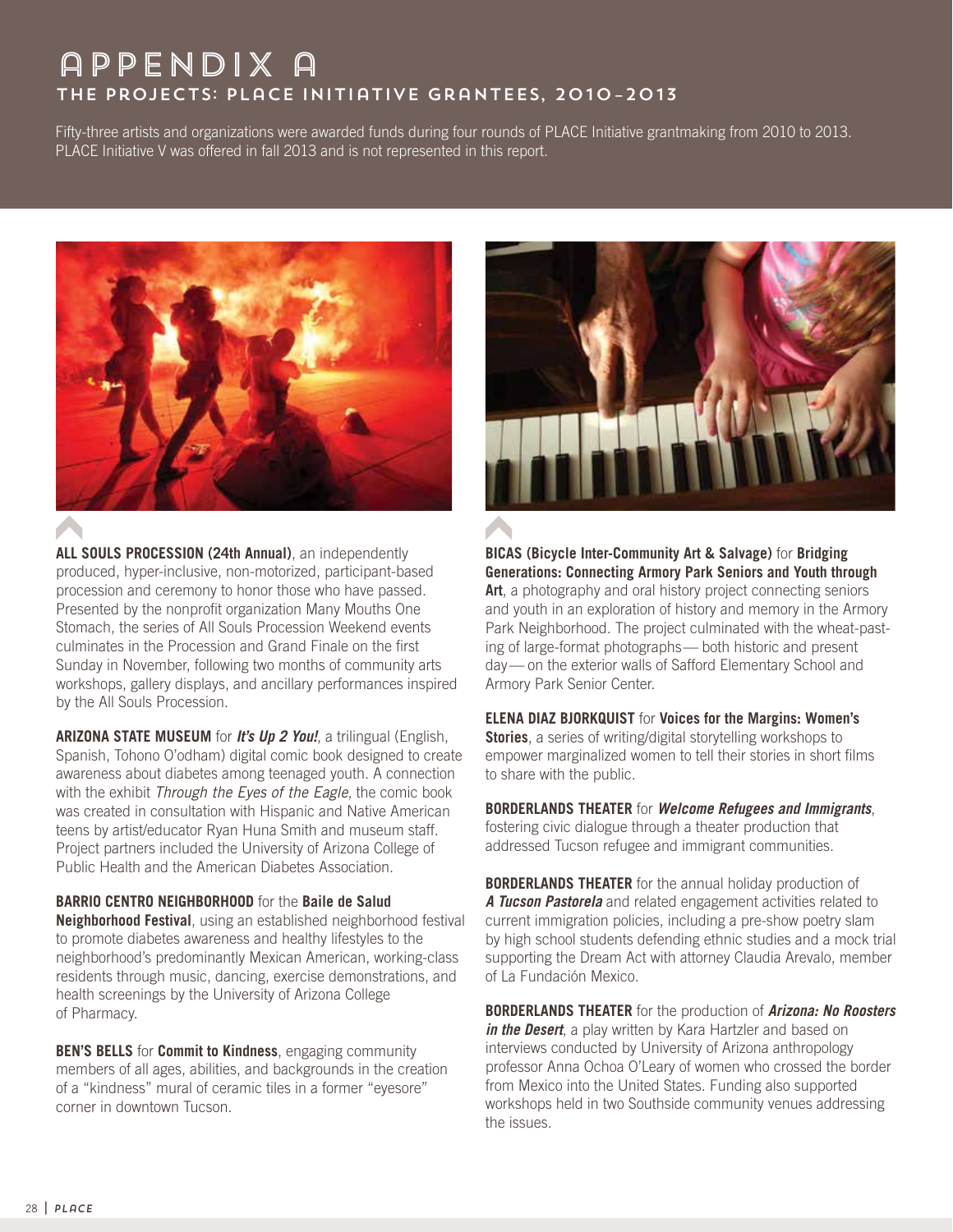

**DANIEL BUCKLEY** for **Tucson's Heart and Soul: El Casino Ballroom**, for the production of a documentary film about the history of tolerance and civil society at one of Tucson's original community centers. The project helped kick-start the ballroom's campaign to rebuild the venue to its former size, engaged Latino and multicultural communities in celebrating, and re-engaged Tucson's community radio station, KXCI, in holding concerts at the hall to draw more diverse audiences.



**DANIEL BUCKLEY** for **Mariachis Transform Tucson**, a film documenting the ways in which mariachi and folklórico culture both transformed and were transformed by Tucson's political, economic, cultural, and educational landscapes.

**CASA LIBRE EN LA SOLANA** for **Made for Flight**, a youth-empowerment workshop series exploring transgender history, ally development, creative writing, and kite building to commemorate the lives of transgender individuals who have recently passed.



**CASA LIBRE EN LA SOLANA** for **Troubling the Line**, a four-day symposium designed to encourage dialogue and build bridges between local and visiting trans and genderqueer poets, youth, adults, artists, and their allies. The event was a live extension of the landmark anthology Troubling the Line: Trans and Genderqueer Poetry and Poetics (Tolbert and Peterson, 2013), and brought together some of the most dynamic contemporary trans and genderqueer poets from across the country and Canada to meet, build community, and celebrate.

**CATALINA MAGNET HIGH SCHOOL / FINDING VOICE** for three years of project support helping refugee and immigrant students use autobiographical writing and photography to find their personal voices while conducting opportunities for civic engagement to address community issues. **Finding Voice** is a literacy and visual arts program in Tucson dedicated to helping refugee and immigrant youth in English Language Development (ELD) classes at Catalina Magnet High School develop their literacy and second-language skills by researching, photographing, writing, and speaking out about critical social issues in their lives and communities.

**CITY HIGH SCHOOL** for **Project PS48**, using oral history, photography, writing, and theater to engage the public in conversation about downtown revitalization, the legacy of local businesswoman Cele Peterson, and the historic preservation of the school headquarters at 48 E. Pennington Street.

**CLEAN AND SOBER THEATRE (CAST) / COMPASS BEHAVIORAL HEALTH CARE** for **CAST Encore!**, a project using a peer-to-peer theater arts model to empower youth by providing an outlet for expression in a safe environment. Two six-week expressive arts workshops aimed to empower homeless youth and build public awareness of the issues surrounding youth homelessness. Culminating theatrical productions were paired with a forum that engaged audiences and youth in a dialogue about the homeless experience.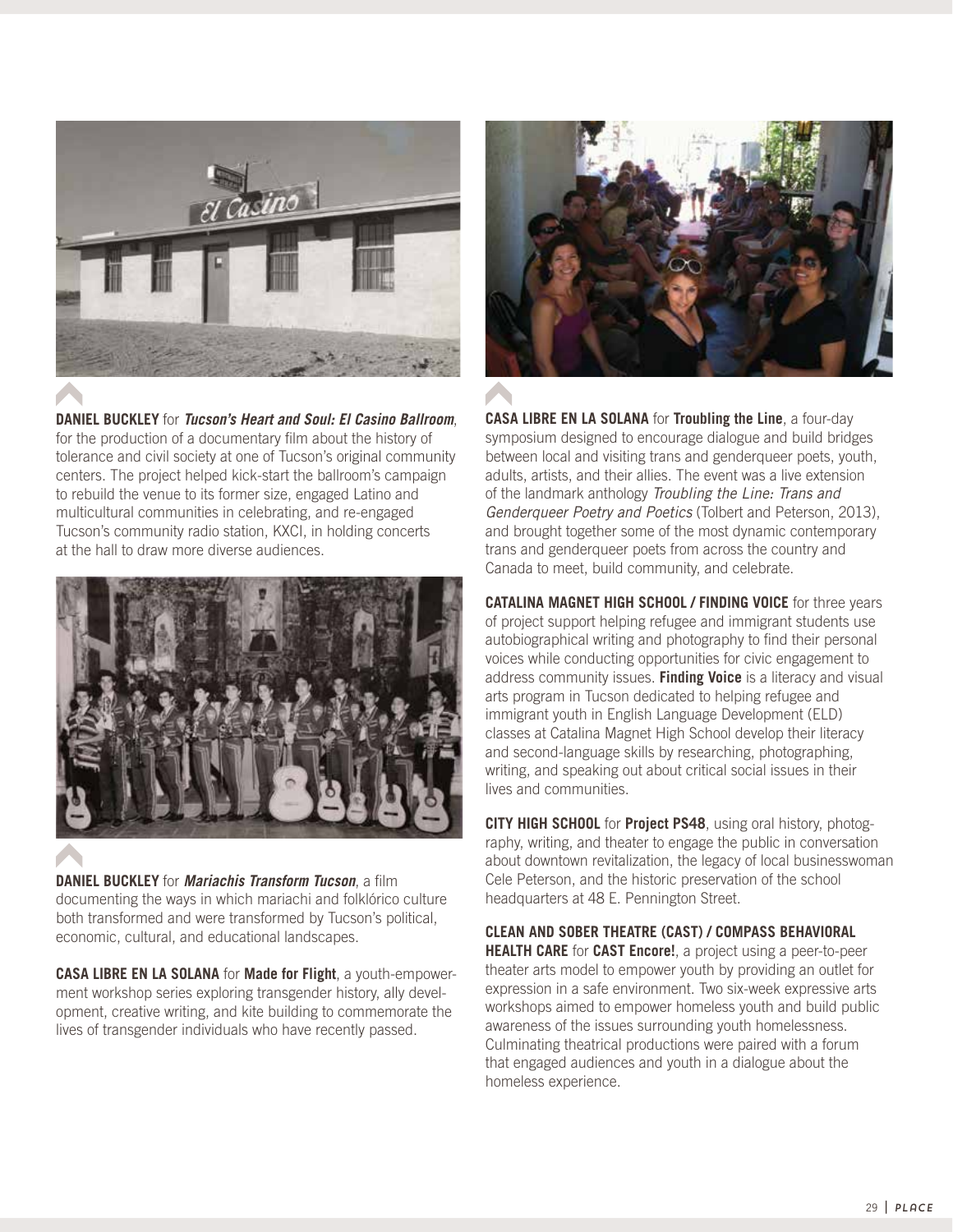

**CODAC BEHAVIORAL HEALTH SERVICES** for **Changing Hearts and Minds**, a collaboration between artist David Tineo, CODAC Behavioral Health Services, and the Hendrick Acres Neighborhood Association to create a mural about overcoming the stigma of mental illness and addiction.

**WESLEY FAWCETT CREIGH** for **Painting by Numbers—Women in AZ Detention Centers, Bringing Numerical Statistics to Life**, an interactive public art endeavor that engaged community participants in the creation of four larger-than-life-size, symbolic portraits. The process addressed issues of oppression and abuse occurring against women detainees in Pima County and used a "paint by numbers" template, which offered key statistics about detainees and corporate detention systems.

**THE DRAWING STUDIO** for **We're Seeing and Observing Life in Drawing (We're SOLID)**, providing visual arts studio learning for low-income at-risk teens and youth in downtown and South Tucson neighborhoods.

**THE DRAWING STUDIO** for **Neighborhood and Family Outreach**, bringing art education to youth at risk for gang involvement, substance abuse, and truancy in order to develop skills to create a narrative work that explores their relationship to larger family and cultural histories.

**KIMI EISELE, BILL MACKEY, AND JOSH SCHACHTER** for **Tucson to** 

**Tucson**, a user-generated website and series of public walks and exhibits that records, shares, analyzes, and celebrates the diverse landscape of daily individual travels in Tucson.



**ESPERANZA DANCE PROJECT** for a multimedia performance project aiming to raise awareness, create visibility, and educate teens and adults about childhood sexual abuse, sexual assault, and healthy sexuality/relationships. It incorporated specific age-appropriate high school educational curriculum, dance/performance/visual art assemblies, language/writing activities, teen-led pre- and post-performance discussion sessions, and ongoing teen peer advocacy by project members and high school students.

**THE HOPI FOUNDATION** for **Cultural Collaborations**, a project promoting cultural understanding by engaging Tucson Owl & Panther refugee families and the Tohono O'odham in collaborative art and cultural sharing about notions of identity and community. The project culminated with an exhibit at the Tucson Museum of Art.

**LEWIS HUMPHREYS** for **The Wonder of We**, a series of portraits of people of all ages posted throughout Tucson to engage the public in civic dialogue about place.

**ISKASHITAA REFUGEE HARVESTING NETWORK** for **Sharing Rich Refugee Cultures through the Lens of Culinary Arts**, a digital storytelling project highlighting the culinary and traditional arts of Tucson's refugees and addressing the preservation of heritage, food waste, health and wellness, and the local food system. The project developed collaborative food sharing opportunities, meals, cooking classes, and a cross-cultural cookbook.



**KORE PRESS** for the **Coming in Hot Civil Discourse Project and The Listening Project**, engaging the public through performance and storytelling to help raise awareness about women in the U.S. military and bridge cultural and generational gaps. Phase 1 of the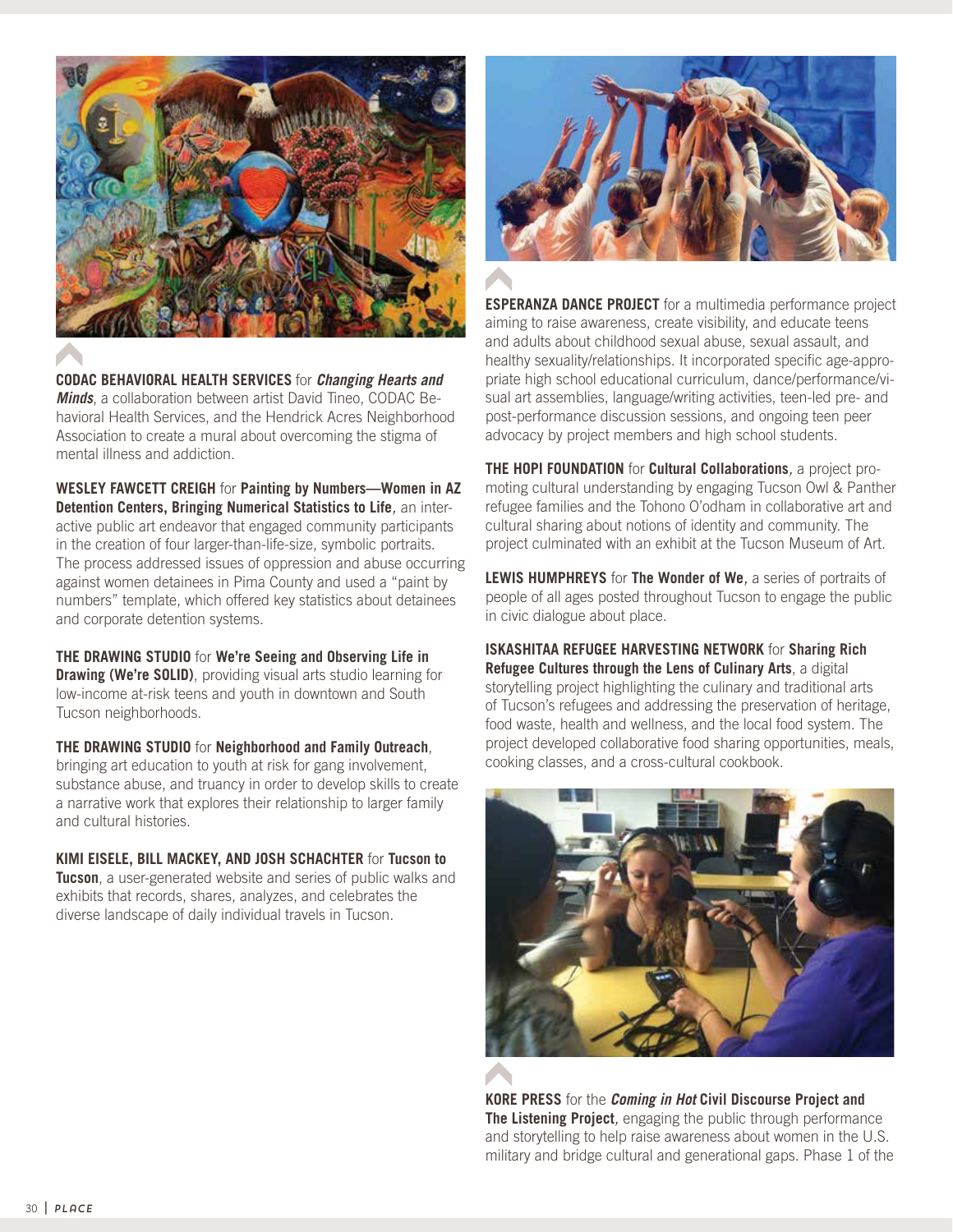project featured the performance of Coming in Hot, a one-woman play based on the stories of women in the military, in school classrooms as a tool for discourse. Phase 2 was The Listening Project, an ethnographic/storytelling program, which trained teenage girls in interviewing skills to collect the stories of female veterans for an online audio archive.

**LAURA N. BANKS ELEMENTARY PTA** for **Our School at the Center** 

**of Our Community**, a collaboration with the Terra Cotta and Cooper Crest Neighborhoods to document community assets and shared community resources on the school campus that culminated with an intergenerational tile mosaic project.

Filmmaker **JAMIE A. LEE** for the design and creation of the **Arizona LGBTQ Storytelling Project**, Arizona's first and only lesbian, gay, bisexual, transgender archive to gather stories and prompt conversations about the LGBTQ community in Arizona.

**LITERACY CONNECTS** for **Stories that Transform**, the creation and presentation of a multimedia community arts event by adult English language learners highlighting the relevant issues of their lives through the Stories that Soar! model of devised theater combined with elements of Boal's Theatre of the Oppressed.

**THE LOFT CINEMA** for the **Human Rights Watch Film Festival**, a collection of films curated by the international non-governmental organization to bear witness to human rights violations and create a community forum for outcome-based cross-cultural discourse. The festival screened 10 films throughout Tucson and one in Bisbee, and engaged 13 scholars and activists in the facilitation of post-screening discussions encouraging audience members to share and examine social and personal beliefs.



**BILL MACKEY** for **Worker Transit Authority**, a community engagement project that used mock planning proposals to facilitate community discussion about the issues of land use, infrastructure, transportation, and the environment. Findings related to automobile, mass-transit, bicycle, and pedestrian modes were analyzed and presented in a temporary exhibit of multimedia and print graphics and data that invited participation from the public via maps and survey forms.

**ERIC MAGRANE** for **Poetry in Site**, a two-year collaboration with the Arizona-Sonora Desert Museum and the University of Arizona Poetry Center to develop a plan for the creation of poetry installations at the museum in an effort to encourage people to re-evaluate their assumptions about conservation and their relationships with nature. The PLACE Initiative funded phase 1 of the project, supporting the creation of an installation proposal, including poems, locations, and design ideas.

**JANET K. MILLER** and **KYLIE WALZAK** for **Cyclovia Street Life**

**Interactive Art**, a series of site-specific installations designed by various Tucson artists to engage participants of Cyclovia, an annual Open Streets event celebrating non-motorized travel. Interactive, site specific, and fun, art installations invited participants to re-imagine Tucson's largest public, shared space—our streets—as inviting places for community interaction.



**NEW ARTiculations Dance Theatre** for **FLOW**, phases 1 and 2, a two-year project using dance and dialogue to explore the local watershed, water conservation, and the Santa Cruz River through four main tributaries: (1) watershed education for youth using movement, (2) "Walk the Watershed" nature walks, (3) a dance lecture on green infrastructure and water harvesting in collaboration with a local nonprofit organization, and (4) oral histories of elders with memories of a flowing river. The project culminated with a dance performance in the dry Santa Cruz riverbed.

**PAN LEFT PRODUCTIONS** for **Community Media Project**, involving neighborhood associations and organizations to provide media literacy and production courses for youth, homeless people, and those living in poverty.

**PAN LEFT PRODUCTIONS** for **Community Media Education Project**, creating youth-oriented courses in media literacy and production focusing on under-represented community voices.

**PAN LEFT PRODUCTIONS** for **Homeless Youth Project**, a media arts project using the voices of homeless youth and film to ignite the people of Tucson to take action on the systemic causes of children raising themselves on the streets of Tucson.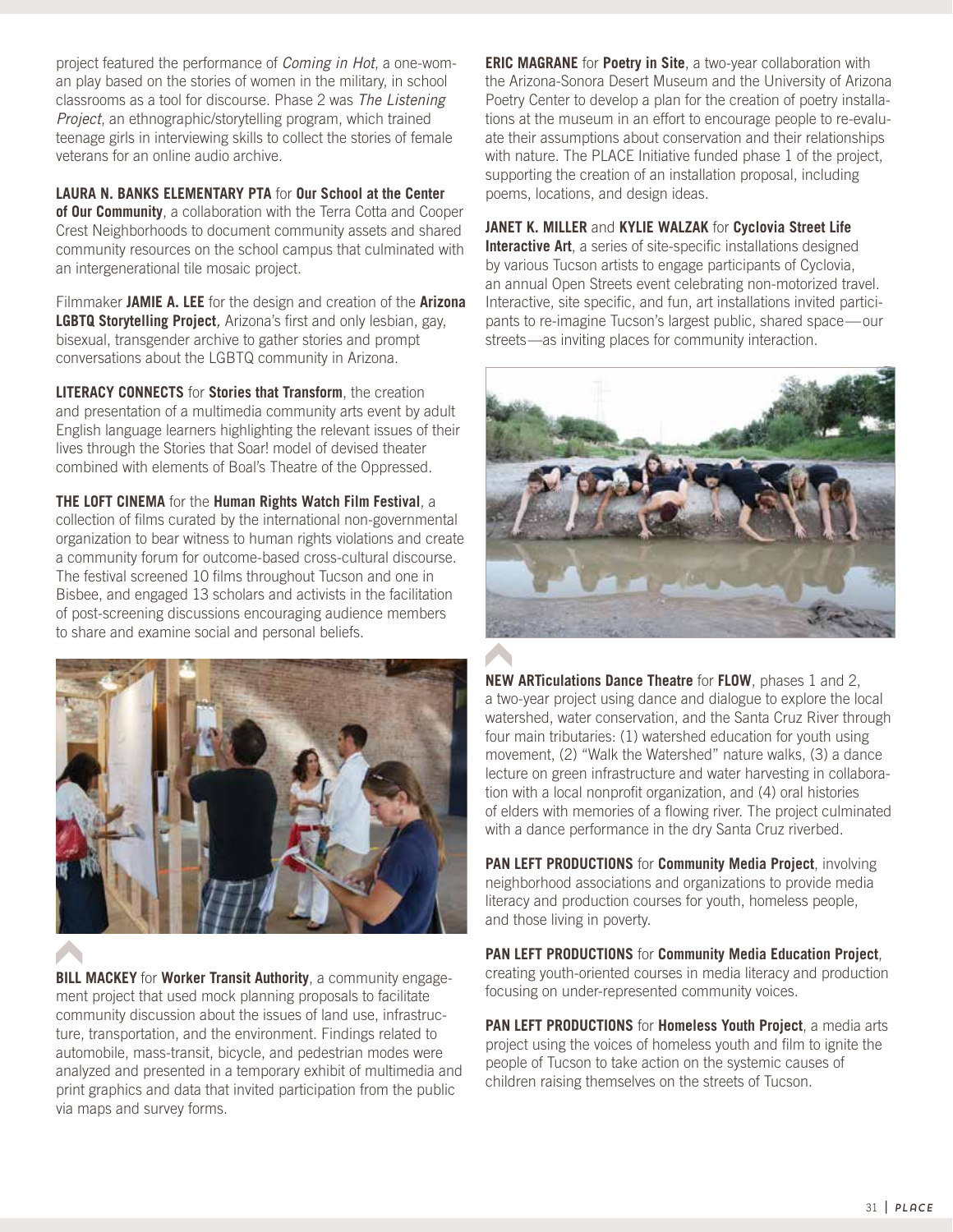

**PRESCOTT COLLEGE / IRONWOOD TREE EXPERIENCE** for **A Child's Sense of Place: Revitalizing Neighborhoods through Art and Nature**, a project using sculpture, photography, and storytelling in and with nature to increase children's physical activity, build neighborhood solidarity, and enhance urban natural environments and children's sense of place within the Coronado Heights Neighborhood.

**SAFOS DANCE THEATRE** for **Performance Poetry en Vivo: From Page to Stage and Beyond**, an arts education residency with Denver-based performance artist and poet Bobby LeFebre for 7th graders from Pistor Middle School and 10th graders from Hiaki High School of the Pascua Yaqui Tribe. The weeklong residency used storytelling to address issues of stereotypes and cultural misunderstandings between the Mexican American and Native American communities with an emphasis on common experience.

**SAFOS DANCE THEATRE** for **Youth in the Barrio: Dance and the Community**, which used modern dance and theater to engage youth in activities focusing on underage drinking prevention. The project featured artist-in-residency programs at a community center (House of Neighborly Service) and Ochoa Elementary School in the City of South Tucson.

**STORIES THAT SOAR!** for **Stories Thrive in '05**, which brought a multigenerational literacy and arts project into the 85705 neighborhood and engaged elementary students in the development of stories that were transformed into performances and picture books.

**STORIES THAT SOAR!** for **Hear Me, See Me**, a documentary film aimed to increase cross-cultural awareness between the general public and people with sensory disabilities. The film follows the making of the Stories that Soar! show in which adult actors create a live production based on stories written by students who are deaf or blind. With the show as a vehicle, the film delves deeper into issues of equality, ability, creativity, and how people learn.



**TIERRA Y LIBERTAD ORGANIZATION** for **MAIZ**, a community development project using a variety of expressive art methods to build and disseminate positive social, neighborhood, and cultural messages in the Southside of Tucson.

**TOLTECALLI ACADEMY** for the **Barrio Sustainability Project**, linking youth and community members to research neighborhood environmental issues—such as the contamination of local groundwater by trichloroethylene or TCE—to culminate in a mural in the new community garden reflecting cultural heritage, community development, and cultural sustainability, painted with students and artist Cristina Cardenas.



**TUCSON ARTS BRIGADE** for **Beautify and Unify Community Mural Project**, using mural arts to inspire community engagement, teach civic responsibility, promote stewardship, and create a strong sense of place, belonging, and pride in three Tucson neighborhoods.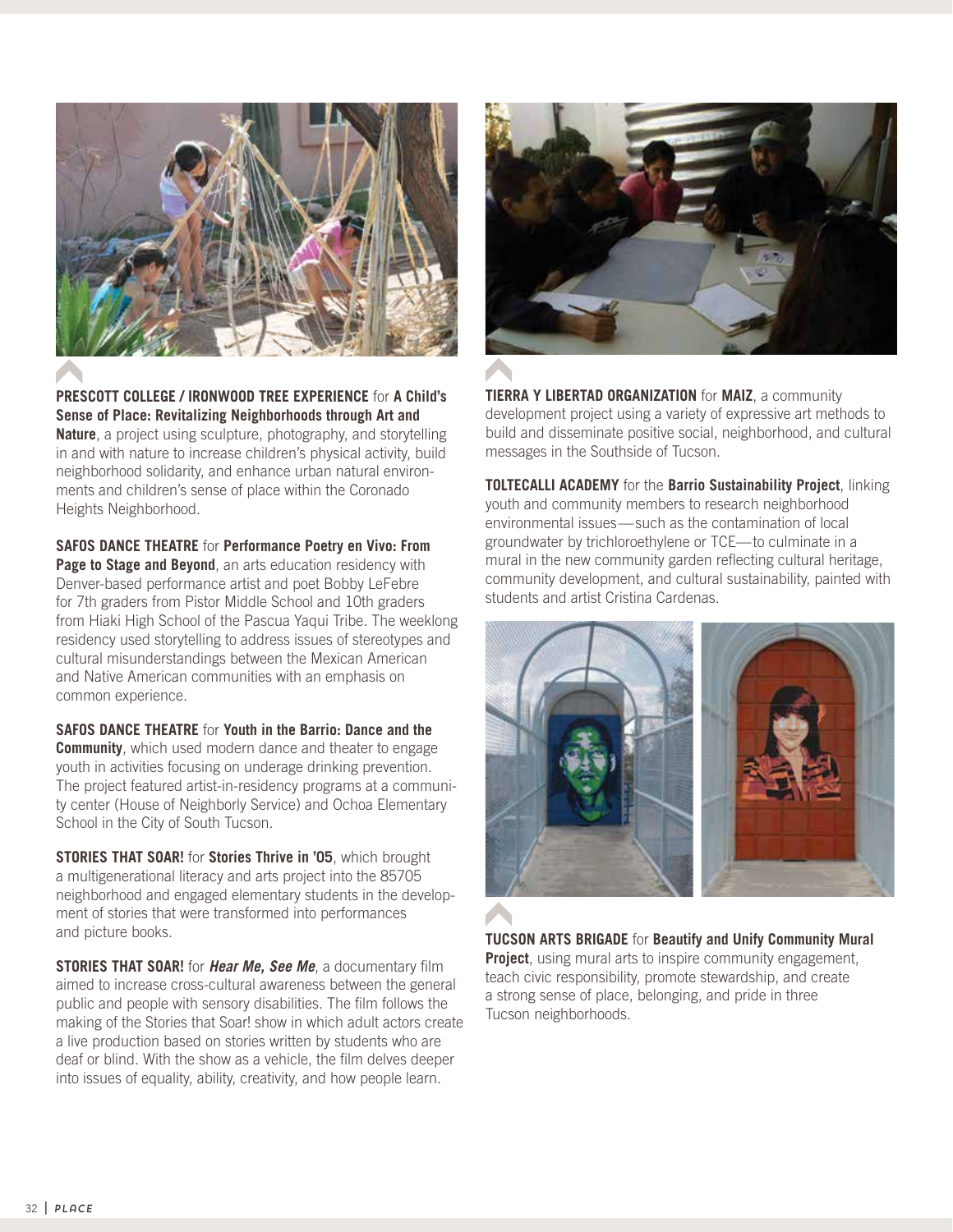**TUCSON ARTS BRIGADE** for the **29th Street Green Arts: Creating PLACE Project**, promoting cultural understanding and modeling tolerance by engaging residents of the greater 29th Street area in multidisciplinary arts workshops (drawing, painting, design, research, dialogue) and cultural activities addressing neighborhood aspirations.

**TUCSON ARTS BRIGADE** for the **Amphi Action Mural at Woods Memorial Branch Library**, an after-school and summer art workshop fostering fine arts appreciation and skills and increased civic participation for children and adults and helping children employ arts-based solutions to combat community issues such as crime, drug use, health, and neighborhood revitalization.



**TUCSON CHINESE ASSOCIATION** for **Beyond Groceries**, an oral history project with youth exploring historic Chinese grocers and the associated history of tolerance in Tucson's multi-ethnic communities. The project culminated with a "Rolling History" party bus that presented the video interviews and live youth performances to the neighborhoods.

## **TUCSON MEET YOURSELF** for **Old Pascua Cultural Inventory**,

a series of workshops for youth on folklife, community asset mapping, and digital photographic documentation in partnership with San Ignacio Yaqui Council in the Old Pascua Neighborhood.

**TUCSON MEET YOURSELF** for **Ethnographic Field School**, bringing the tools and methods of ethnographic documentation from the University of Arizona to the community to train up to 25 community scholars in Tucson/Pima County to record and share stories of cross-cultural mixing, migrations, civic participation, and artistic practices.

**TUCSON YOUTH POETRY SLAM** for **Liberation Lyrics**, a project using spoken-word poetry in classrooms to engage high school students in dialogue and activism regarding the "school-to-prison pipeline" and its impact on the community. The project involved a week-long artist residency with Albuquerque poet Carlos Contreras, director of JustWrite, and a writing workshop with youth housed at the Pima County Juvenile Detention Center.



**UNIVERSITY OF ARIZONA MUSEUM OF ART (UAMA)** for **The Border Project: Soundscapes, Landscapes, and Lifescapes**, an exhibit celebrating the rich cultural heritage of the Arizona/Sonora borderlands, with the goal of fostering understanding and appreciation during the period following the passage of SB-1070.



**DENISE UYEHARA** for **Bus Stop Dreaming**, a series of short, multidisciplinary performances in response to the ongoing deportations of thousands of undocumented immigrants in the City of Tucson. A collaboration between performance artist Denise Uyehara, documentary filmmaker Jason Aragon, and Pan Left Productions, a grassroots video collective working toward social change.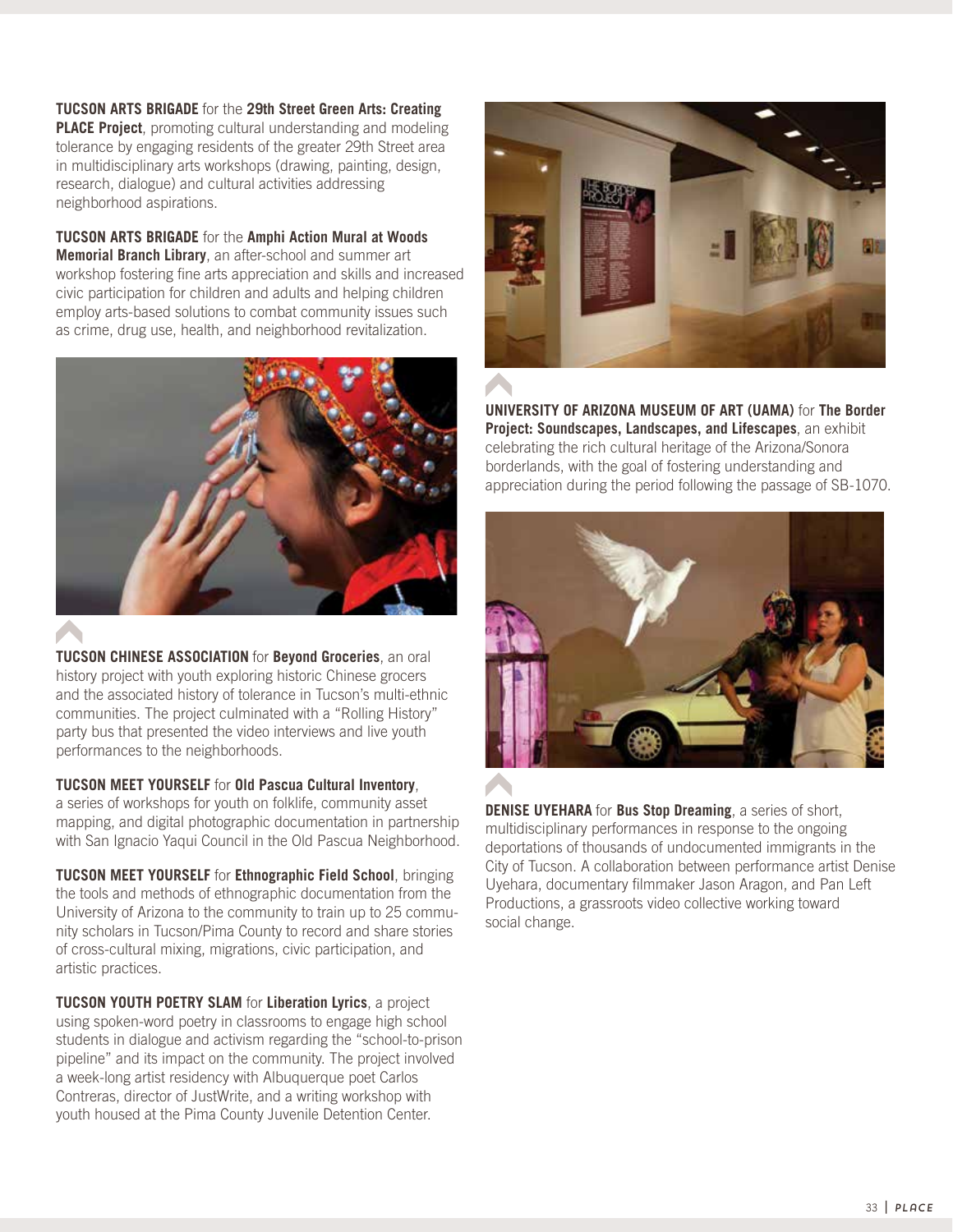# appendix B Researching PLaCE: an Exploration in Place-Based Evaluation and assessment

Dr. James Roebuck, Co-Director of the University of Arizona's Evaluation Research and Development (ERAD) Program, and Leia Maahs, Grants and Community Cultural Development Manager, TPAC

# Introduction

Although the field of "placemaking" has been often characterized as "emerging," it has deep roots and a long history. Researching PLACE is a localized perspective on how we frame and conduct evaluation with a constructivist lens, utilizing regional distinctions and ethics associated with supporting place-based work in Tucson, Arizona. This research has been informed by the PLACE research team, outside researchers, reviewers, local and regional working groups, TPAC staff, and TPAC constituency. Since TPAC is the designated local arts agency for the City of Tucson and Pima County, data gathering and analysis of cultural data are essential to TPAC, its policy-making, advocacy, programming, and service to the public at large. This research was initiated and supported by the Kresge Foundation.

This report shares the findings from data collection and proposes future forms of data gathering, analysis, and framework use for TPAC programming associated with the PLACE Initiative.

This is a living and dynamic framework designed to elicit feedback from beneficiaries and remain nimble enough to change as lessons are learned and new information arises.

## **RESEARCH FRAME**

Three main documents frame the research and evaluation of the PLACE Initiative:

- Two-Way Mirror: Ethnography as a Way to Assess Civic Impact of Arts-Based Engagement in Tucson, Arizona (Alvarez, 2009)
- Documenting Civic Engagement: A Plan for the Tucson Pima Arts Council (Stern and Seifert, 2009)
- A framing document guided by Maria Rosario Jackson, found within this report pp. 8-9.

Stern and Seifert outline a process for collecting and analyzing civic engagement data, Alvarez highlights the importance of narrative, and Jackson outlines broad plausible contributions of the PLACE Initiative.

The evaluation research was also guided by perspectives from Fourth Generation Evaluation (Guba and Lincoln, 1989), a constructionist paradigm that relies on the consensus of the stakeholders involved in the evaluation and research. It eschews a top-down approach and informs the research questions and methodologies with sensitivity to those impacted by the research. Throughout each of the steps listed below, the research team has solicited feedback from grantees. A pilot group of stakeholders participated in meetings to discuss the impacts and offer feedback on their terminology and meanings. Using the guiding constructionist paradigm helped TPAC develop a research team that extends beyond its offices to involve artists and organizational actors.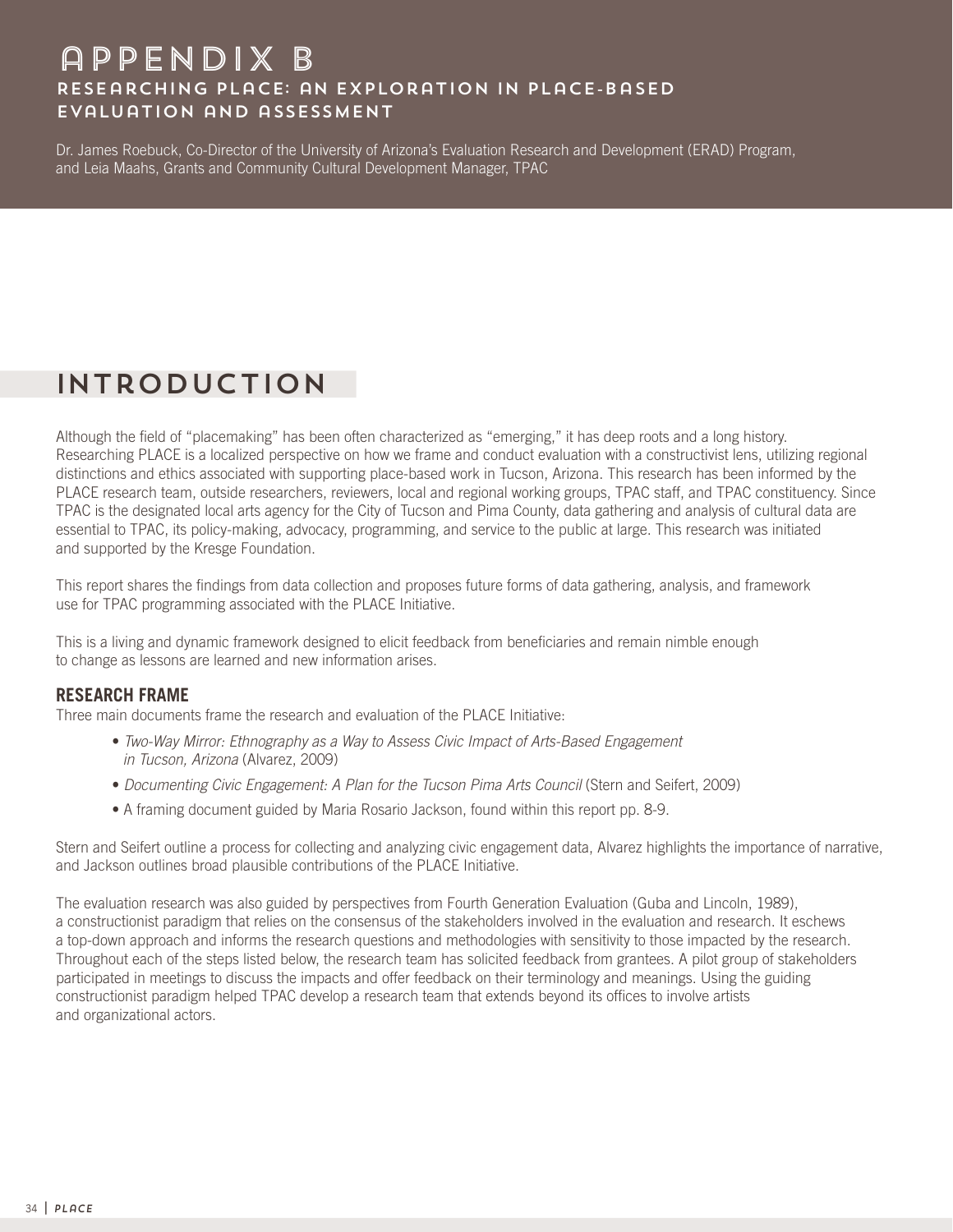## **ON-THE-GROUND IMPACTS**

Scholar and research advisor Maria Rosario Jackson proposes several plausible interrelated impacts of PLACE projects in a framing guide created for the research. These areas support the main mission of the PLACE Initiative and provide a conceptual and analytical framework for gathering data to assess possible impacts. The TPAC PLACE research team incorporated the following broad plausible impacts into our current research efforts:

- Empowerment
- Civic engagement
- Stewardship of place
- Cultural self-determination
- Bridging difference
- Aesthetic accomplishment
- Community health and well-being

In *Documenting Civic Engagement*, Stern and Seifert recommend a series of data collection strategies:

- Participant data
	- number in attendance at artistic events,
	- location-based points of engagement
- Artist/grantee surveys
	- to understand their methods of collaboration and
	- the ways they bridge civic spaces between artists and arts organizations and non-arts institutions
- Inter-organizational linkages
	- social network maps of the relationships between individual artists and organizations, allowing for a visual representation of these collaborations
- Stories of impact
	- collection of rich narrative data about the impacts artistic projects have upon audiences

# **DATA ACTIVITIES**

With the above framing documents and perspective in mind, the research team completed the following activities:

- Inventory of existing data sources
- Input of paper-based data (e.g., project applications, post-project reports) into database
- Administration of online grantee survey
- Learning exchanges with stakeholders
- Development of an interactive website

## **SHARING DATA AND RESEARCH**

An interactive website entitled PLACE Commons is currently in development to disseminate information once it is gathered, to remain transparent in all research efforts, and to privilege narratives by practitioners and participants. The site will serve to increase social capital and lessons learned by grantees, and will provide a platform for stories of impact.

PLACE Commons is fueled by an open source project called Commons in a Box (CBOX), a free software project aimed at turning the infrastructure that successfully powers the City University of New York (CUNY) Academic Commons into a free, distributable, easy-toinstall package. Commons in a Box is a project of the City University of New York and the Graduate Center, CUNY, and is funded by a grant from the Alfred P. Sloan Foundation.

Planned features of PLACE Commons:

- Narratives and stories contributed by participants and publics
- Project profiles of PLACE projects and PLACE artists
- Interactive geo-maps that plot points of engagement and projects
- Data overlays that provide rich data on locations of events
- Research and evaluation dissemination
- Blogs written by thought leaders in the field
- Surveys for participants and grantees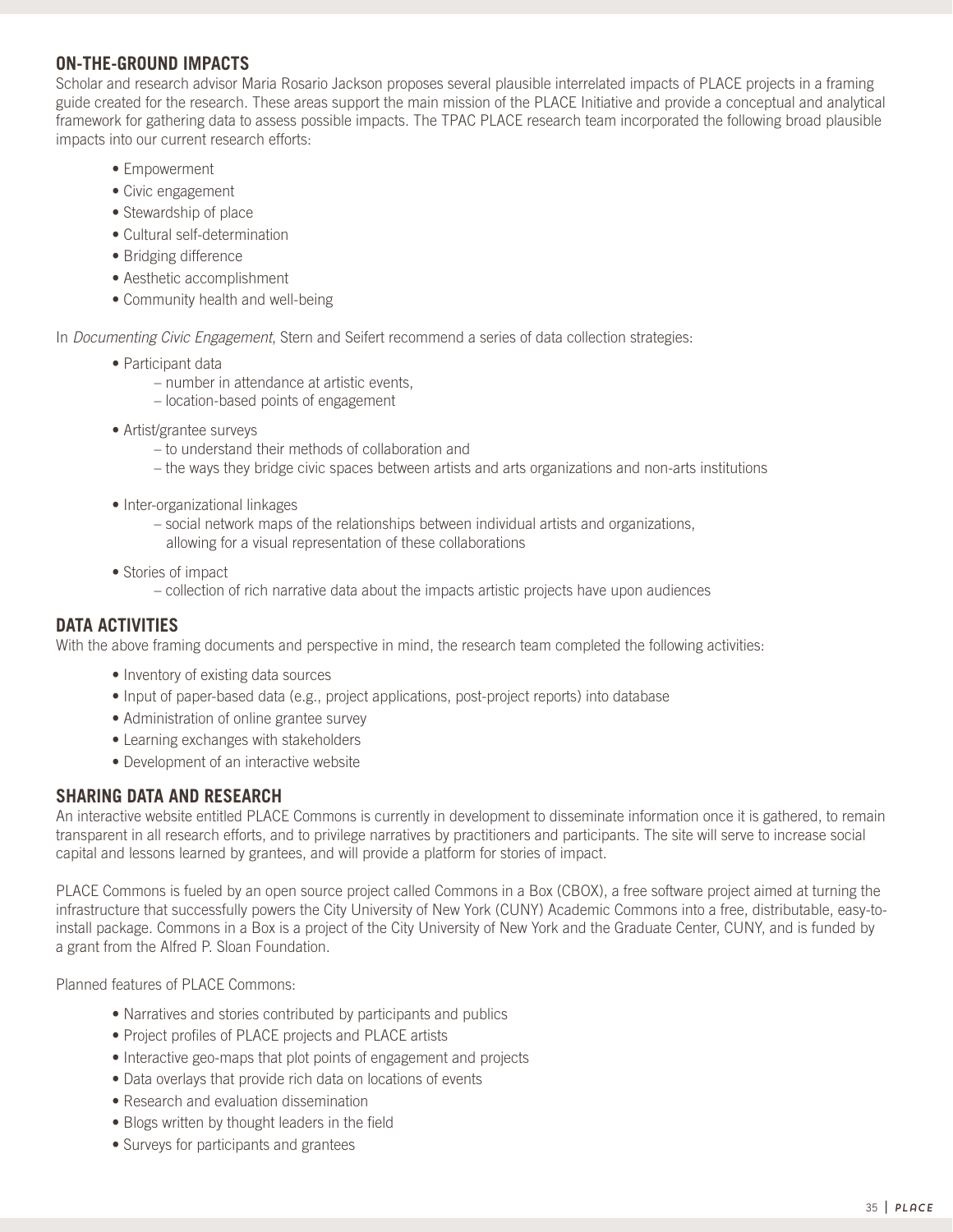# **RESEARCH QUESTIONS**

The following research questions—by no means exhaustive or exclusionary—guided data collection. The research team fully expects that current research questions will be modified and new questions will arise as data collection proceeds.

- What is the reach of the PLACE Initiative?
	- How many participants engaged in PLACE projects?
	- Where are PLACE projects geographically located?
	- Where are the points of engagement within the Tucson region?
- How do PLACE projects contribute to community cultural development in Tucson and Pima County?
	- What is the nature, or depth, of the relationship between projects and partners and supporters?
	- To what extent do the relationships change?
	- How are organizations linked to one another?
- Can we identify common long-range social impacts as a result of PLACE projects?
	- To what extent can indicators be supported by the narrative accounts of impacts?
- What types of evaluative methods and tools can TPAC institutionalize for PLACE?
	- How can TPAC provide a platform for evaluation that validates an iterative artistic process necessary when working with social and/or community issues?
	- How does TPAC best support, discuss, or evaluate the tensions embedded in community work?
	- How can TPAC produce tools for evaluation that can be utilized, shared, and animated broadly by multiple stakeholders?
- How has TPAC, through the PLACE Initiative, affected projects?
	- What were the most useful aspects of TPAC efforts to grantees?
	- What were the main obstacles or barriers to projects?

## **What Is the Reach of the PLACE Initiative?**

#### **How many participants engaged in PLACE projects?**

PLACE projects have touched the lives of many people. Over the past three years, 2010-2013 PLACE I,II,III grants have engaged, 13,857 participants, 28,229 attendees, and 452 artists.. Because many projects did not report data, the actual numbers are likely much higher than those reported below. Moreover, given the absence of this type of data, efforts to collect complete and accurate information through other data collection systems are paramount.

## **PLACE Participants**

| <b>YEAR</b>      | <b>TOTAL PARTICIPANTS</b> | <b>ESTIMATED # OF ATTENDEES</b> | <u>TOTAL ARTISTS PARTICIPATION</u> |
|------------------|---------------------------|---------------------------------|------------------------------------|
| <b>PLACE I</b>   | 2,011                     | 3,193                           | 149                                |
| <b>PLACE II</b>  | 3,393                     | 3,196                           | 146                                |
| <b>PLACE III</b> | 8,453                     | 21,839                          | 157                                |
| <b>OVERALL</b>   | 13,857                    | 28,228                          | 452                                |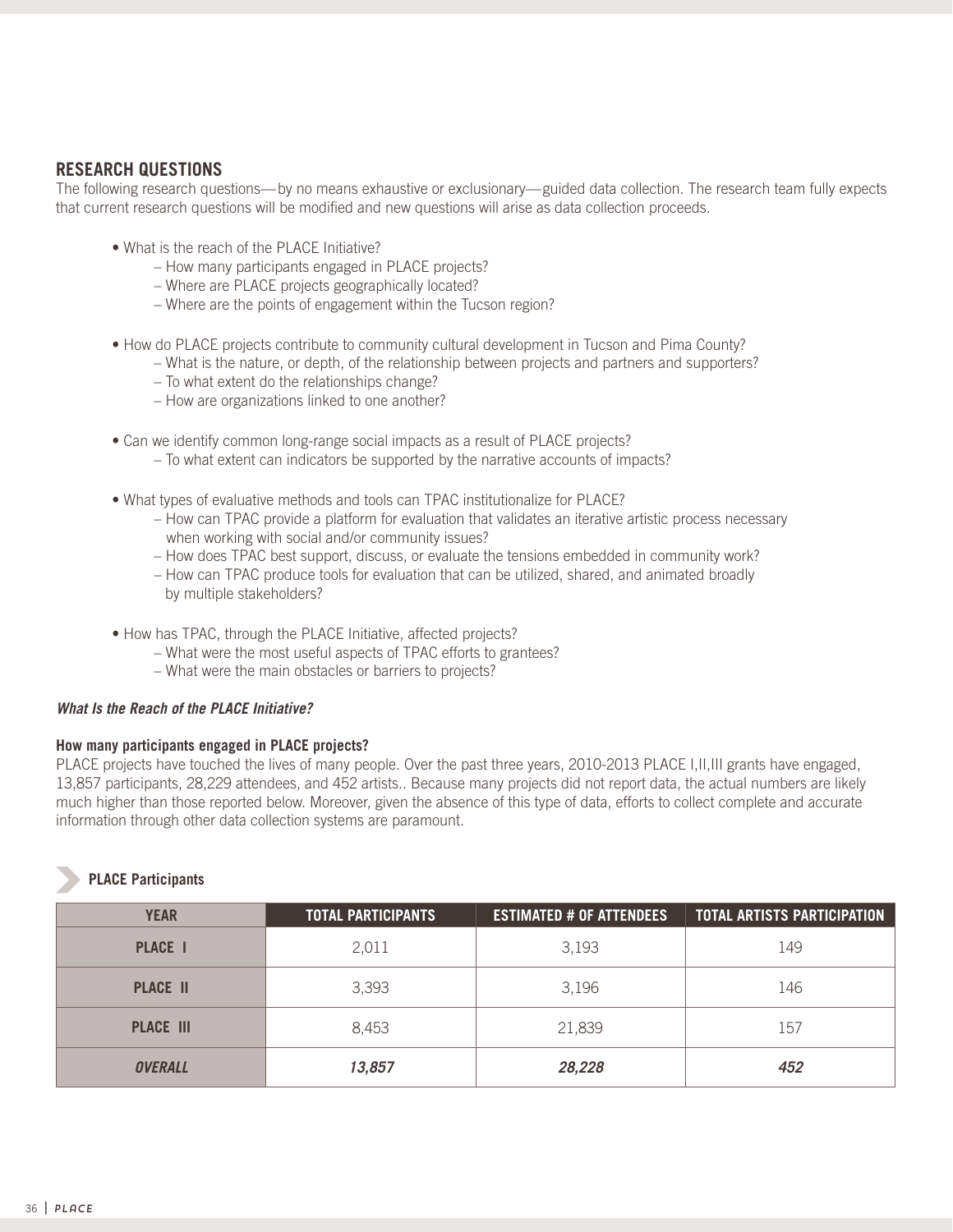**Data collection is difficult because most artists and organizations are working with limited financial and human resources. Data collection should begin at the beginning of the project and TPAC should be more up front about what it wants from evaluation.** 

— Artist Working Group Member

#### **Where are PLACE projects geographically located?**

Below is a geographical map of projects with data overlays of ward and median household income, created with ArcGIS Online. The data was collected as part of the initial process to input the grantee reports into electronic form. Address information was then uploaded and geo-coded to ArcGIS Online for further analysis. Using available data from the U.S. Census, other data overlays are possible, such as percentage of ethnic population, age, and diversity.

An interactive map will allow users of PLACE Commons to interact with and view data by selecting various layers of data, as the screenshot illustrates. Layers from the U.S. Census, such as median household income, or from other data points collected by TPAC may be included and selected. The map can be printed by users for later reference or shared. The map will be searchable by users interested in locating a particular artistic project or event that may have occurred.



## **Where are the points of engagement within the Tucson region?**

A key component for measuring the reach of PLACE is mapping points of engagement using ArcGIS. The mapping component of PLACE events is in development and will be completed once addresses of events are collected in a reliable manner. The data collected by TPAC in post-project reports are inconsistent, as some grantees had the capacity to detail each event, point of engagement, and performance while others did not. Artist practitioners expressed frustration with data gathering in the learning exchanges.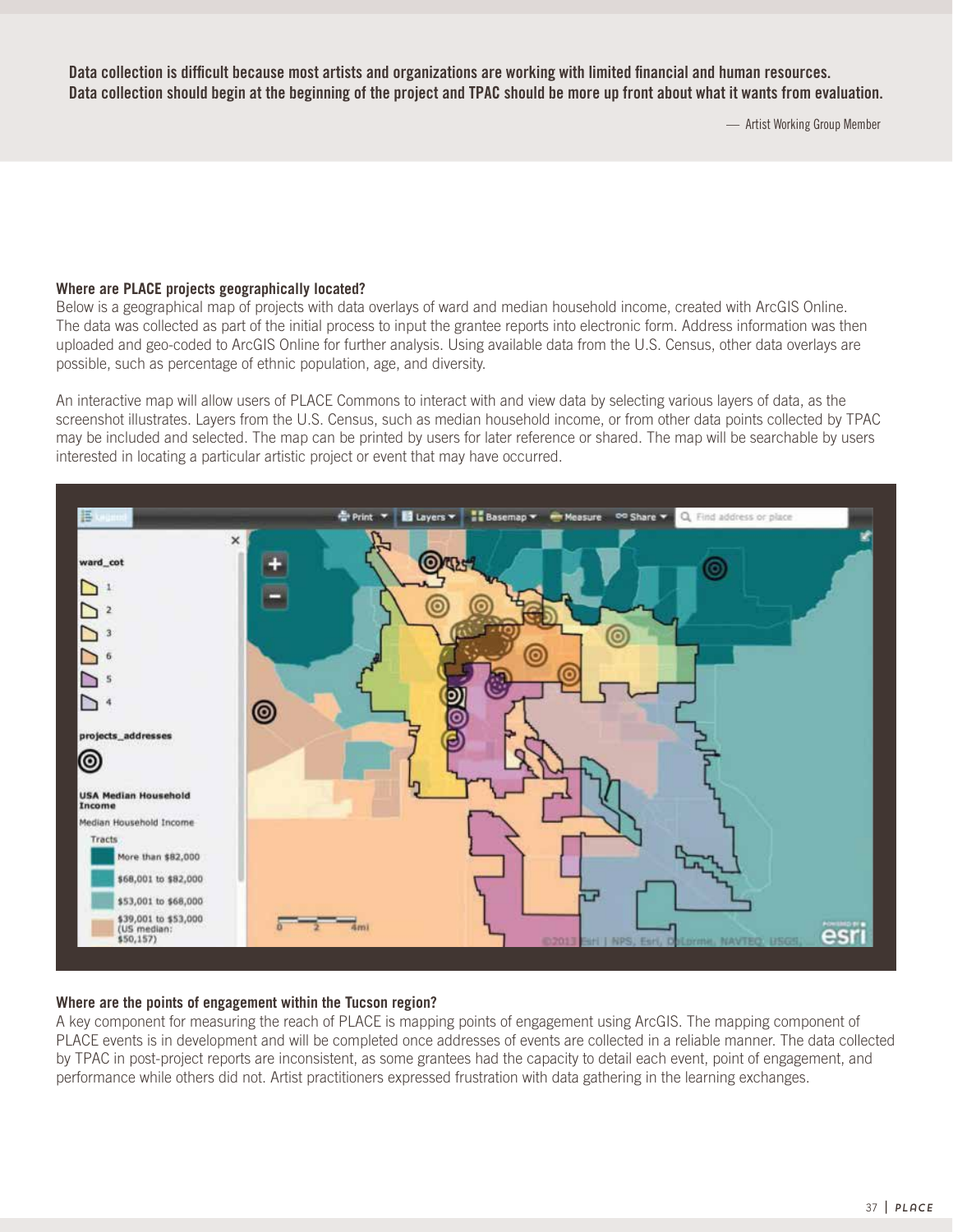

## **PLACE COMMONS PLANS TO IMPLEMENT:**

- Kiosks at artistic events to capture participant information, including location with the potential to share a personal narrative story describing the projects impact on participants and publics.
- Grantee event logs collected biannually through online forms hosted on the P.L.A.C.E. Commons website.

#### **How Do PLACE Projects Contribute to Community Cultural Development in Tucson and Pima County?**

#### **What is the nature, or depth, of the relationship between projects and partners and supporters?**

As part of the evaluation, an online survey was distributed to project grantees. A set of survey items asked about the project's partners and supporters. Partners were defined as individuals or organizations who planned to work closely with the projects, while supporters were defined as individuals or organizations who provided the project with letters of support but did not plan to work closely with the project. By definition, partners are a stronger form of relationship to the project compared with supporters.

To gain analytical leverage on the nature of these relationships, a series of questions aimed at defining the depth of the relationship between a project and its partners or supporters was administered to grantees. Himmelman's (2001) rubric for the depth of the relationship provided guidance in the survey. Himmelman defines four levels of relationship:

- Networking: exchanging information for mutual benefit
- Coordinating: exchanging information for mutual benefit and altering activities for a common purpose
- Cooperating: exchanging information, altering activities, and sharing resources for mutual benefit and a common purpose
- Collaborating: exchanging information, altering activities, sharing resources, and a willingness to enhance the capacity of another for mutual benefit and a common purpose

Grantees were first asked to list the top three partners and supporters for their project, then asked to rank them according to the depth of the relationship.

The following graph illustrates the changes in relationships from project start (provided in PLACE project grant applications) to project end (provided in the post-project grantee survey). As shown, relationships deepened over the course of the grant cycle for many projects. There were increases in collaborations and cooperation with concurrent decreases in shallower relations, such as coordination and networking. The results suggest that participation in PLACE had a measurable impact on increasing social capital and building community.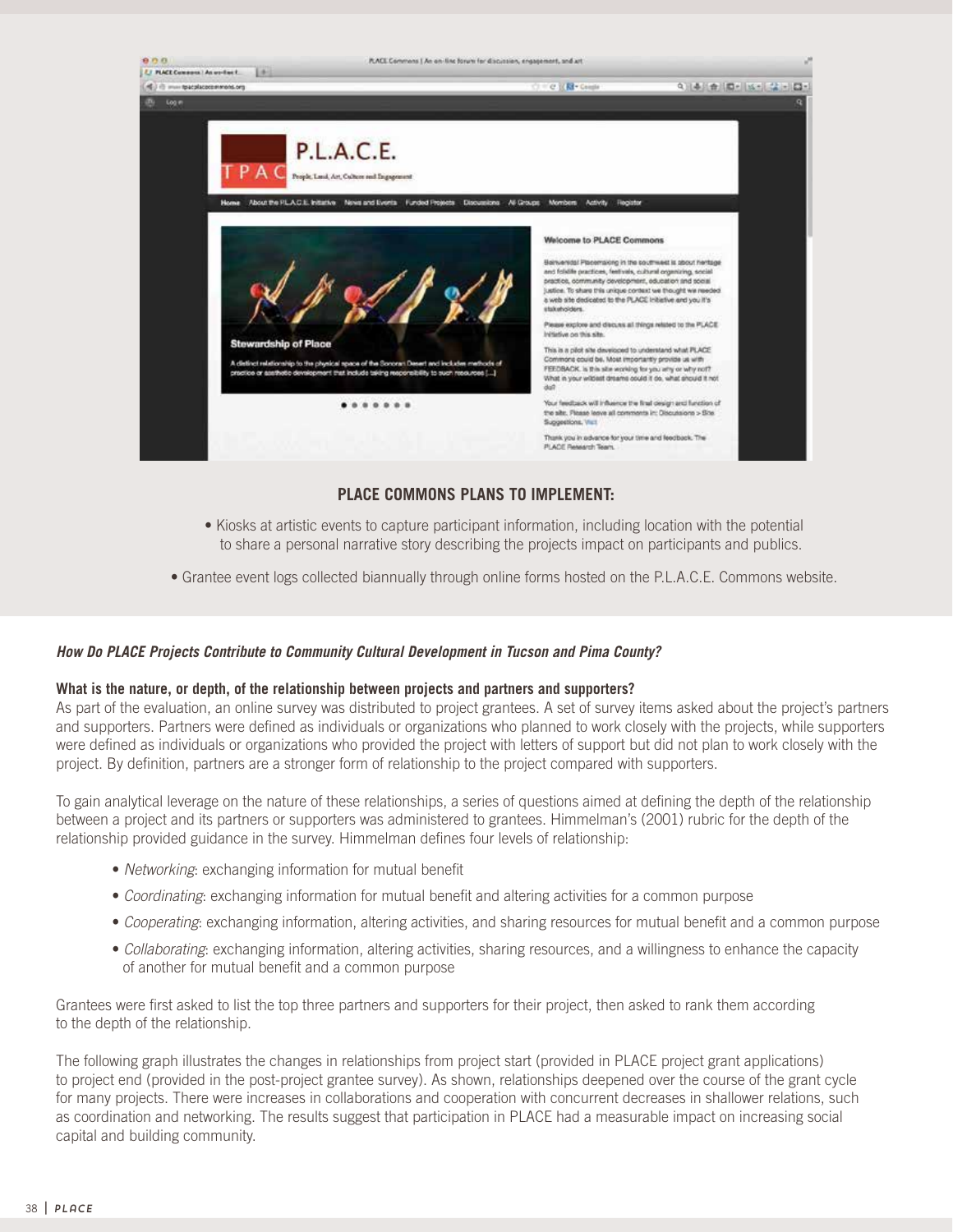

To better understand how the relationships changed over the course of the project, open-ended questions allowed grantees to provide narrative accounts about the details of their projects. Several themes emerged from the analysis of the qualitative responses. Many projects reported that the relationships with partners had become closer over the course of the project:

The relationships deepened through the shared work. We planned, executed, and will reflect to strengthen the next pieces of this collaboration.

Another theme that emerged was the clarification of the relationship as the needs of the project expanded:

Relationships became more clear and distinctive as to power flows to and from the proposed project and how, more importantly, the proposed project relies upon community engagement beyond just the oral history interview. I have come to see that institutional relationships are truly the structural dynamics that regulate (in good and bad ways) our more personal and generative entanglements.

Other project relationships evidenced unexpected changes as some partners became deeper and others became less so:

Some relationships deepened, certainly, and became key partners. One was not effective as an individual, but was still a good connection to exchange resources.

With regard to supporters, a few themes emerged. Many relationships that started weak grew into full collaborations, which helped sustainability and built capacity of the project:

TCCC [Tucson Chinese Cultural Center] had no real working relationship with original supporters 1 and 2 before the project. Now Sonia Molina is an ongoing sponsor for TCCC in her neighborhood and has continued to support the Beyond Groceries program as it has moved to other neighborhoods, by making her children available as youth interviewers. Beyond Groceries organizers now view Sonia Molina as a collaborator for the future. Additionally supporter No. 5, the Dunbar Project, has become a supporter during the current phase of the project, which is exploring Dunbar neighborhood. Dunbar Project has been very welcoming and is viewed as a collaborator for the future.

In fact, building capacity through deeper relations with supporters was a theme throughout many projects:

We deepened our access to artists in other fields and helped nurture capacity for working with others in media projects.

For projects that continued beyond the grant cycle, there was evidence that relationships continued and extended their impact beyond the projects themselves:

Again the relations always grow each year as the event grows and entrenches itself in the cultural makeup of Tucson.

Overall, the results suggest the PLACE Initiative affords projects the opportunity to forge new relationships, deepen existing relationships in ways that build capacity, foster sustainability, and create networks of collaboration across sectors inside and outside of the arts field. This kind of relationship building ultimately contributes to strong community development work in Tucson and the region.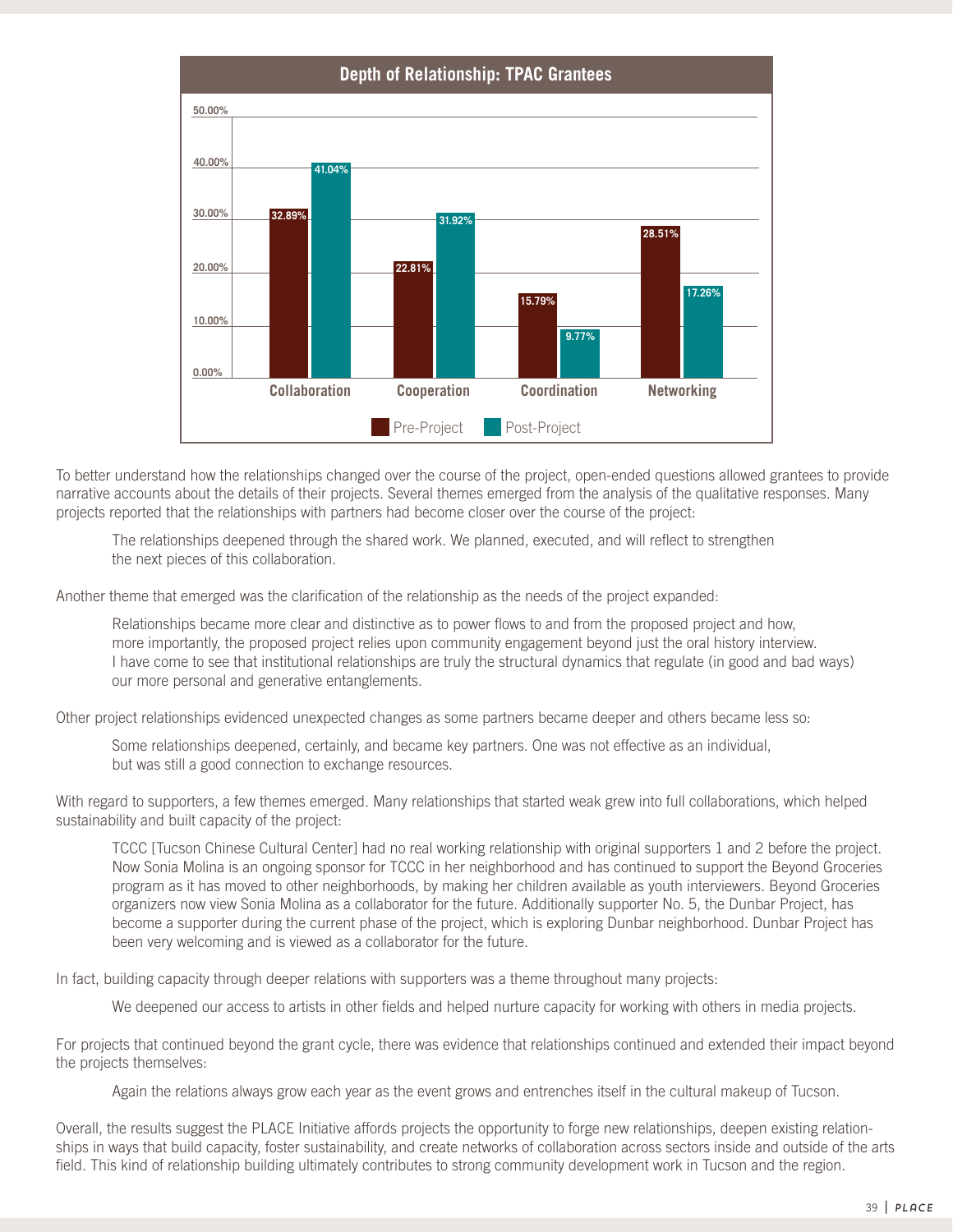#### **To what extent do the relationships change?**

Grantees were then asked to describe how the relationships with partners changed over time. Qualitative answers were coded according to several dimensions that flowed from their responses. The following table provides information on how the relationships changed.

| <b>How Partner Relationships Changed</b> |  |  |  |
|------------------------------------------|--|--|--|
| 67.86%                                   |  |  |  |
| 67.86%                                   |  |  |  |
| 32.14%                                   |  |  |  |
| 21.43%                                   |  |  |  |
| 14.29%                                   |  |  |  |
| 7.14%                                    |  |  |  |
| 7.14%                                    |  |  |  |
| 3.57%                                    |  |  |  |
|                                          |  |  |  |

Increased collaboration and the development of new collaborations were key components of the change in relationships. Moreover, nearly a third of grantees said their new collaborations helped increase the capacity of the project through increased revenue and greater community presence. The following response offers examples of relationships that deepened and helped the project increase capacity and community presence:

With the University of Arizona, it allowed us to explore other programming and working relationships, allowing them to increase their presences in the community, and allowing the Loft to reach a wider audience. We now have a continuing working relationship with several of their departments. Several of our partners and venues, such as Grace St. Paul Church, Santa Cruz Community Foundation, Pima County Library, and Museum of Contemporary Art, have requested that we continue to schedule more issue-based/social justice movie screenings and programs with them. It engages their audiences more deeply, exposing them to programming they might not otherwise seek outside of that venue, and it raises the profile of the organization in the community, allowing them to engage more people around their particular mission.

Moreover, as projects took on a life of their own, relationships and the roles between projects and organizations became clarified and detailed, as the following response shows:

A clearer picture of the relationship with community partners who are non-profits or organizations, as well as individual community partners, became more defined and detailed over the course of the granting period from TPAC. Relationships defined by yearly activities continued (Take Back the Night/UA) and specific collaboration over assemblies in spaces used for both rehearsal and assembly (TUSD, for example) was enhanced and extended during the period of rewriting and public analysis of assemblies and curriculum.

#### **How are organizations linked to one another?**

Projects, partners, and supporters were coded according to their organizational type. The research team used the following types:

- Arts and culture organizations (501[c]3)
- Business
- Coalition (education)
- Community organization
- Educational institution
- Government (City of Tucson)
- Government (Pima County)
- Government (international)
- Government (tribal)
- Individual
- Neighborhood association
- Philanthropy/charity
- Private foundation
- Religious institution
- Social service provider (501[c]3)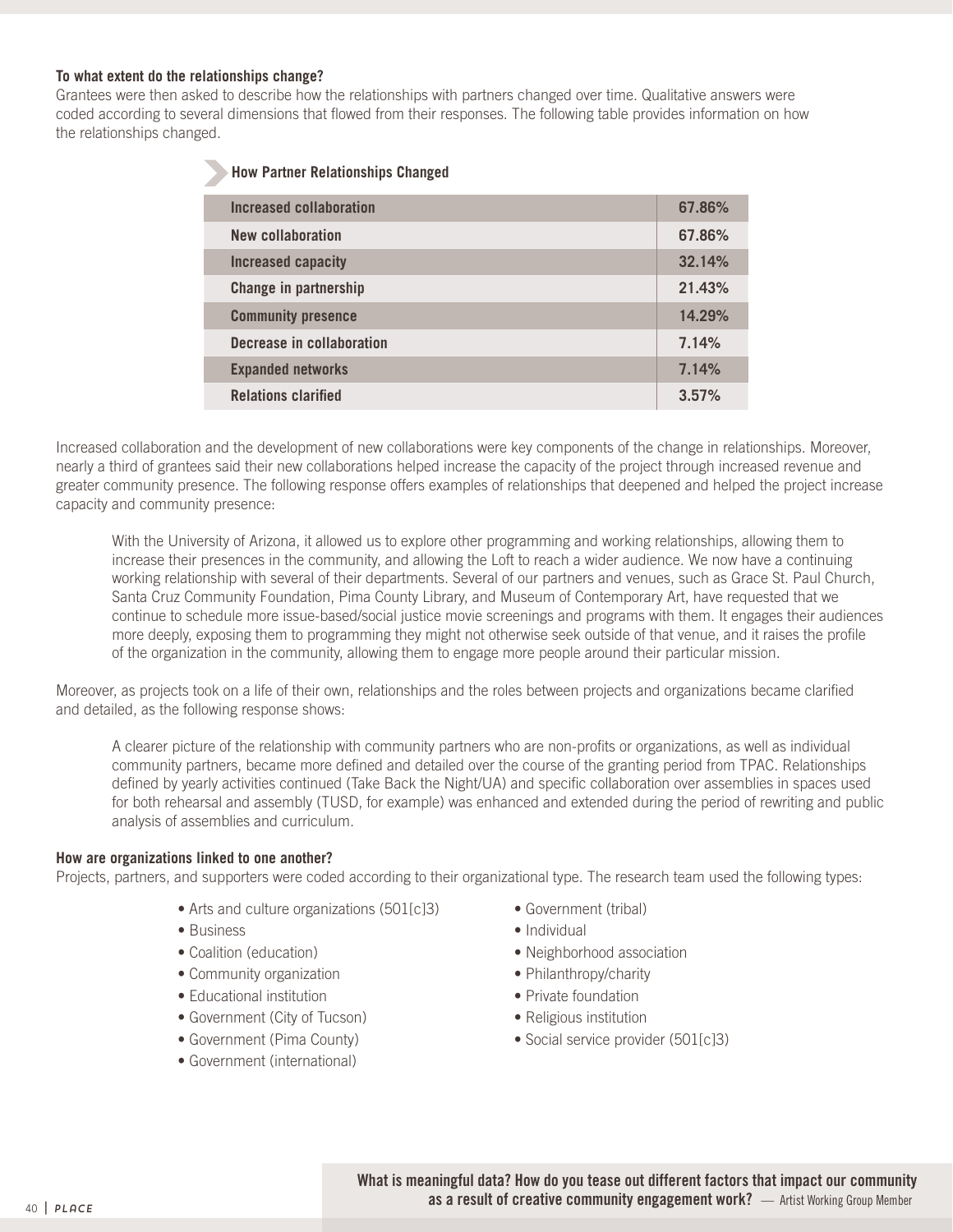Social network analysis was used to map the social ties among organizational types. The figure in the sidebar below shows how place-based projects connect and collaborate among organizations through inter-organizational linkages. Larger nodes represent greater frequencies of representatives from the organizations, while thicker lines illustrate greater frequencies of social ties among organizations. As might be expected, the greatest frequency of ties emanates from arts and culture organizations. This node is central in the social map. The greatest relations were between this node and educational institutions, community organizations, and individuals. The network graph also highlights relations present and non-present. Examples of present ties include those between religious institutions and social service providers, while non-present examples include that between private foundations and philanthropic organizations. Overall, the map details how artistic projects stretch beyond the arts sector. It also provides a picture of which organizations may have weak linkages with the art world in Tucson, and thus provides suggestions on where action may be warranted to increase collaborative linkages.



All social networks map will be embedded on PLACE Commons and will be interactive.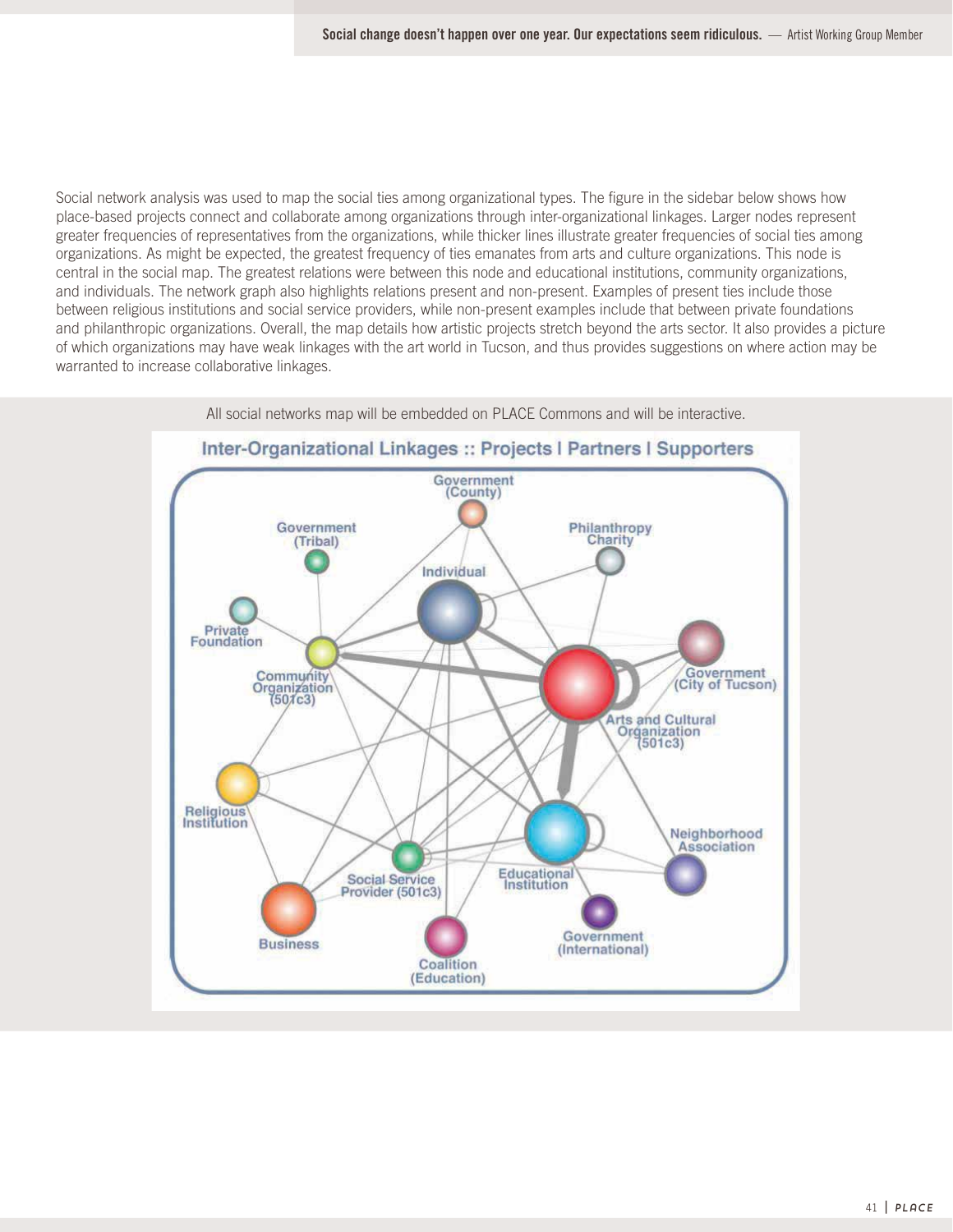#### **Can We Identify Common Long-Range Social Impacts as a Result of PLACE Projects?**

Guided by a framework provided by Maria Rosario Jackson, the research team asked grantees to place their project within a set of plausible long-term impacts they identified within the scope of their PLACE project work. At the time of survey administration there were a total of seven plausible impacts:

- Empowerment
- Civic engagement
- Stewardship of place
- Cultural self-determination
- Bridging difference
- Aesthetic accomplishment
- Community health and well-being

The results of the survey suggested that the plausible impacts were intertwined and not conducive to examination in isolation from one another. Moreover, most, if not all, projects indicated their work included all aspects of the plausible impacts. Given the nature of the work inherent in projects, the result is not surprising.

#### **What Types of Evaluative Methods and Tools can TPAC Institutionalize for PLACE?**

Throughout the research, TPAC has sought to develop methods of assessment that are reflective of community engagement processes. This becomes particularly challenging when establishing impacts and project outcomes from an institutional perspective. It was clear when listening to grantees that the goals and outcomes identified in any given project may drastically change within one year. By some standards, these changes are a necessary part of the process in place-based art and community engagement work informed by community and/or social issues. Challenges arise, and project goals can and should change as a result. Therefore the potential outcomes and indicators for outcomes will also change.

In light of this fluidity, the research team focused on three general areas of impact, those that were most measurable, practical, and meaningful in terms of the overall goal of PLACE—to create a sense of belonging:

Empowerment:

• Creating opportunity for participants to (1) acquire a new skill set, (2) have voice where he or she did not before, and (3) have a sense of confidence in their opinions and actions. May be individual or collective in nature.

Civic Engagement:

• Providing a platform for the public to engage in civic dialogue about social issues, community issues, and/or cultural resources. Increasing knowledge of a social or community issue through the arts. Influencing policy change by changing existing policy or enacting new policies.

Community Development:

- Fostering new relationships within and outside of the arts community. Building social capital and trust among multiple stakeholders with the intention of having an influence on current conditions of a group or community.
- Enumerating linkages between projects and project partners and the depth of those relationships, in addition to individual impacts with the project articulated in stories and surveys conducted.

These definitions are informed by the PLACE projects and their relationships to the public at large. Each project's capacity to reach the public is variable based on goals within a one-year time period that grantees identified within their PLACE proposals.

It is important for institutions to clearly define who the "actors" are within these definitions to accurately contextualize how they impact the overall outcomes and expectations of participants, institutions, and stakeholders.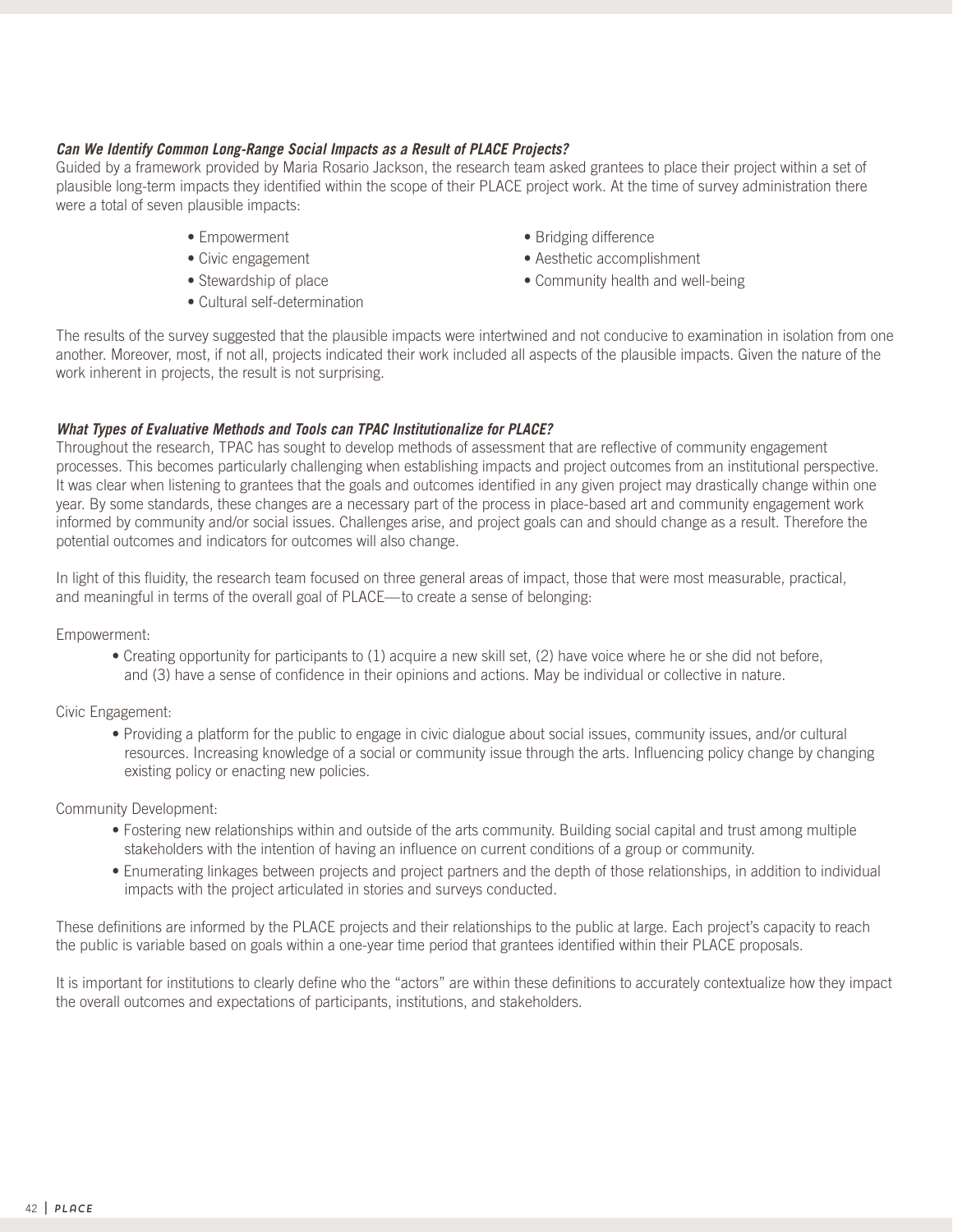#### **How Has TPAC, through the PLACE Initiative, Affected Projects?**

#### **What were the most useful aspects of TPAC efforts to grantees?**

As part of the grantee survey, respondents were asked to indicate the usefulness of TPAC's services to grantees. Funding was listed as the most useful of TPAC efforts, with all of the projects indicating this item. However, many artists contributing to the working group learning exchanges or focus groups raised the issue of sustained funding and asked TPAC to consider changing their funding model. Recommendations were made to develop funding mechanisms that are more reflective of such process-oriented work, including:

- Develop investments in an organization's human resources so that rigorous evaluation can be done effectively and there are more administrative resources so as to not compromise the artistic work in small to mid-sized undercapitalized organizations.
- Design professional development opportunities such as artistic apprenticeship and/or mentorship and opportunities that foster regional collaboration.
- Support multi-year funding and deeper investments for projects, particularly when funding artistic projects that seek to impact systematic change in a community.

A majority said that social/emotional support, places/opportunities for discussion, TPAC website, professional development opportunities, and grant orientations were "very useful." The results suggest the importance of developing an online platform to provide grantees a place for exchange and support.

|                                                  | <b>NOT AT ALL USEFUL</b> | <b>SOMEWHAT USEFUL</b> | <b>VERY USEFUL</b> |
|--------------------------------------------------|--------------------------|------------------------|--------------------|
| <b>Funding</b>                                   | 0.00%                    | 0.00%                  | 100.00%            |
| <b>Technical/grant-writing support</b>           | 10.7%                    | 46.4%                  | 42.9%              |
| Social/emotional support                         | 7.1%                     | 39.3%                  | 53.6%              |
| <b>Places/opportunities for discussion</b>       | 3.7%                     | 40.7%                  | 55.6%              |
| <b>Sources for</b><br>collaborating/networking   | 3.4%                     | 55.2%                  | 41.4%              |
| <b>TPAC website</b>                              | 15.4%                    | 34.6%                  | 50.0%              |
| <b>Professional development</b><br>opportunities | 16.0%                    | 32.0%                  | 52.0%              |
| <b>Grant orientations</b>                        | 3.3%                     | 40.0%                  | 56.7%              |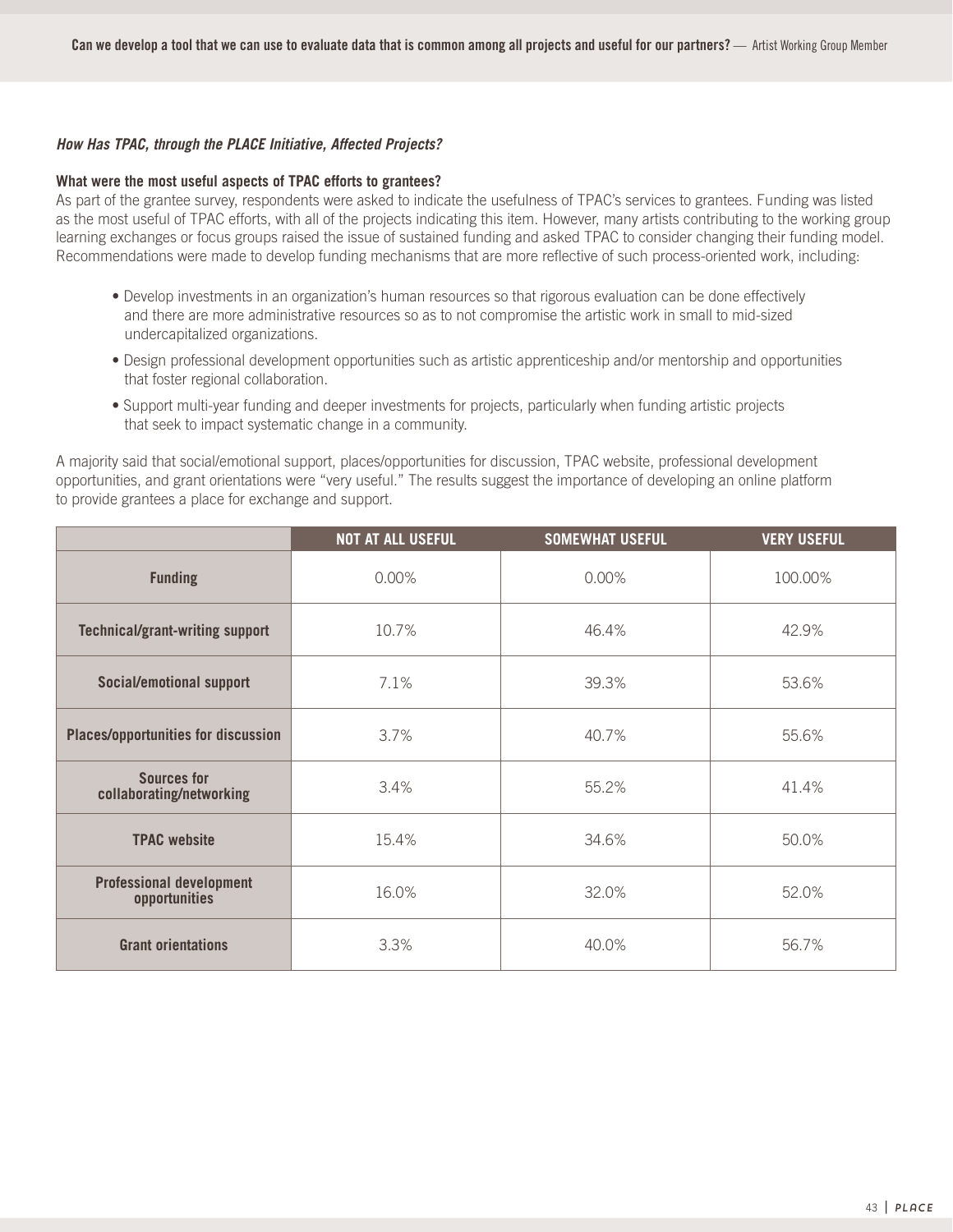#### **What were the main obstacles or barriers to projects?**

Grantees were asked to provide perspectives on the barriers or obstacles present in the production of their work. The most-cited barrier was lack of funding, followed by Bureaucratic obstacles. Grantees also cited lack of adequate space and rigid social barriers, such as closed social circles distrustful of the project, as well as lack of personnel or the sudden absence of a key partner.

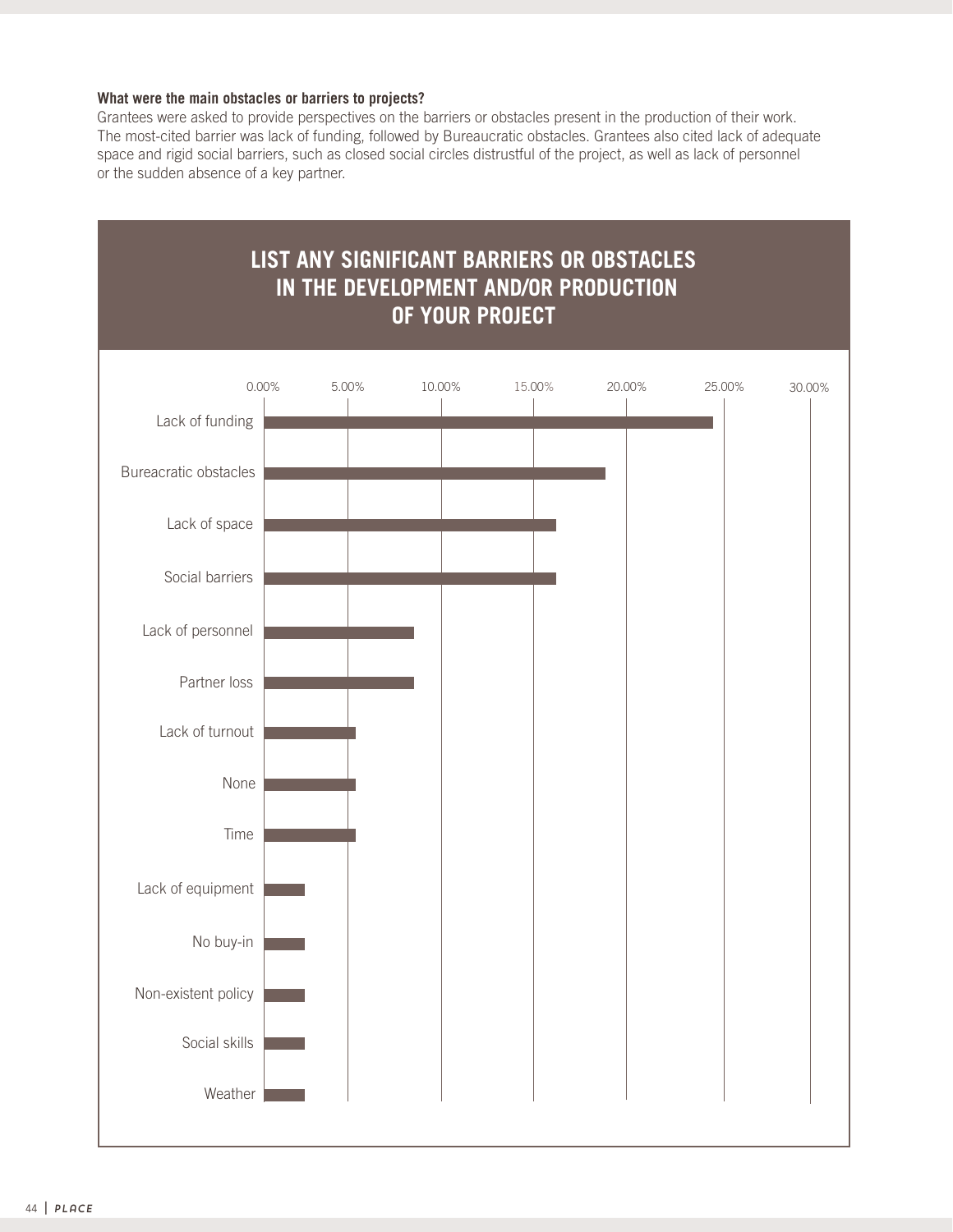# Future Directions

To date, evaluation activities have been developmental in nature. The research team has worked within the guidelines established in TPAC's previous collaborative research efforts while remaining sensitive to subjective dimensions of PLACE projects. Additionally, the team has sought input from stakeholders about the terminology and tools that would be most valuable and user friendly.

The main research results suggest that PLACE has a measurable impact on developing social relationships and thereby increasing social capital. It also has the potential to foster relationships outside of the arts sector to include organizations such as government and social service providers. The results also suggest the importance of an intermediary that acts as more than a mere "funding" agency, but as one that also provides support and opportunities to increase a sense of belonging among artists and Tucson and Pima County residents.

To further explore the issues highlighted above, the research team has created several tools to evaluate the processes and outcomes of the PLACE Initiative. Among these are:

- A strategic plan-of-action form for grantees:
	- To be completed before project start and revisited through the project
	- To assist grantees to formalize their goals and potential outcomes
	- To provide a discussion point to assess and assist projects in achieving their stated aims
- A grantee survey administered before and after the grant cycle:
	- To gauge changes in social capital over the grant cycle
	- To provide another avenue for grantees to reflect on the barriers and opportunities they encountered in their work
	- To provide TPAC with valuable feedback on their efforts
- A participant survey administered at events through kiosks:
	- To gauge participant impact and sense of belonging
	- To gauge participant likelihood of engaging civically and being supportive of the arts
- A PLACE Commons website:
	- To foster lively discussion among thought leaders, grantees, and participants
	- To provide rich narratives of impact
	- To disseminate results of evaluation/research that are transparent and available to the public
	- in the form of interactive geographical maps, social network graphs, and quantitative charts

Future evaluative endeavors in the context of PLACE should remain sensitive to the voices of stakeholders, develop tools that are user friendly and budget conscious, and remain nimble to changes as a result of the knowledge gained during the efforts.

One of the key characteristics of the arts field is its creativity and openness to new opportunities and new modes of inquiry and analysis. Our evaluation thus far has highlighted the process of experimentation and exploration and has sought to remain transparent and sensitive to this orientation. The research team does not believe that evaluation efforts should attempt to determine the worth or merit of art, in and of itself. Rather, evaluation should seek to illustrate how social relationships and community are developed through place-based arts and cultural work, ultimately contributing to our notion of belonging and cultural vitality.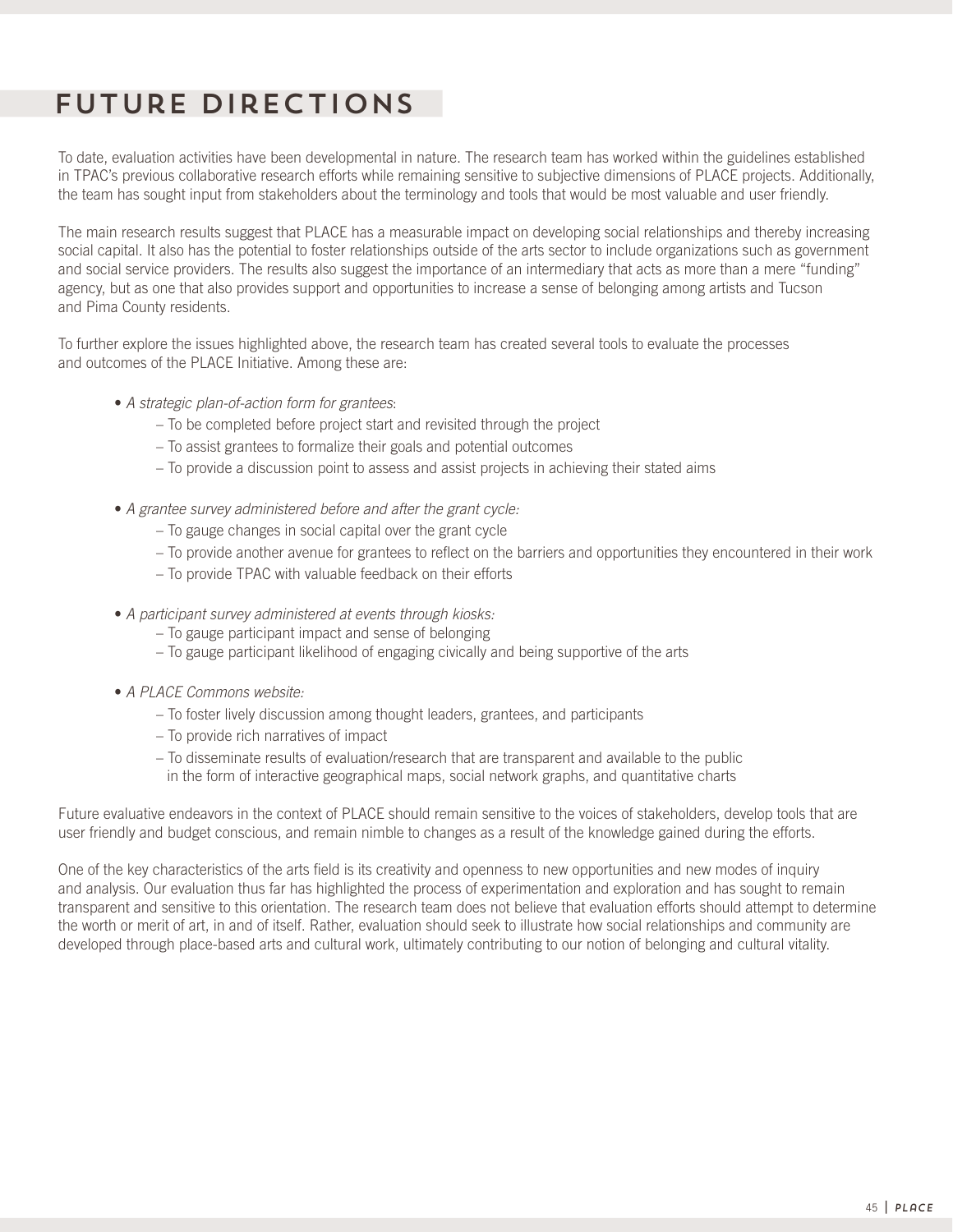# appendix c PLaCE Initiative Research Participants

This list includes working group members, grantees, community partners and stakeholders, civic leaders, arts and cultural leaders, and regional stakeholders who have contributed to this research effort through participation in meetings and learning exchanges.

**Maribel Alvarez**, Tucson Meet Yourself **Jason Aragon**, Pan Left Productions **Susan Arnold**, CAST, Compass Behavioral Health Care **Ron Austin**, Pan Left Productions **Robin Blackwood**, Tucson Chinese Cultural Center **Carrie Brennen**, City High School **Gail Browne**, University of Arizona Poetry Center **Dan Buckley**, Artist **Elizabeth Burden**, Warehouse Arts Management Organization (WAMO) / Tucson Pima Arts Council Board Member **Imelda Cortez**, Tierra y Libertad **Kira Dixon-Weinstein**, Mercado San Agustín, The Gadsden Company **Suzanne Druhv**, Ironwood Tree Experience **Kimi Eisele**, Artist / Tucson Pima Arts Council Grants Committee **Tim Escobedo**, Festival Event Association of Tucson and Southern Arizona (FEATsAZ) **Lisa Falk**, Arizona State Museum **Michael Fenlason**, Tucson Museum of Art **Lynn Fleishman**, The Drawing Studio **Jim Glock**, Tucson Pima Arts Council Grants Committee **Barclay Goldsmith**, Borderlands Theater **Heather Gray**, Artist **Jeff Grubic**, Tucson Pima Arts Council Grants Committee **Nadia Hagen**, Many Mouths One Stomach **Mia Hanson**, Tucson Pima Arts Council Grants Committee **Eric Holtan**, Tucson Pima Arts Council Grants Committee **April Jackson**, Arizona Theatre Company **Elizabeth Johnson**, Arizona State University Herberger Institute for Design and the Arts **Diane Karp**, Santa Fe Art Institute **Robert Knight**, Tucson Museum of Art **Debi Chess Mabie**, The Loft Cinema **Bill Mackey**, Artist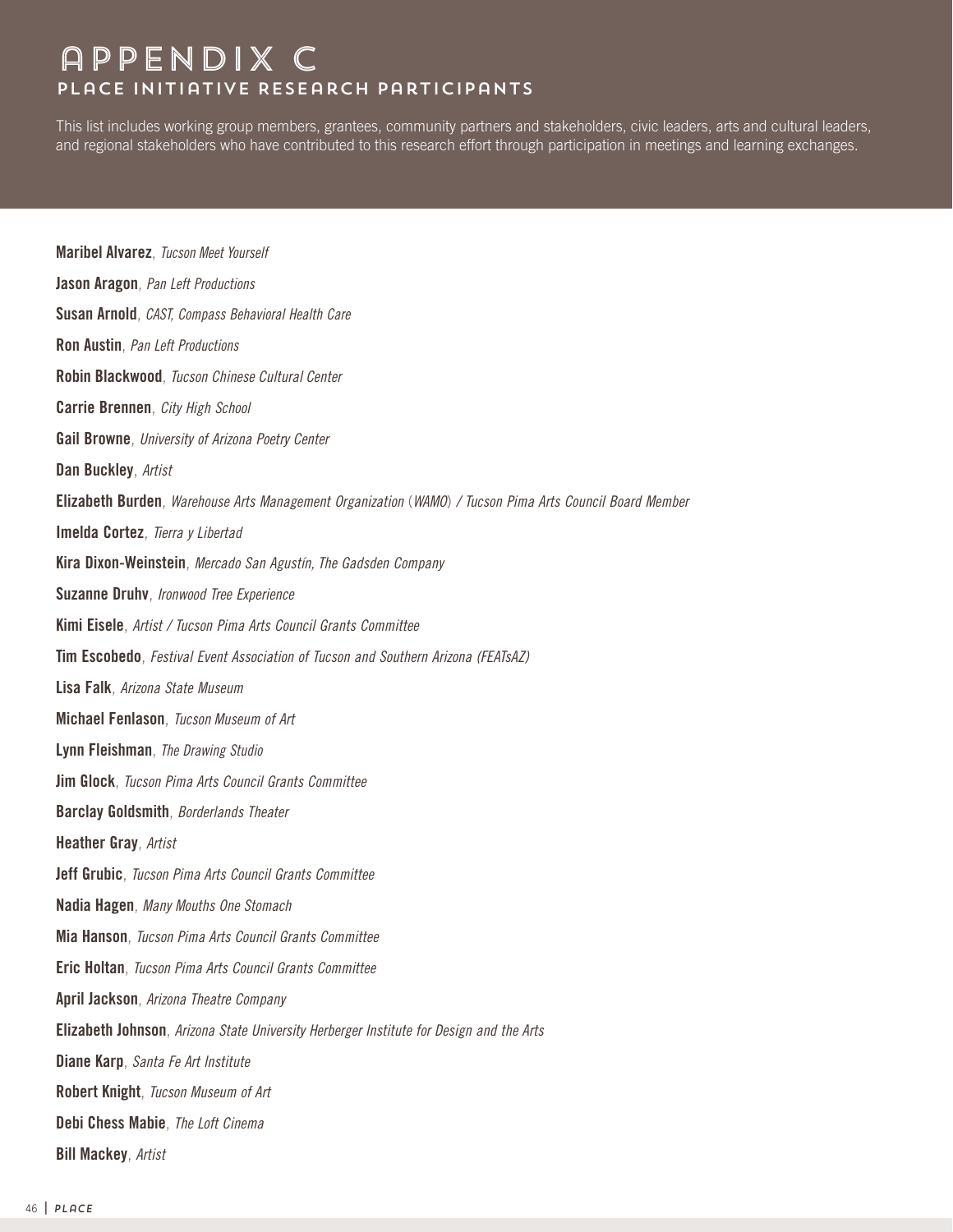**Eric Magrane**, Poet **Jeannette Maré**, Ben's Bells **Sean McGlynn**, City of El Paso, Museums and Cultural Affairs Department **Evan Mendelson**, David and Laura Lovell Foundation **Sharon O'Brien**, Stories that Soar! **Michelle Orduna**, Tucson Pima Arts Council Grants Committee **Luis Perales**, Western Institute for Leadership Development **Login Phillips**, Artist **Lauren Rabb**, University of Arizona Museum of Art **Autumn Rentmeester**, Children's Museum Tucson **Amalia Reyes**, Pascua Yaqui Tribe, Dr. Fernando Escalante Community Library and Resource Center **Nelda Ruiz**, Tierra y Libertad **Gregory Sale**, Arizona State University Herberger Institute for Design and the Arts **Noah Saterstrom**, Tucson Pima Arts Council Grants Committee **Dina Scalone Romero**, Cox Communications **Josh Schachter**, Finding Voice Project **Michael B Schwartz**, Tucson Arts Brigade **Amanda Shauger**, KXCI Community Radio **Molly Sturges**, Littleglobe **Mary Charlotte Thurtle**, Pan Left Productions **Karen Uhlich**, City Council Member **Denise Uyehara**, Artist / Tucson Pima Arts Council Grants Committee Member **Mark Valdez**, Network of Ensemble Theaters **Betty Villegas**, Pima County Housing Center / Tucson Pima Arts Council Board Member **Kylie Walzak**, Living Streets Alliance **Paul Weir**, Many Mouths One Stomach **Kristine Welter**, City High School **Joy Wilcox**, Primavera Foundation **Alida Willson-Gunn**, Borderlands Theater **Casey Wollschlaeger**, Bicycle Inter-Community Art & Salvage (BICAS)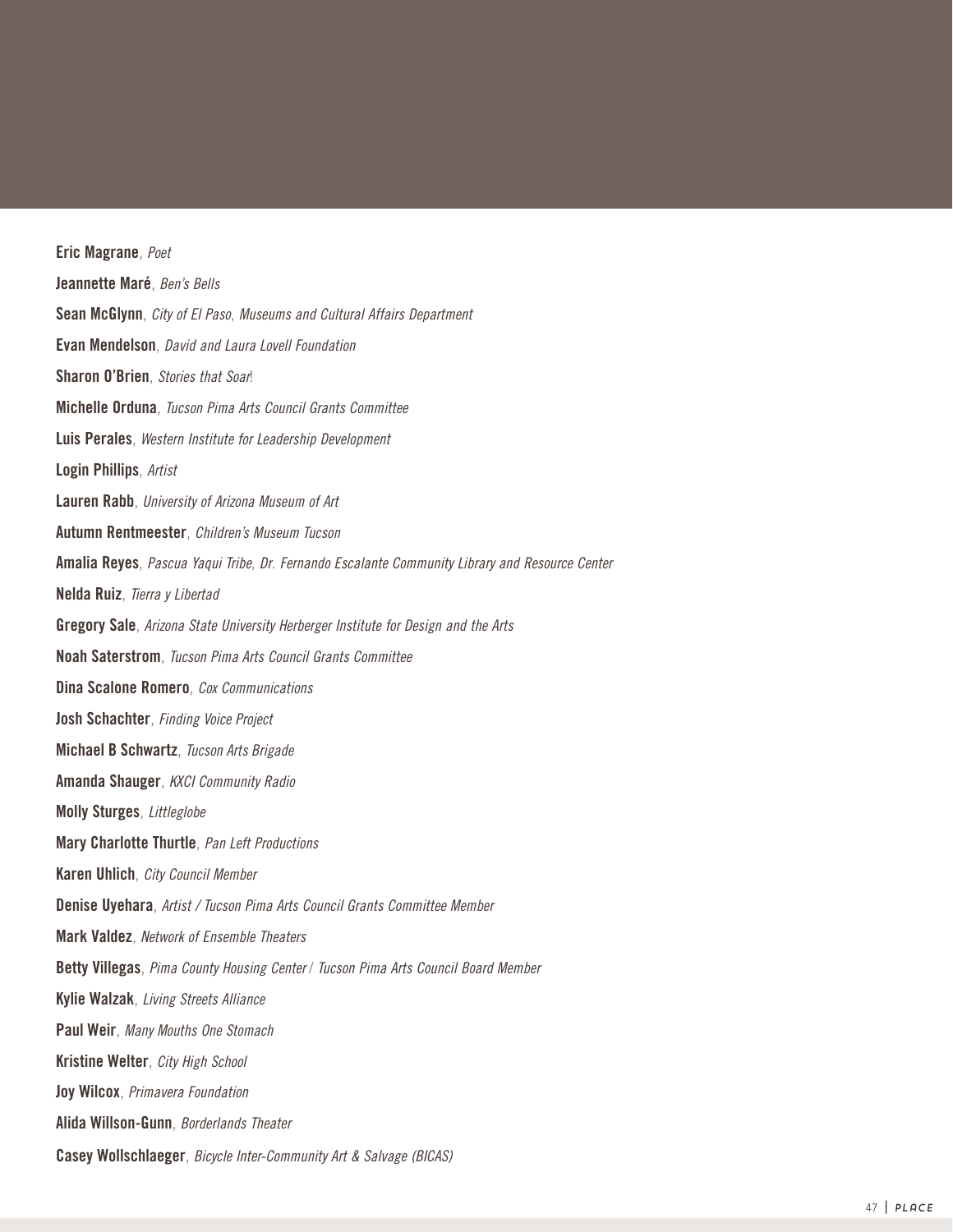# Bibliography

Alvarez, Maribel. Two-Way Mirror: Ethnography as a Way to Assess Civic Impact of Arts-Based Engagement in Tucson, Arizona. Washngton, D.C.: Americans for the Arts/Animating Democracy, June 2009.

Guba, Egon G., and Yvonna S. Lincoln. Fourth Generation Evaluation. Newbury Park, CA: Sage Publications, 1989.

Himmelman, A. T. "On Coalitions and the Transformation of Power Relations: Collaborative Betterment and Collaborative Empowerment." American Journal of Community Psychology 29(2), 277–284 (2001).

hooks, bell. Belonging: A Culture of Place. New York: Routledge, 2009.

Martínez, Valerie. Littleglobe Introduction: Maps to the Next World—Creative Community Development in the Southwest. MICA (Maryland Institute College of Art), Community Arts Journal, 2012. https://www.mica.edu/About\_MICA/Research\_at\_MICA/Community\_Arts\_Journal/Littleglobe.html

Stern, Mark, and Susan Seifert. Documenting Civic Engagement: A Plan for the Tucson Pima Arts Council. Washngton, D.C.: Americans for the Arts/Animating Democracy, June 2009.

Tolbert, T.C., and Tim Trace Peterson (eds.). Troubling the Line: Trans and Genderqueer Poetry and Poetics. Callicoon, NY: Nightboat Books, 2013.